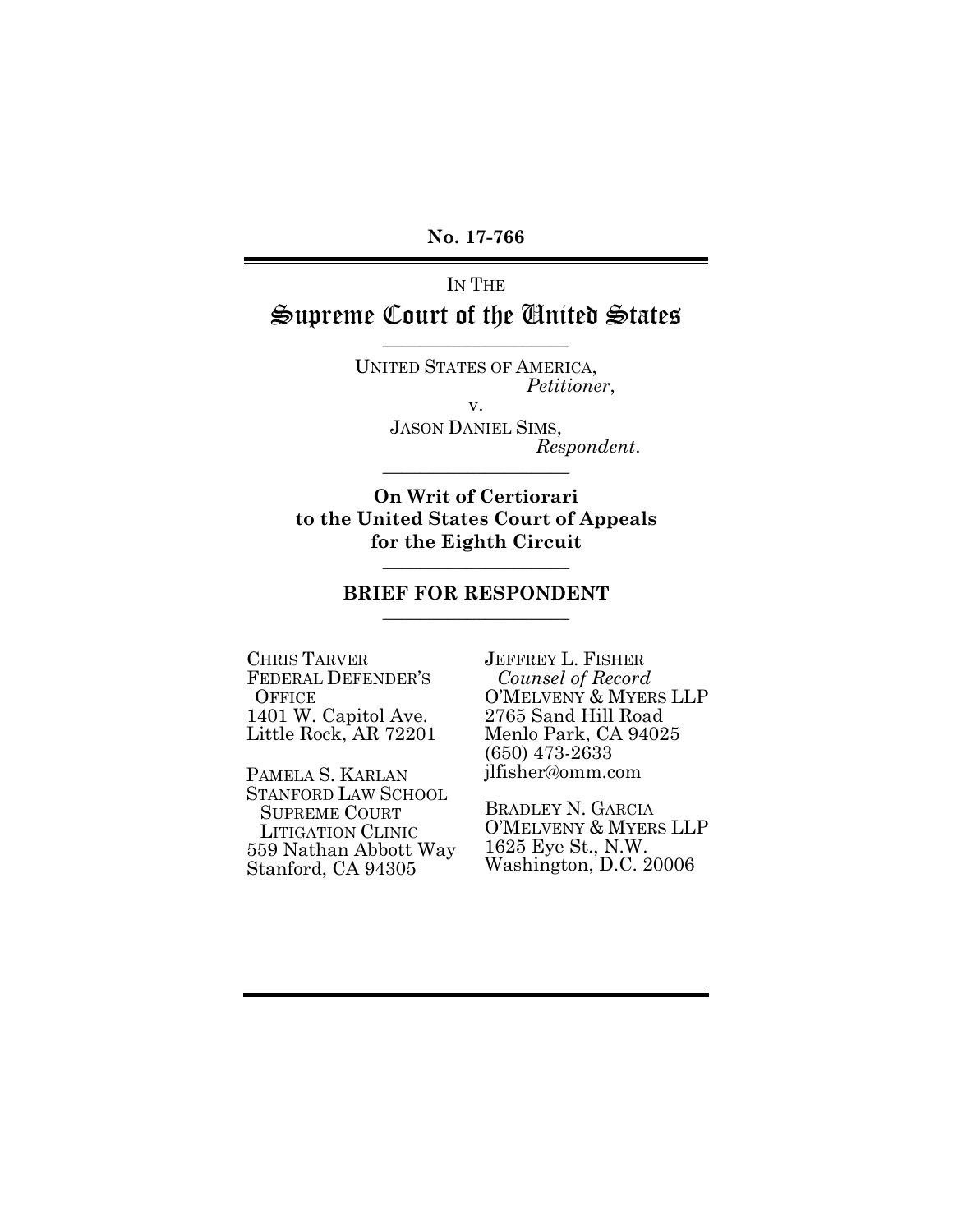## **QUESTION PRESENTED**

Whether a conviction for residential burglary under Ark. Code Ann. § 5-39-201(a)(1) falls within the generic crime of "burglary" for purposes of the Armed Career Criminal Act, 18 U.S.C.  $§ 924(e)(2)(B)(ii).$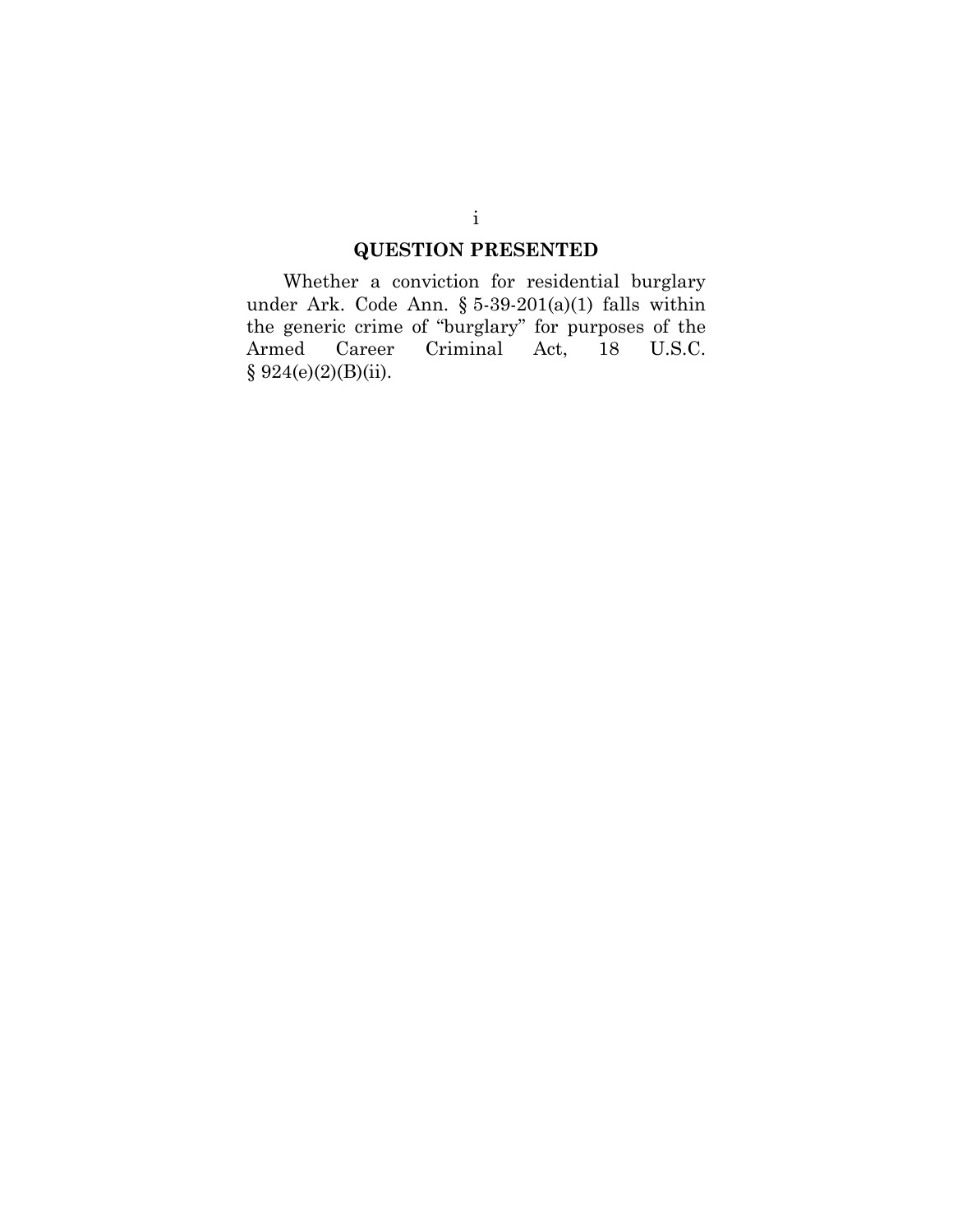# **TABLE OF CONTENTS**

# **Page**

| B. Factual and Procedural Background 3                                                                                                                                                            |
|---------------------------------------------------------------------------------------------------------------------------------------------------------------------------------------------------|
|                                                                                                                                                                                                   |
|                                                                                                                                                                                                   |
| ARKANSAS'S RESIDENTIAL BURGLARY<br>$\mathbf{L}$<br>STATUTE IS BROADER THAN "GENERIC"<br><b>BURGLARY BECAUSE IT ENCOMPASSES</b><br>VEHICLES DESIGNED FOR OCCASIONAL<br>OVERNIGHT ACCOMMODATION.  9 |
| A. The Locational Element of "Generic"<br>Burglary Excludes Vehicles Designed for                                                                                                                 |
| <b>B.</b> The Arkansas Statute Covers Vehicles<br>Designed for Occasional Overnight Use 10                                                                                                        |
| C. This Court Should Decline the<br>Government's Request To Reconstruct a<br>New Definition of Generic Burglary 14                                                                                |

ii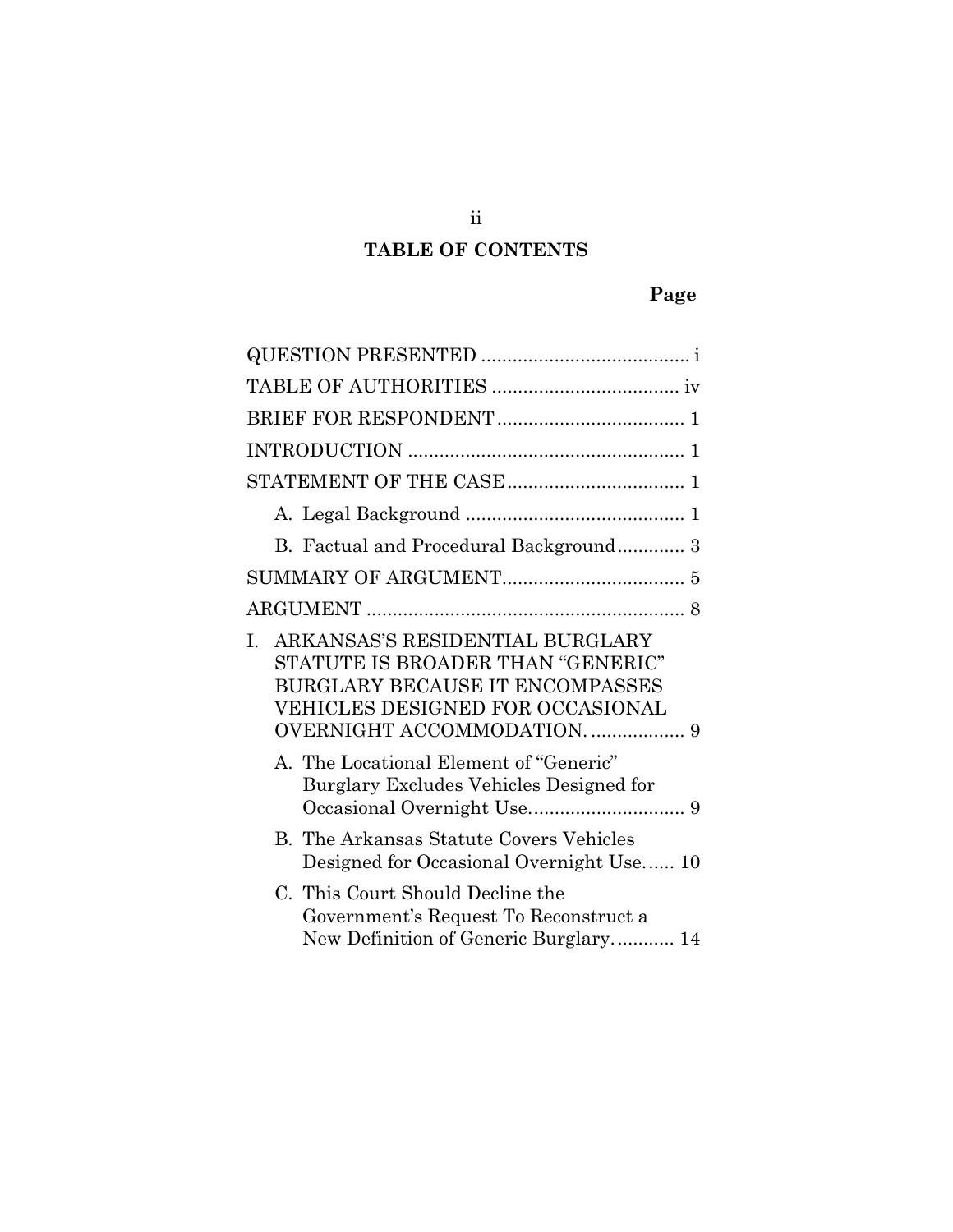# **TABLE OF CONTENTS**

(continued)

**Page**

| II. THE ARKANSAS STATUTE IS OVERBROAD<br>EVEN UNDER THE GOVERNMENT'S                                                         |
|------------------------------------------------------------------------------------------------------------------------------|
| PROPOSED METHODOLOGY BECAUSE IT<br>ALSO COVERS VEHICLES NOT ADAPTED                                                          |
| A. The Arkansas Statute Encompasses<br>Vehicles Not Customarily Used For<br>Overnight Accommodation, But in Which            |
| B. Ordinary Vehicles in Which Someone<br>Happens to Live Do Not Fall Within the<br>Locational Element of Generic Burglary 26 |
| C. The Facial Overbreadth of the Arkansas<br>Statute Dictates that Respondent's<br>Convictions Are Not For ACCA              |
| <b>III.THE ACCA'S ENHANCEMENT SCHEME</b><br>VIOLATES THE SIXTH AMENDMENT 41                                                  |
|                                                                                                                              |

iii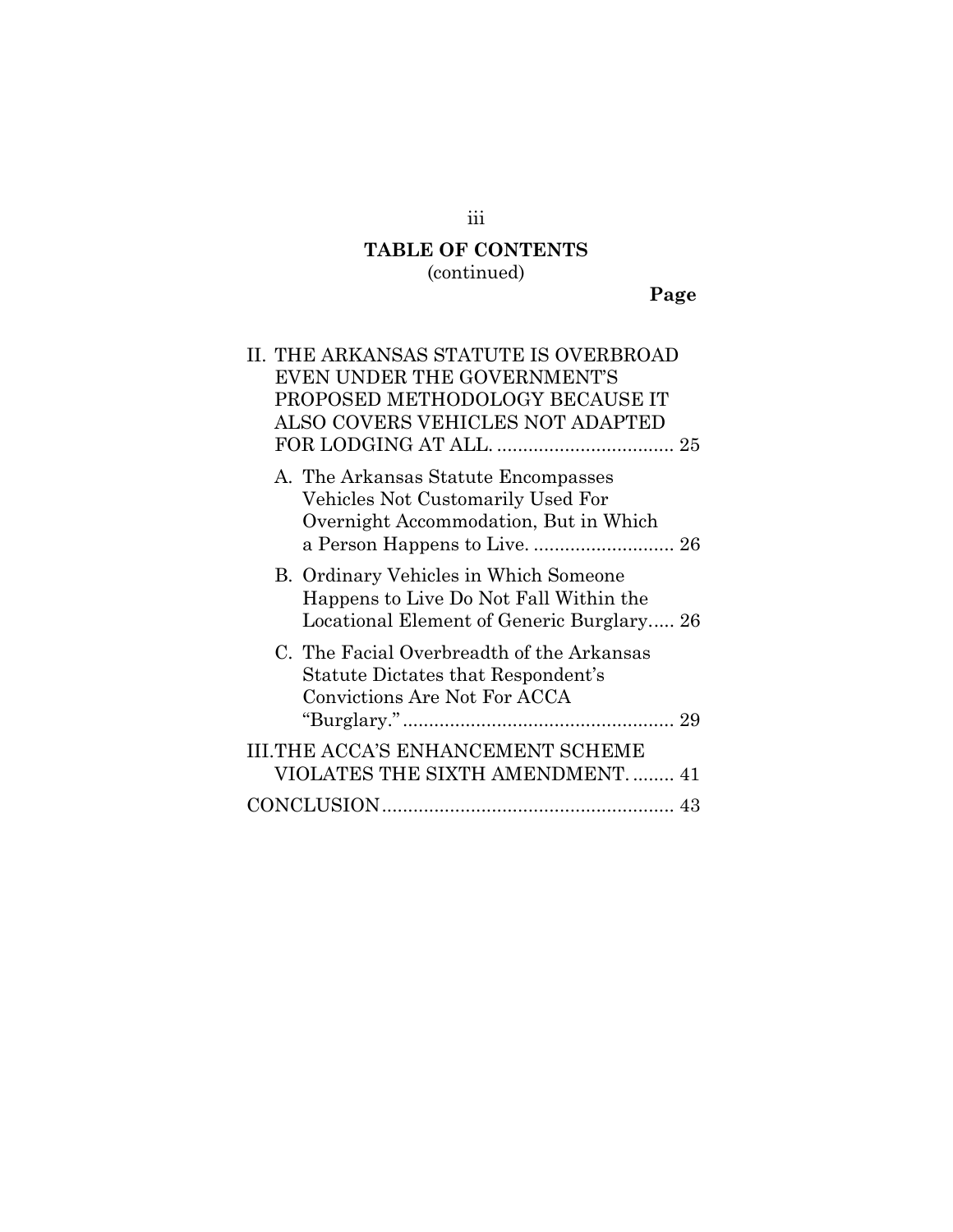# **TABLE OF AUTHORITIES**

# **Page(s)**

| Cases                                                                                      |
|--------------------------------------------------------------------------------------------|
| Alleyne v. United States,                                                                  |
| Almendarez-Torres v. United States,                                                        |
| Apprendi v. New Jersey,                                                                    |
| Bell v. United States,                                                                     |
| Busic v. United States,                                                                    |
| Crandon v. United States,                                                                  |
| Descamps v. United States,<br>.camps v. Onitea States,<br>570 U.S. 254 (2013)3, 30, 37, 40 |
| <i>Esquivel-Quintana v. Sessions,</i>                                                      |
| Gonzales v. Duenas-Alvarez,                                                                |
| Harris v. United States,                                                                   |
| Hilton v. S.C. Pub. Rys. Comm'n,                                                           |
| Holbrook v. Healthport, Inc.,                                                              |
| Hylton v. Sessions,<br>F.3d ___, 2018 WL 3483561 (2d Cir.                                  |

iv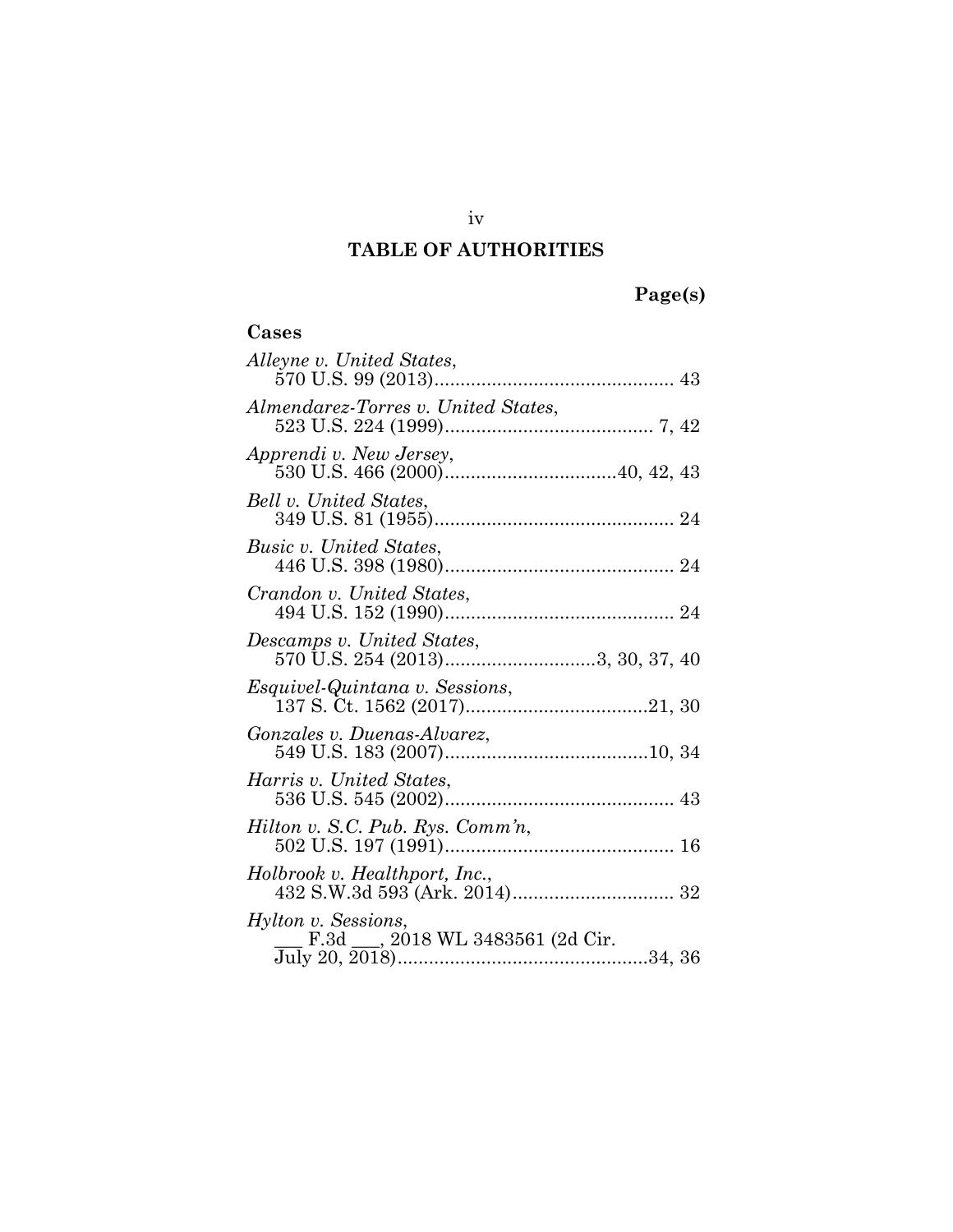**Page(s)** 

| James v. United States,                                                                                     |
|-------------------------------------------------------------------------------------------------------------|
| Johnson v. United States,                                                                                   |
| Lozman v. City of Riviera Beach, Fla.,                                                                      |
| Mathis v. United States,                                                                                    |
| Mellouli v. Holder,                                                                                         |
| Mellouli v. Lynch,<br>135 S. Ct. 1980 (2015)30, 31, 37                                                      |
| Mendieta-Robles v. Gonzales,<br>226 F. App'x 564 (6th Cir. 2007)  35                                        |
| Missouri v. Frye,                                                                                           |
| Moncrieffe v. Holder,                                                                                       |
| Nat'l Home Centers, Inc. v. Coleman,<br>t t Home Centers, Inc. v. Coleman,<br>283 S.W.3d 218 (Ark. 2008) 32 |
| Nunez v. Holder,                                                                                            |
| Ramos v. U.S. Att'y Gen.,<br>709 F.3d 1066 (11th Ćir. 2013) 35                                              |
| Reiter v. Sonotone Corp.,                                                                                   |
| Rivers v. Roadway Exp., Inc.,                                                                               |

v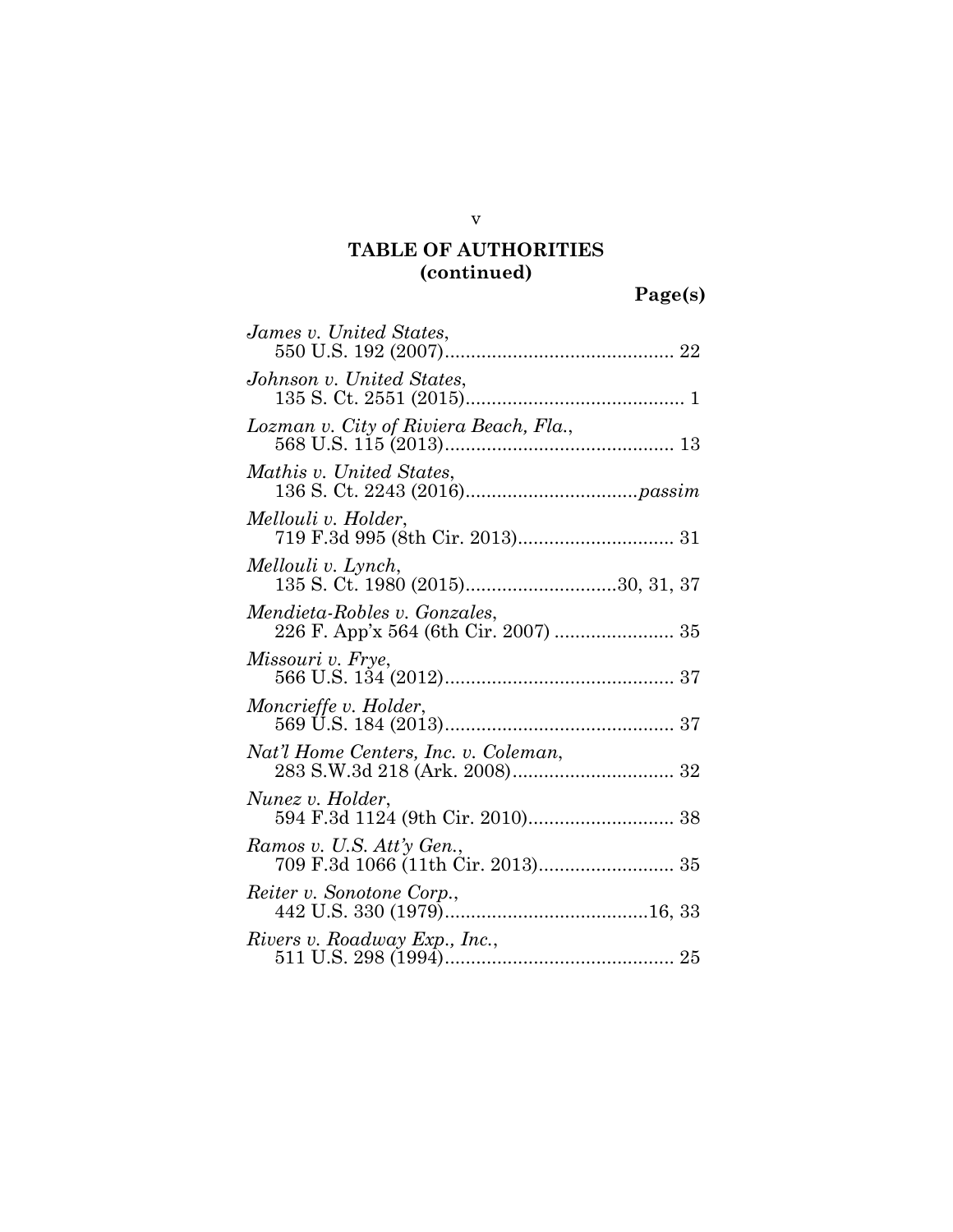**Page(s)** 

| Shepard v. United States,                                                 |
|---------------------------------------------------------------------------|
| $Singh$ v. U.S. $Att\gamma$ Gen.,                                         |
| Smith v. United States.                                                   |
| State v. Reeves,                                                          |
| State v. Ryun,                                                            |
| Swaby v. Yates,                                                           |
| Taylor v. United States,                                                  |
| United States v. Aguila-Montes de Oca,<br>655 F.3d 915 (9th Cir. 2011) 18 |
| United States v. Brumback,                                                |
| United States v. Faulls,                                                  |
| United States v. Granderson,                                              |
| United States v. Grisel,                                                  |
| United States v. Henriquez,                                               |
| United States v. Rainer,                                                  |

vi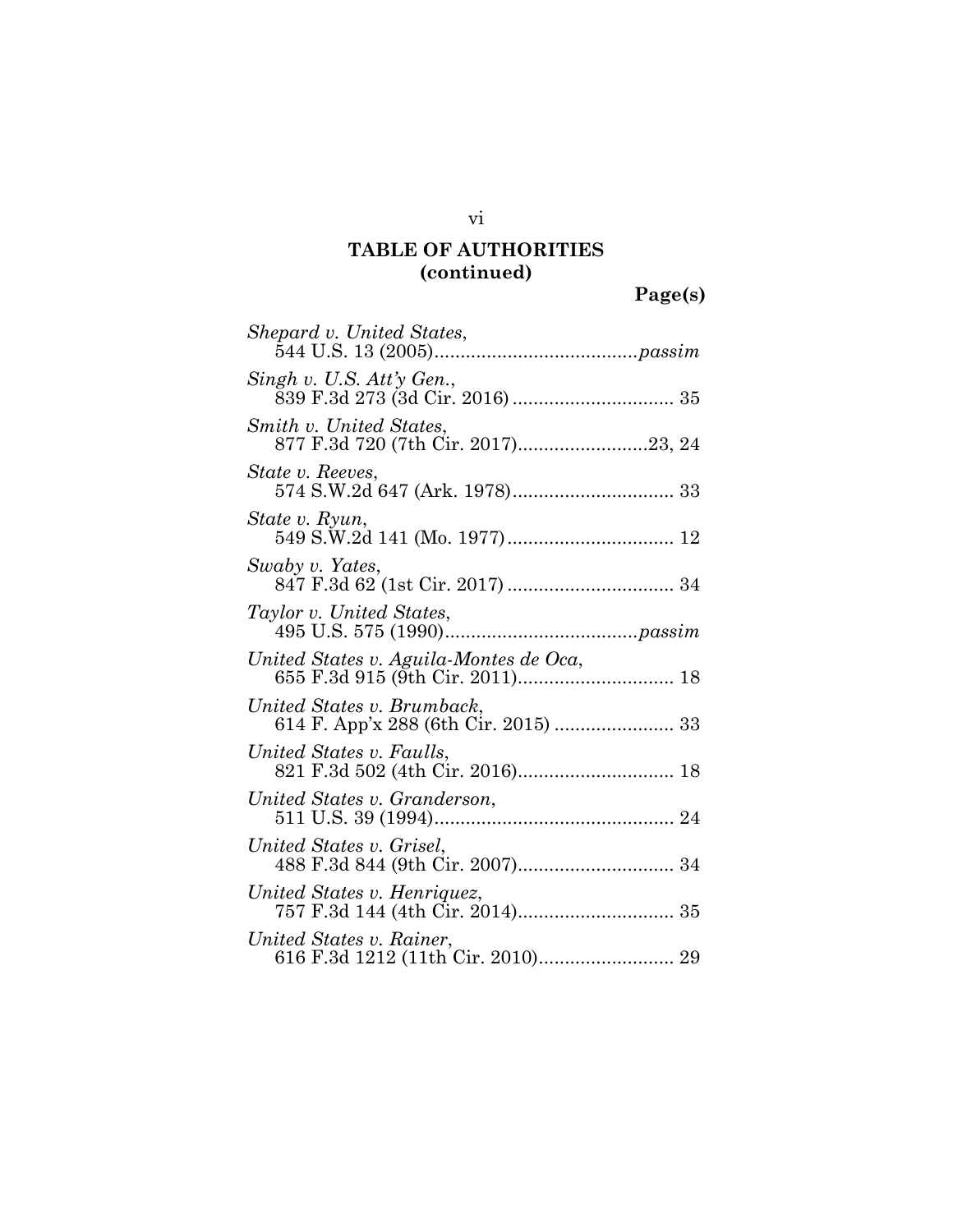**Page(s)** 

| United States v. Stevens,                                                |
|--------------------------------------------------------------------------|
| United States v. Thomas,<br>2017 WL 6375741 (E.D.N.Y. Dec. 13, 2017)  19 |
| United States v. Woods,                                                  |
| <i>Vasquez v. Sessions,</i>                                              |
| <i>Vasquez v. Sessions,</i>                                              |
| Vassell v. U.S. Att'y Gen.,                                              |
| Wash. State Grange v. Wash. State Republican<br>Party,                   |
| Watson v. United States,                                                 |
| Whyte v. Lynch,                                                          |
| Statutes                                                                 |
|                                                                          |
|                                                                          |
|                                                                          |
|                                                                          |
|                                                                          |
|                                                                          |
|                                                                          |
|                                                                          |

vii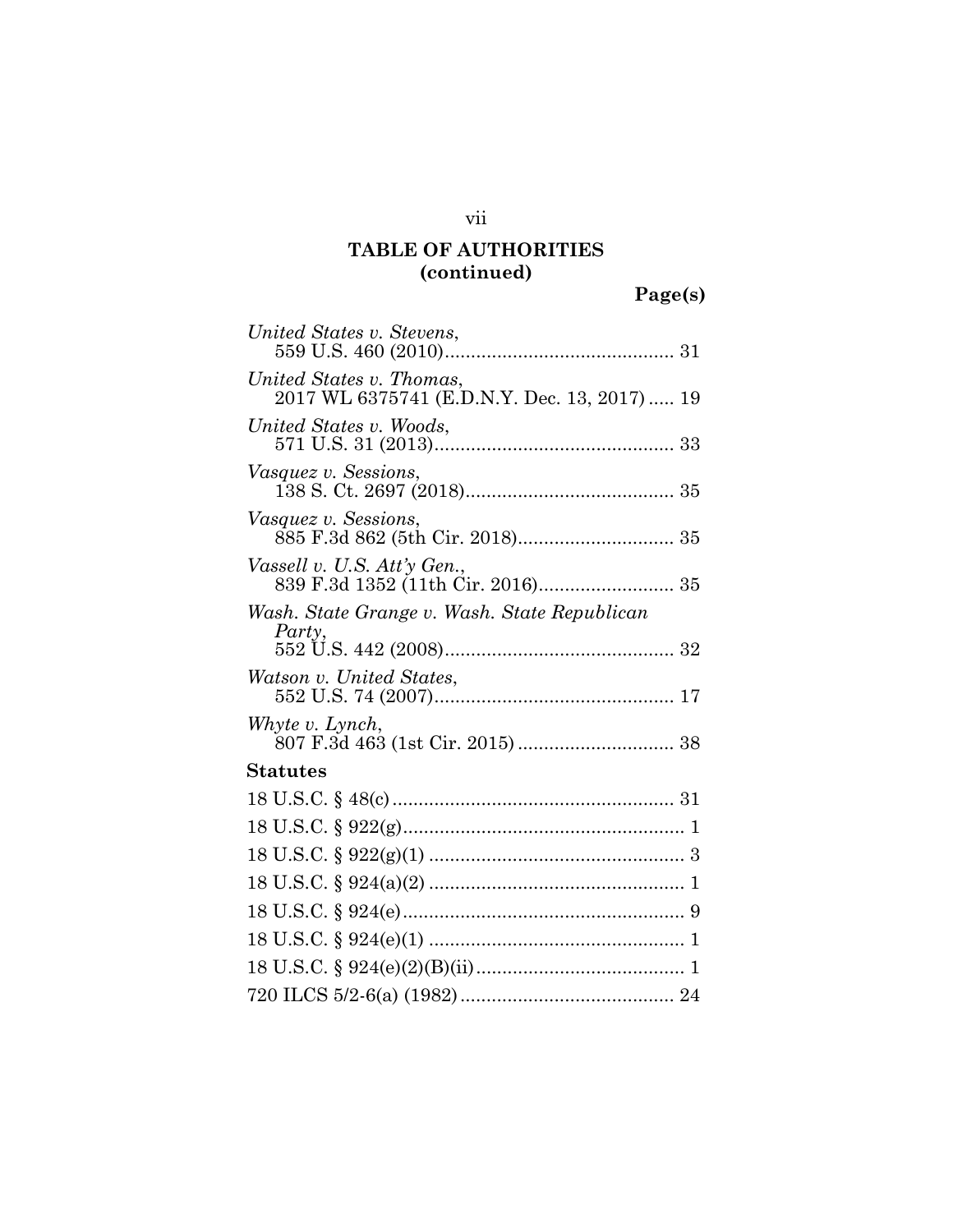## viii

# **TABLE OF AUTHORITIES (continued)**

**Page(s)** 

| Ark. Code Ann. § 5-39-101(4)(A) (2013)  4, 33       |
|-----------------------------------------------------|
| Ark. Code Ann. § 5-39-101(4)(A)(i) (2013)passim     |
| Ark. Code Ann. § 5-39-101(4)(A)(ii) (2013)5, 10, 26 |
| Ark. Code Ann. § 5-39-101(5) (2013)  4, 32          |
| Ark. Code Ann. § 5-39-201(a)(1) (2013) 3, 4         |
| City of North Little Rock Zoning Ordinance          |
|                                                     |
|                                                     |
| Haw. Rev. Stat. Ann. § 708-800 (1985)  27           |
| Haw. Rev. Stat. Ann. § 708-811 (1985)  27           |
|                                                     |
| Ky. Rev. Stat. Ann. § 511.010 (1985)  27            |
|                                                     |
|                                                     |
|                                                     |
| Model Penal Code § 221.0 (1980) 27                  |
| Model Penal Code § 221.0(1) (1980)  16              |
| Model Penal Code § 221.1 cmt. (3)(b) 28             |
| N.D. Cent. Code Ann. § 12.1-22-02 (1985)  27        |
| N.D. Cent. Code Ann. § 12.1-22-06 (1985)  27        |
|                                                     |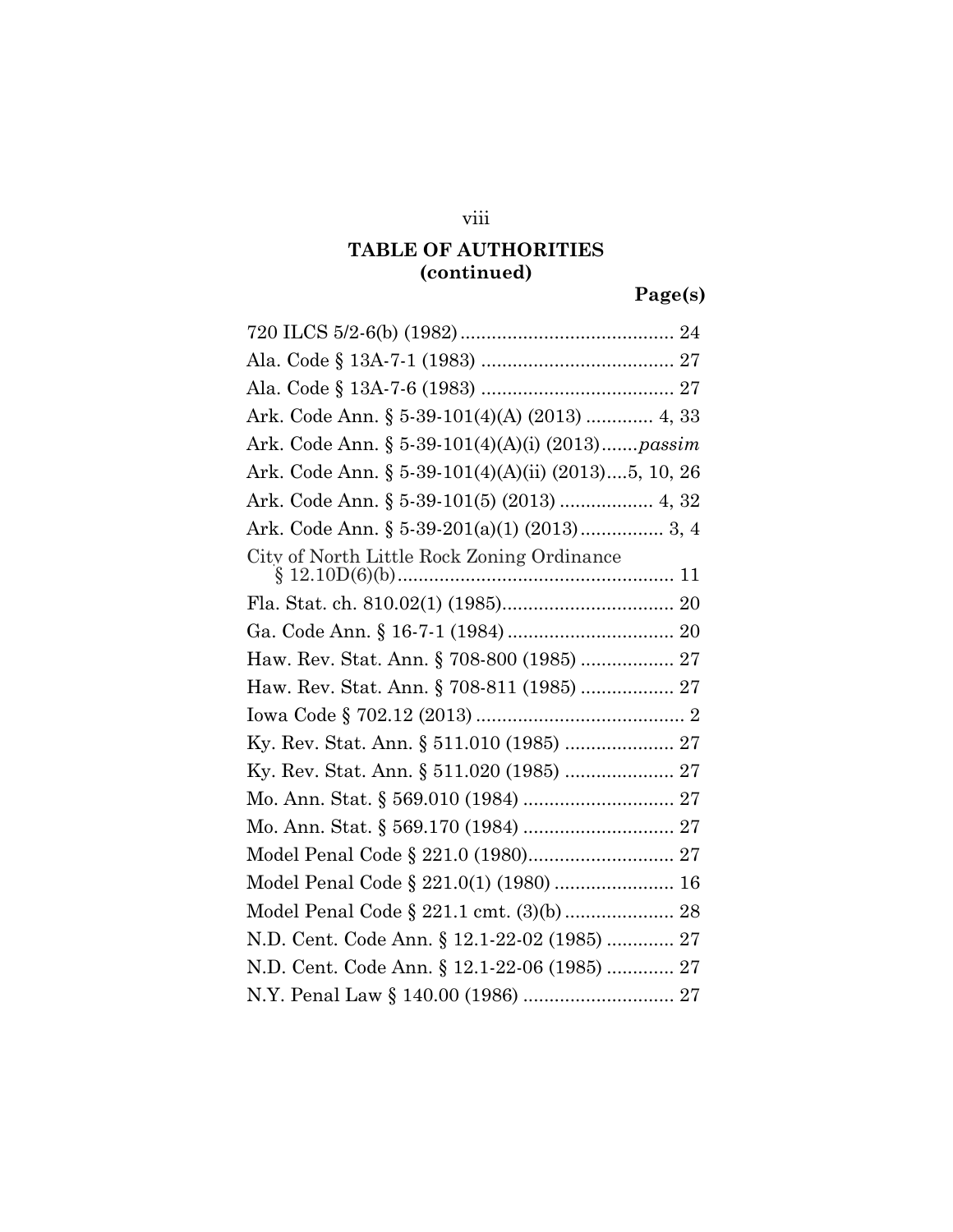**Page(s)** 

| Ohio Rev. Code Ann. § 2909.01(C) (1985)  27                                                                                               |
|-------------------------------------------------------------------------------------------------------------------------------------------|
| Ohio Rev. Code Ann. § 2911.12(A) (1985)  27                                                                                               |
| S.C. Code Ann. § 16-11-310 (1985)  27                                                                                                     |
|                                                                                                                                           |
|                                                                                                                                           |
|                                                                                                                                           |
|                                                                                                                                           |
| Regulations                                                                                                                               |
|                                                                                                                                           |
|                                                                                                                                           |
| 81 Fed. Reg. 6806 (proposed Feb. 9, 2016) 11                                                                                              |
| <b>Other Authorities</b>                                                                                                                  |
| Bishop, J., Law of Criminal Procedure (2d ed.<br>42                                                                                       |
| Blackstone, William, Commentaries on the                                                                                                  |
| Brien, Peter M., Bureau of Justice Statistics,<br>U.S. Dep't of Justice, Improving Access to<br>and Integrity of Criminal History Records |
| Black's Law Dictionary (10th ed. 2014)  11                                                                                                |
| Commentary to Ark. Code Ann. § 5-39-101  33                                                                                               |
|                                                                                                                                           |
|                                                                                                                                           |
| Crime Spree Leads to Total Charges of 24<br><i>Felonies</i> , Springfield News-Leader (May                                                |

ix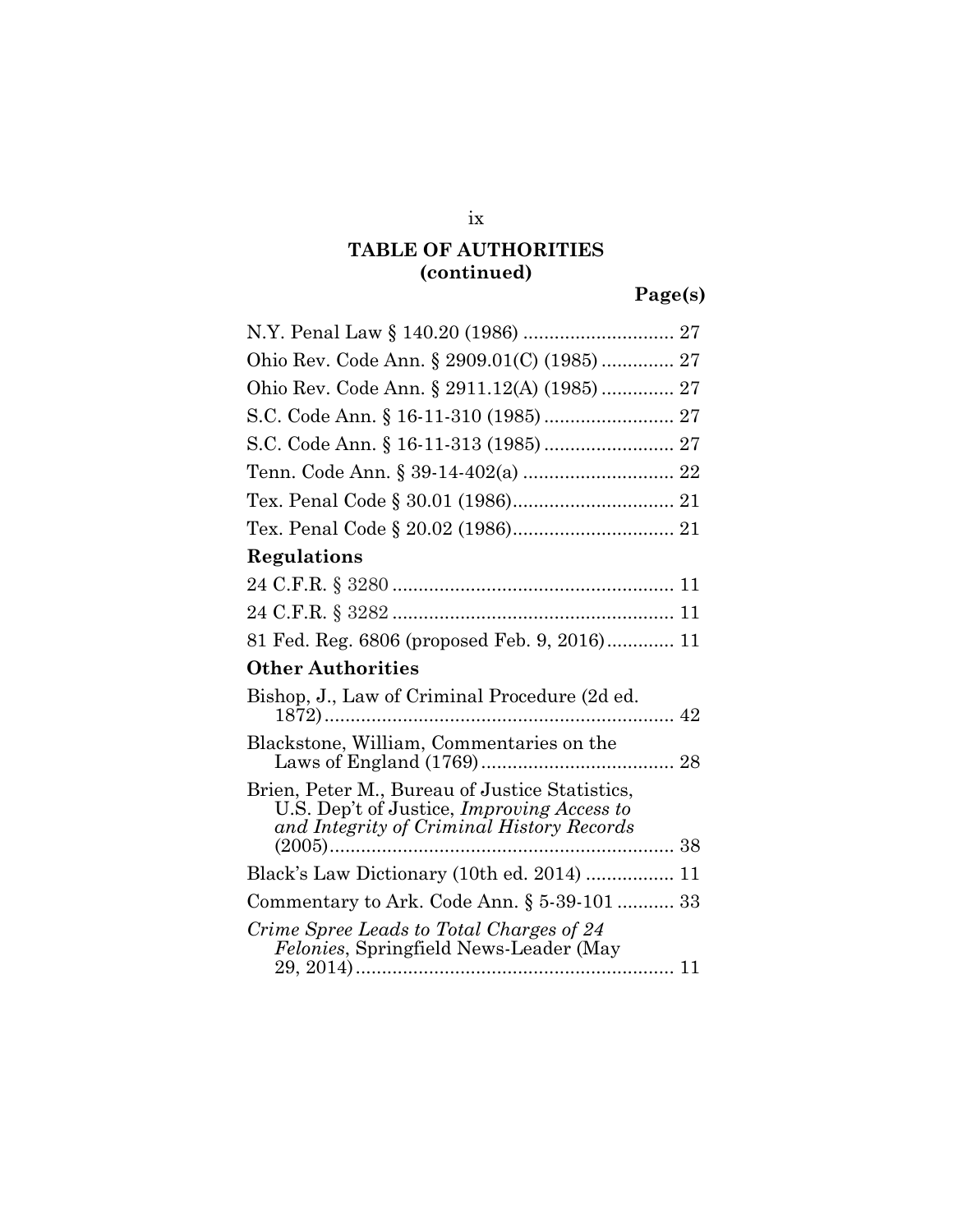**Page(s)** 

| Curtin, Richard T., The RV Consumer,<br>University of Michigan Survey Research                                                                                                  |
|---------------------------------------------------------------------------------------------------------------------------------------------------------------------------------|
| Davila, Vianna, Seattle still doesn't know what<br>to do with thousands of people living in<br>vehicles, Seattle Times (Apr. 10, 2018) 36                                       |
| Dep't of Justice, Executive Office for Immigra-<br>tion Review FY 2016 Statistics Sourcebook  39                                                                                |
| Eagly, Ingrid V. & Shafer, Steven, A National<br>Study of Access to Counsel in Immigration<br>Court, 164 U. Penn. L. Rev. 1 (2015)  39                                          |
| Elinson, Zusha, <i>Homeless Lose a Longtime</i><br>Last Resort: Living in a Car, Wall Street                                                                                    |
| Flanagan, B., The Houseboat Book 20 (2003)  13                                                                                                                                  |
| Homeless families living in cars, 60 Minutes                                                                                                                                    |
| LaFave, Wayne R. & Scott, Jr., Austin W.,<br>Substantive Criminal Law (1986)passim                                                                                              |
| McCarty, William P., Trailers and Trouble?<br>An Examination of Crime in Mobile Home<br>Communities, Cityscape: A Journal of<br>Policy Development and Research, Vol. 12,<br>12 |
| Mountain Home Man Arrested on Burglary,<br>Theft Charges, The Baxter Bulletin (Aug.<br>. 11                                                                                     |
| O'Leary, Kevin, Last Refuge for the Homeless:<br><i>Living in the Car</i> , TIME (Feb. 12, 2010) 36                                                                             |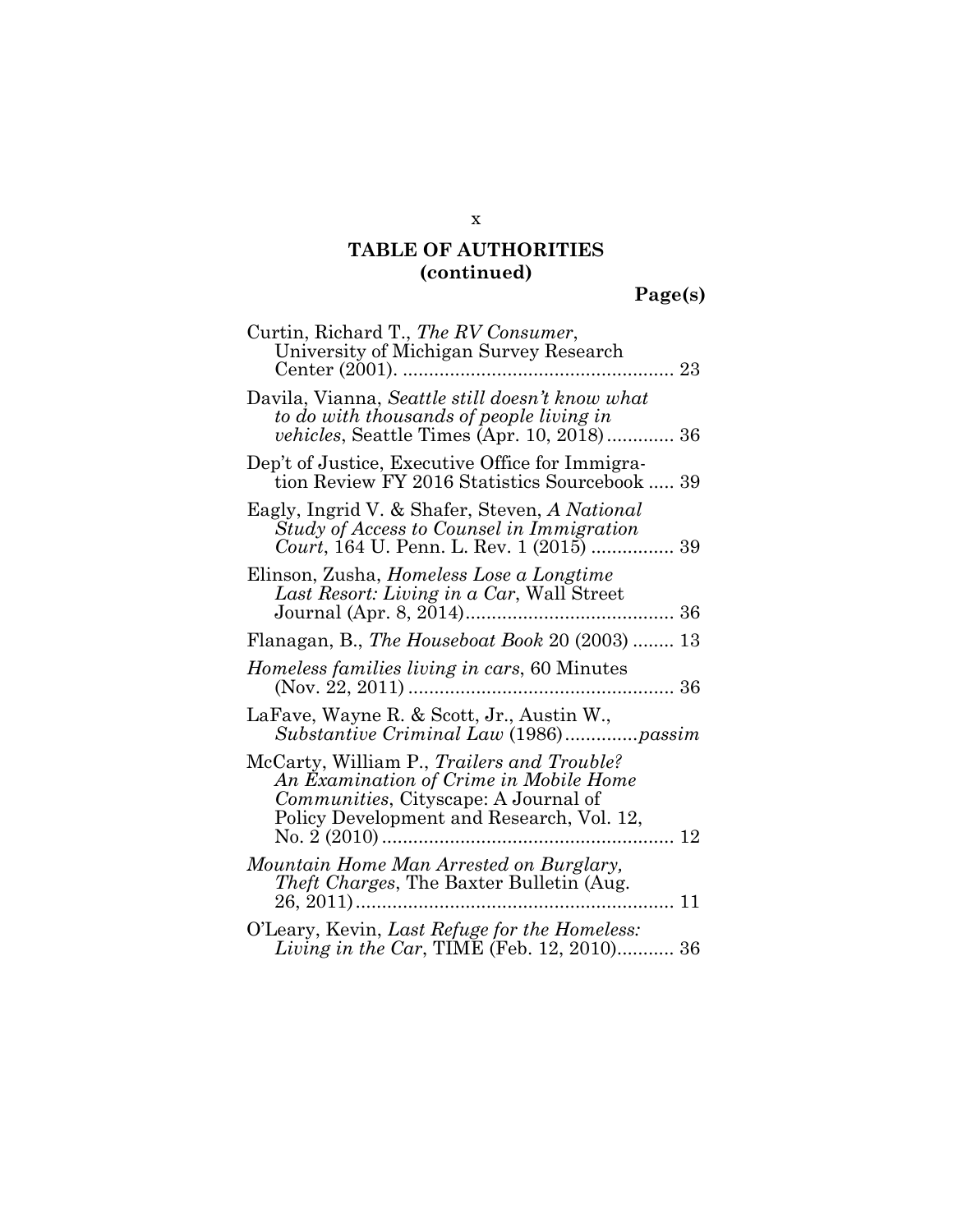**Page(s)** 

| Olivo, Antonio, In a wealthy Virginia suburb,<br><i>their cars are their beds, Wash. Post (Oct.</i>                                    |  |
|----------------------------------------------------------------------------------------------------------------------------------------|--|
| Putman, Yolanda, A car to call home:<br>Surprising number of homeless live in their<br><i>vehicles, experts say, Chattanooga Times</i> |  |
| Spencer, Darcy, D.C. Woman Prefers Living in<br>Car to Homeless Shelters, NBC                                                          |  |
| Thomson Reuters, Court Dockets and Court                                                                                               |  |
| Urbina, Ian, Keeping It Secret as the Family<br>Car Becomes a Home, NY Times (Apr. 2,                                                  |  |

xi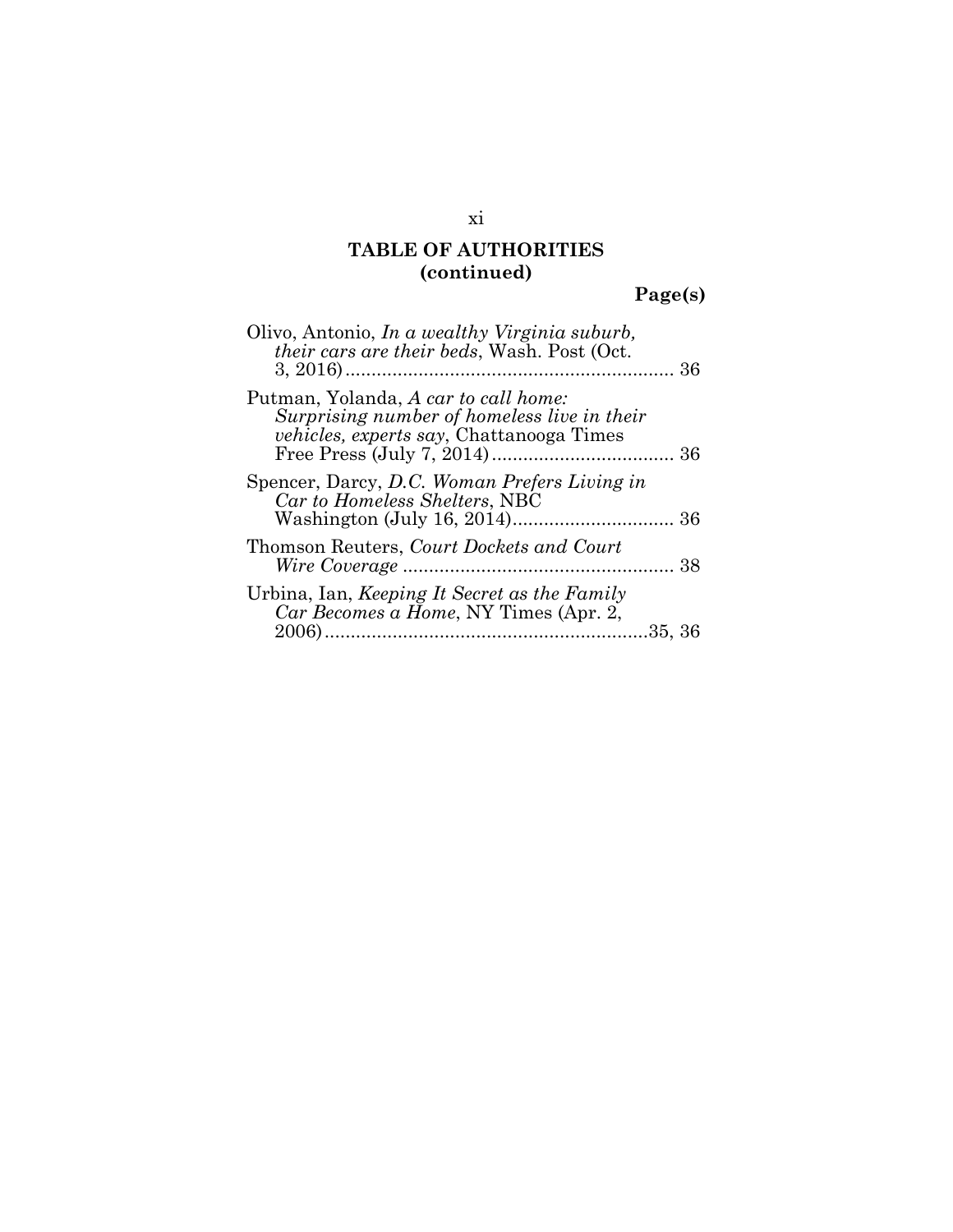#### **BRIEF FOR RESPONDENT**

Respondent Jason Daniel Sims respectfully requests that this Court affirm the judgment of the U.S. Court of Appeals for the Eighth Circuit.

#### **INTRODUCTION**

The Government fills its brief with talk about "mobile structures" and "mobile homes." But this case is actually about whether the locational element of generic burglary encompasses two distinct types of *vehicles*: (1) those, such as recreational vehicles ("RV's") and campers, that are designed for only occasional overnight use; and (2) automobiles not even designed for such use but in which a person nevertheless happens to live. Arkansas's residential burglary statute covers both of these types of motor vehicles, as well as their marine equivalents. This Court, however, has explained time and again that generic burglary excludes them.

#### **STATEMENT OF THE CASE**

#### **A. Legal Background**

1. A defendant convicted of being a felon in possession of a firearm is ordinarily subject to a maximum sentence of ten years' imprisonment. 18 U.S.C.  $\S\S 922(g)$ ,  $924(a)(2)$ . But if the defendant "has three previous convictions . . . for a violent felony or a serious drug offense," 18 U.S.C. § 924(e)(1), "the Armed Career Criminal Act increases his prison term to a minimum of 15 years and a maximum of life," *Johnson v. United States*, 135 S. Ct. 2551, 2555 (2015). One of the offenses that the ACCA specifically enumerates as a "violent felony" is "burglary." 18 U.S.C.  $§ 924(e)(2)(B)(ii).$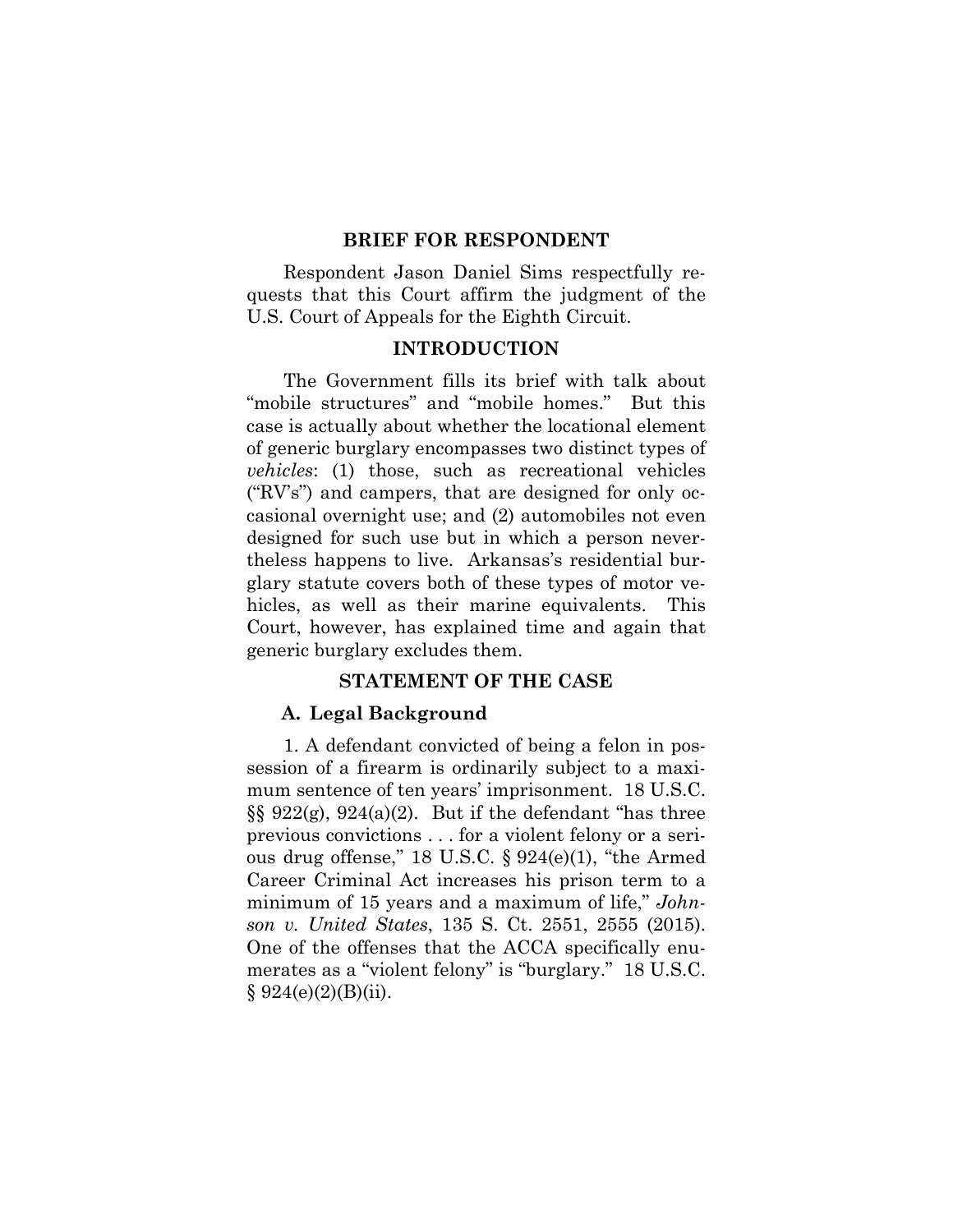In *Taylor v. United States*, 495 U.S. 575 (1990), this Court held that "burglary" for purposes of the ACCA is "any crime, regardless of its exact definition or label, having the basic elements of unlawful or unprivileged entry into, or remaining in, a building or structure, with intent to commit a crime." *Id.* at 599. The Court did not further define the phrase "building or structure. " But it did note specifically that certain state statutes that included "places, such as automobiles and vending machines, other than buildings," extended "more broadly." *Id.* The Court subsequently reiterated that the ACCA "makes burglary a violent felony only if committed in a building or enclosed space ('generic burglary'), *not in a boat or motor vehicle*." *Shepard v. United States*, 544 U.S. 13, 15-16 (2005) (emphasis added); *see also Mathis v. United States*, 136 S. Ct. 2243, 2250 (2016) (state law broader than generic burglary because it "reache[d] . . . land, water, or air vehicles" (emphasis omitted) (quoting Iowa Code § 702.12 (2013)).

2. To determine whether a particular prior state conviction qualifies as "burglary" under the ACCA, courts apply the "categorical approach." *Taylor*, 495 U.S. at 600. Under that approach, courts compare "the statutory definition" of the state crime of conviction to the "generic" form of burglary referenced in the ACCA. *Id.* at 602. If the definition of the state crime is the same as, or narrower than, "generic" burglary, then the prior offense qualifies as a predicate conviction under the ACCA. *Id.* But if the statute of conviction covers a broader range of conduct than the ACCA definition, the defendant's prior con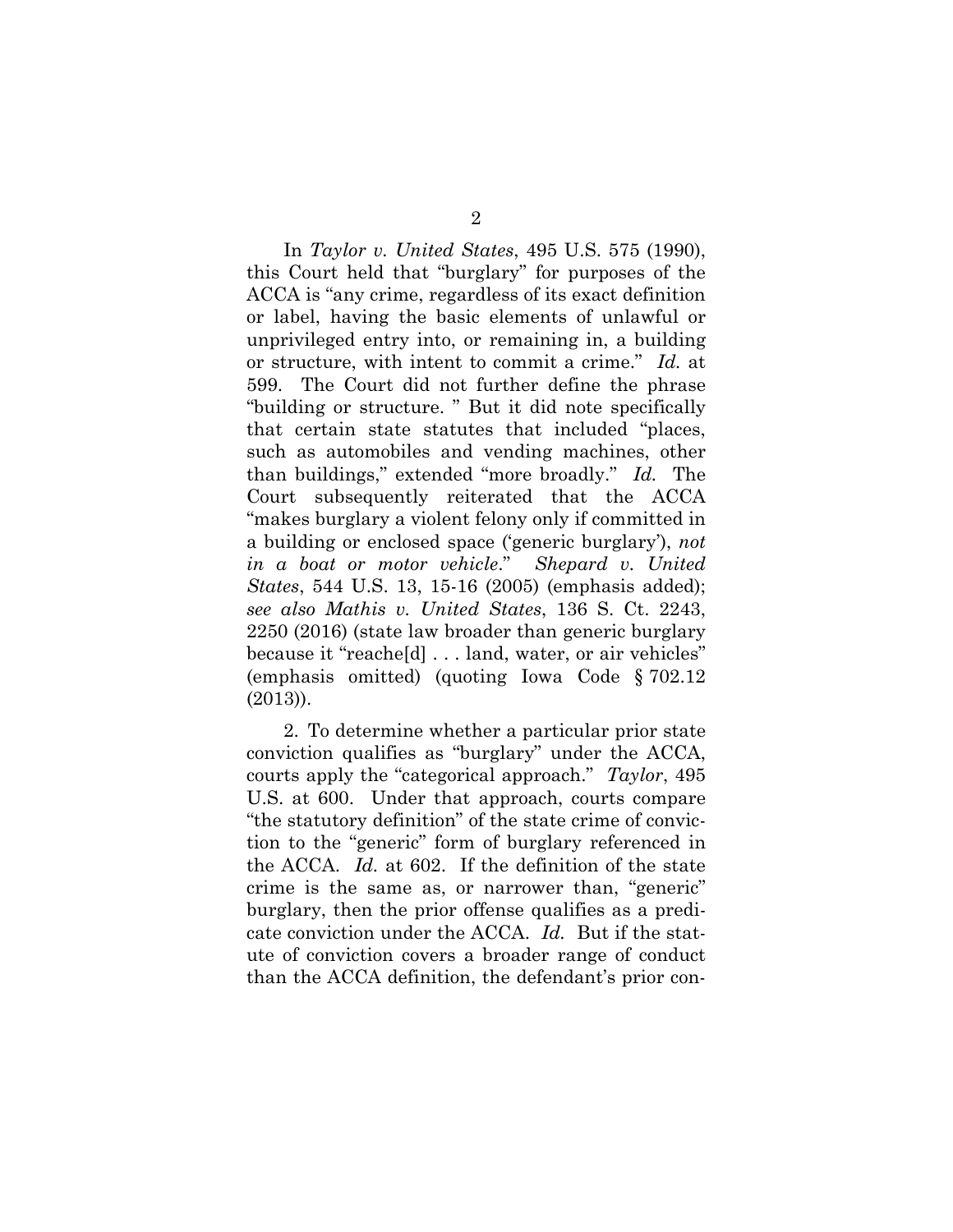viction does not (as relevant here) qualify as ACCA burglary.1

#### **B. Factual and Procedural Background**

1. Respondent Jason Daniel Sims pleaded guilty in the U.S. District Court for the Eastern District of Arkansas to being a felon in possession of a firearm in violation of 18 U.S.C. § 922(g)(1). Pet. App. 1a. At sentencing, the Government argued that he should be sentenced under ACCA because he had four prior qualifying felony convictions. Respondent conceded he had two such convictions. But he contended his two prior convictions for Arkansas residential burglary did not constitute "burglary" under the ACCA.

Under Ark. Code Ann. § 5-39-201(a)(1), "[a] person commits residential burglary if he or she enters or remains unlawfully in a residential occupiable structure of another person with the purpose of committing in the residential occupiable structure any offense punishable by imprisonment." *Id.* A "residential occupiable structure" is defined, in turn, as "a *vehicle*, building, or other structure: *(i) In which any person lives; or (ii) That is customarily used for overnight accommodation of a person whether or not a person is actually present.*" Ark. Code

 <sup>1</sup> Under what is known as the "modified categorical approach," the Government can attempt to show that a conviction for a state offense that is broader than its generic counterpart nevertheless constitutes a predicate conviction under the ACCA if the elements of the state crime are "divisible" and the jury necessarily found, or the defendant necessarily admitted, the elements of the generic offense. *See Descamps v. United States*, 570 U.S. 254, 263-64 (2013). The Government makes no such claim here. *See* Pet. App. 3a.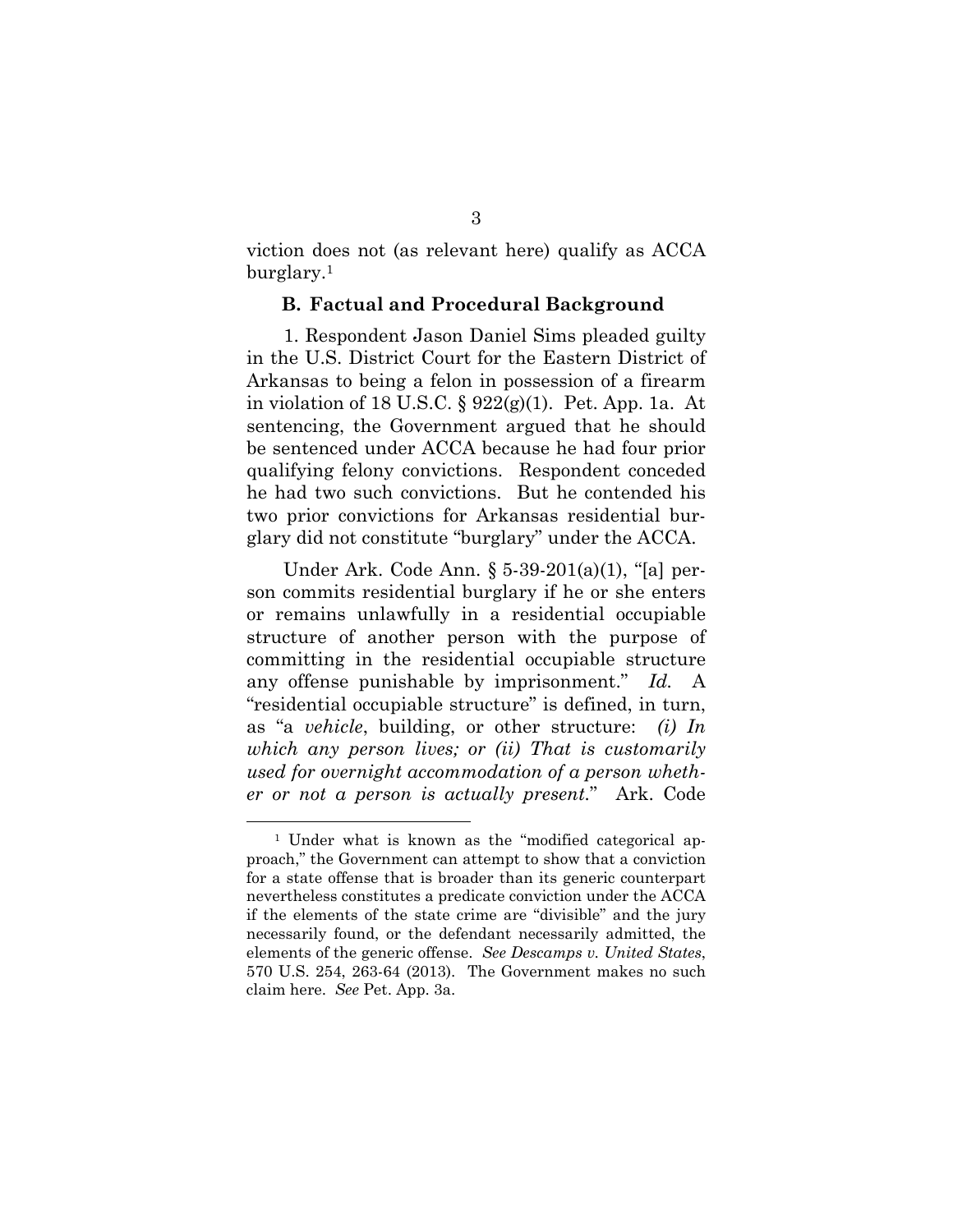Ann. § 5-39-101(4)(A) (2013) (emphasis added).2 And "vehicle" is defined as "any craft or device designed for the transportation of a person or property across land or water or through the air." *Id.* § 5-39-101(5).

"The district court disagreed with Sims and found his Arkansas residential burglary convictions were ACCA predicate offenses. As a result, Sims's advisory sentencing guidelines range was 188 to 235 months." Pet. App. 3a. The court sentenced him to 210 months (17 and one-half years) imprisonment, followed by three years of supervised release. *Id.* 

2. The Eighth Circuit reversed. It observed that this Court has explained numerous times that the locational element of generic burglary does not extend to "boat[s] or motor vehicle[s]." Pet. App. 4a (quoting *Shepard*, 544 U.S. at 15-16) (emphasis removed). Yet under Arkansas law, a person commits residential burglary if he enters certain types of boats or motor vehicles with intent to commit a crime. *Id.* 3a (citing Ark. Code Ann. § 5-39-  $201(a)(1)$ . Accordingly, the court of appeals concluded that "Arkansas' residential burglary categorically sweeps more broadly than generic burglary" under the ACCA. *Id.* 6a.

The Eighth Circuit denied the Government's petition for rehearing en banc, and the case was remanded for resentencing. Pet. App. 7a-8a.

 <sup>2</sup> As the Government notes, respondent was convicted under a prior version of the statute, but the minor change in language does not affect the analysis here. *See* U.S. Br. 12 n.1.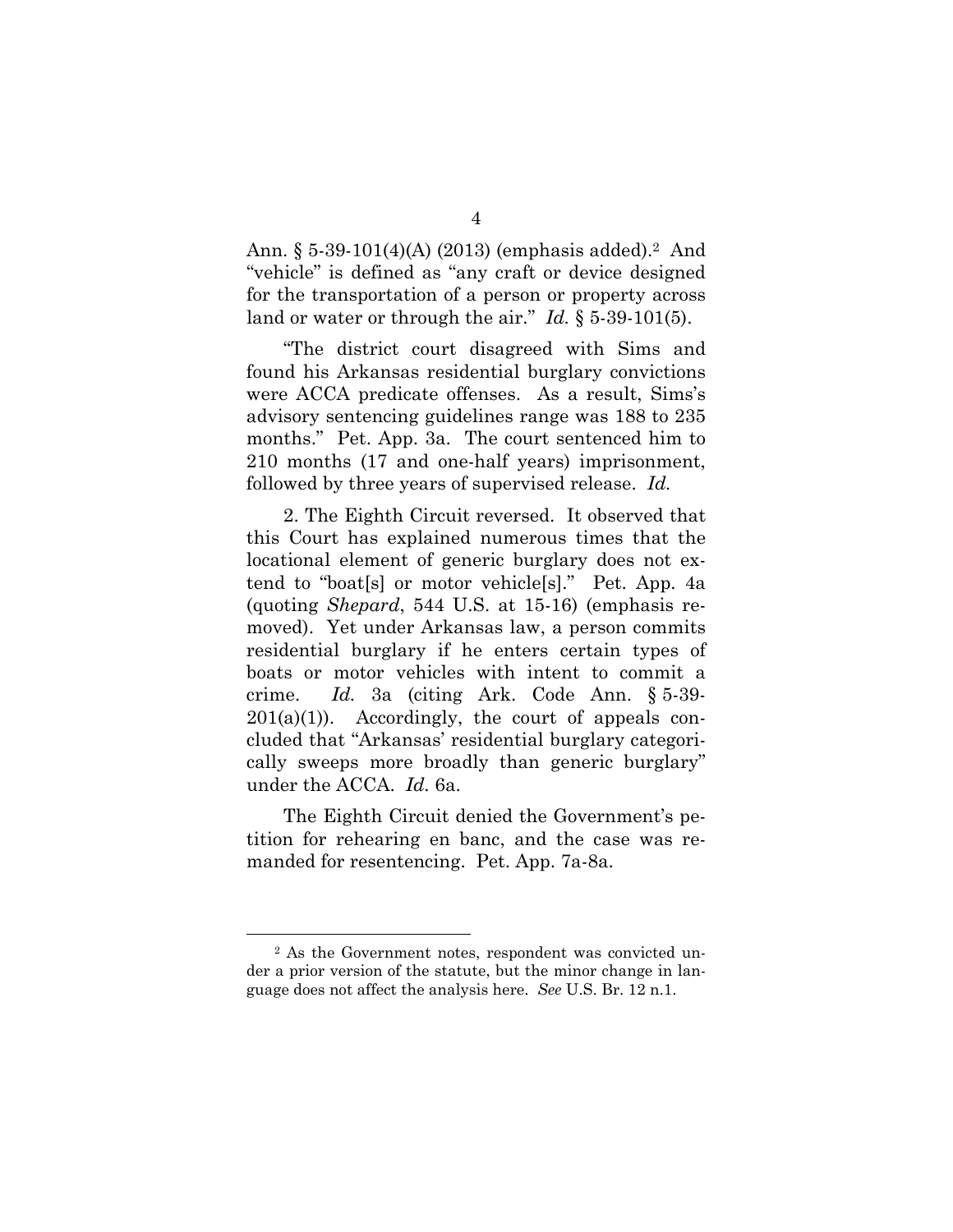#### **SUMMARY OF ARGUMENT**

The locational element of the Arkansas residential burglary statute is broader than its generic counterpart in the ACCA for two independent reasons: (i) it encompasses vehicles designed for only occasional overnight use; and (ii) it covers *any* vehicle in which a person happens to live.

I. In *Taylor v. United States*, 495 U.S. 575 (1990), and for nearly thirty years since, this Court has explained that the locational element of residential burglary covers "buildings" and "structures," but not "vehicles." *Id.* at 599; *see also Mathis v. United States*, 136 S. Ct. 2243, 2257 (2016); *Shepard v. United States*, 544 U.S. 13, 15-16 (2005). The first prong of Arkansas's residential burglary statute, however, applies to "vehicles" that are "customarily used for overnight accommodation." Ark. Code Ann.  $\S 5-39-101(4)$ (A)(ii). This subsection covers not only mobile homes but also RV's, campers, and boats with sleeping quarters. Regardless of whether the Government is correct that mobile homes can be regarded as "buildings" or "structures," the latter collection of objects certainly cannot.

Treating RV's, campers, and their vessel equivalents as outside the scope of generic burglary is also consistent with the purpose of the ACCA. The Act includes burglary among its list of "violent felonies" because it carries a high risk of violent confrontation. Yet, in contrast to homes and other primary residences, RV's, campers, and boats with sleeping quarters are vacant the vast majority of the time. Consequently, entering such a vehicle without au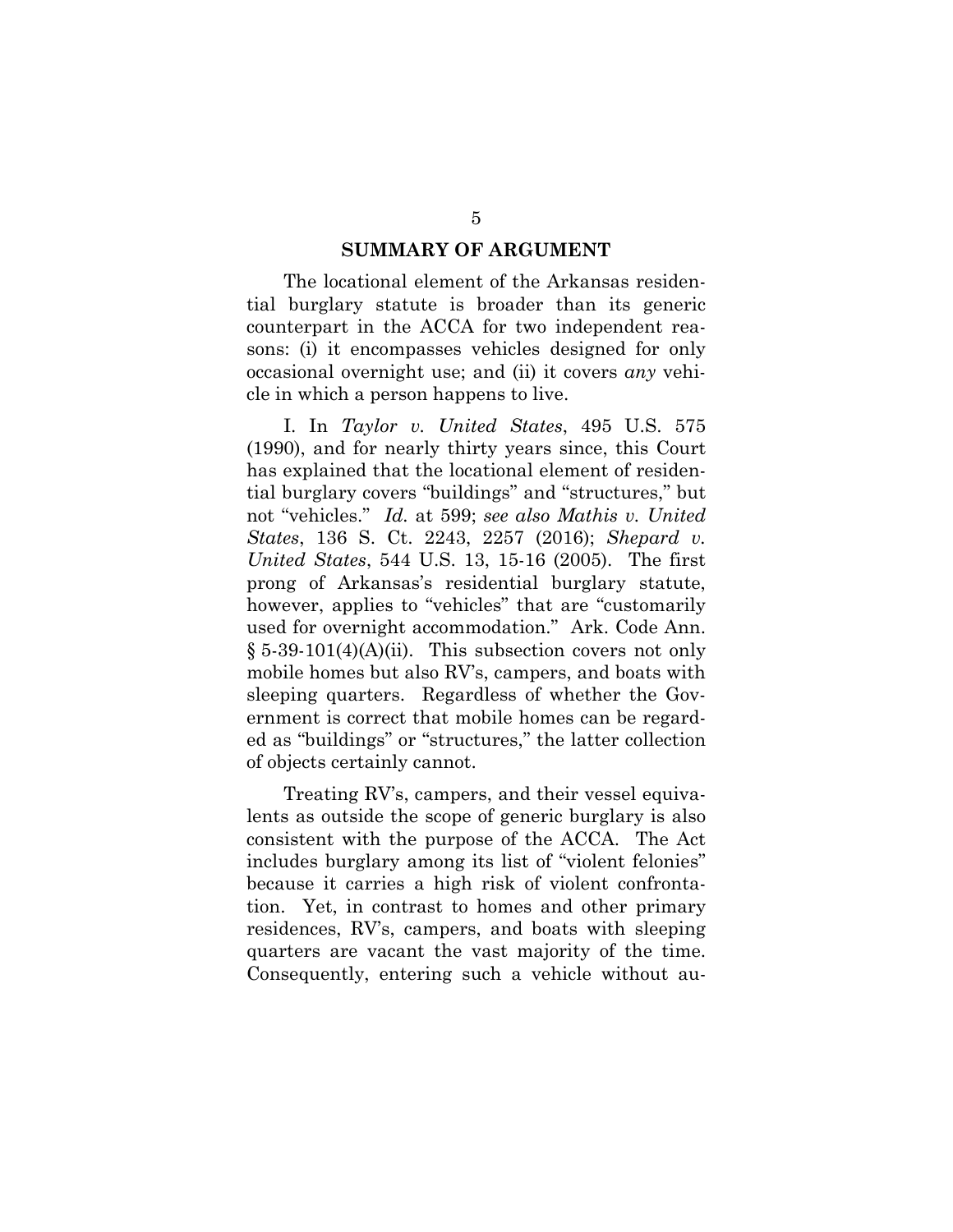thorization is far less likely to result in any kind of personal confrontation.

The Government's principal response is that this Court should redefine generic burglary from scratch. According to the Government, "the empirical grounding and legal backdrop" of *Taylor* actually establish that generic burglary should, in fact, cover vehicles that are "adapted for overnight accommodation." U.S. Br. 33. This argument is irreconcilable with basic principles of *stare decisis*. While this Court is not beholden to every phrase or sentence in prior opinions, it is bound to give precedential effect to prior *holdings*. And the definition of burglary announced in *Taylor* constitutes the holding of the case. Furthermore, it is far from clear that the Government's *de novo* contentions are valid even on their own terms. Especially under these circumstances, and given Congress's longstanding acquiescence to *Taylor*, this Court should adhere to the definition of generic burglary it laid down in that case and has repeated several times since.

II. Even if this Court were to grant the Government's request to reinvent generic burglary from original source materials, the judgment below should still be affirmed. The second prong of the Arkansas residential burglary statute—unlike the Tennessee statute at issue in *United States v. Stitt* (No. 17- 765)—covers *any* vehicle "[i]n which any person lives." Ark. Code Ann. § 5-39-101(4)(A)(i). This provision—which covers ordinary cars (for example, a Honda Civic or a Subaru Outback) in which a person happens to live—is unquestionably broader than the locational element of the generic crime.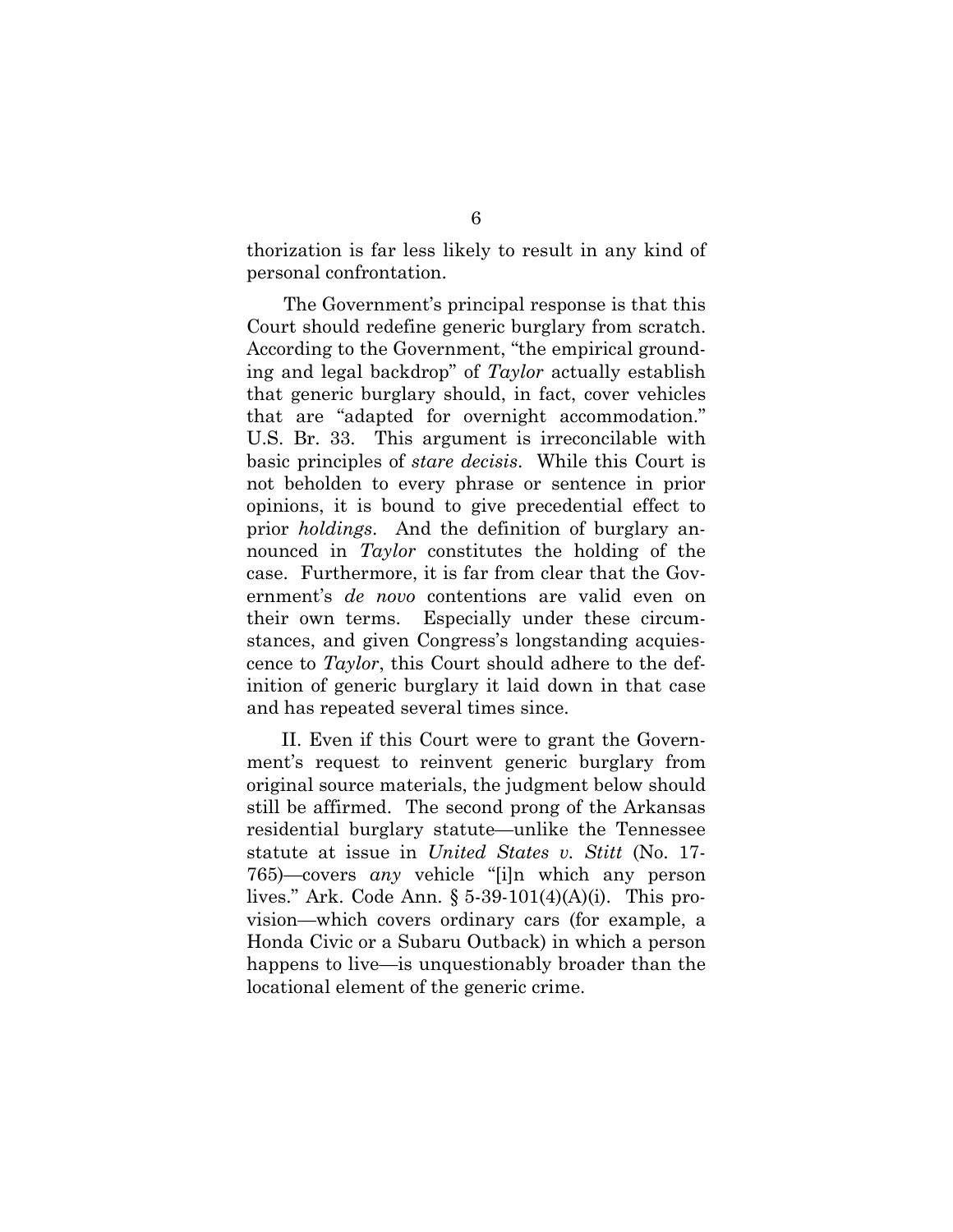Only nine states in 1986 had burglary statutes covering ordinary vehicles in which people lived; the vast majority of states defined burglary (as the other prong of Arkansas's statute does) based on the *nature or design* of a vehicle. The Model Penal Code explicitly excludes ordinary motor vehicles in which someone lodges from its scope. The criminal law treatise by Wayne LaFave, on which the Government heavily relies, did so as well. Lastly, the AC-CA's purposes require excluding such locations from generic burglary. An individual entering an ordinary motor vehicle would not generally think it a place in which a person lives—and thus would not perceive any genuine risk of a violent altercation.

To be sure, there are no reported cases applying Arkansas's residential burglary statute to an ordinary vehicle in which a person was living. But the fact that the Arkansas statute itself plainly covers such automobiles resolves the categorical approach inquiry. Defendants must produce case law demonstrating the overbreadth of a state law only when their arguments rely on something other than statutory text—say, a common-law principle or the prospect of a court putting a counterintuitive gloss on a provision. Any generally applicable requirement to prove a state law has been applied in a particular manner would pose serious practical and equitable problems. It would also contravene the Sixth Amendment concerns that motivate the categorical approach in the first place.

III. If necessary to affirm, this Court should overrule *Almendarez-Torres v. United States*, 523 U.S. 224 (1999), and hold that the ACCA violates the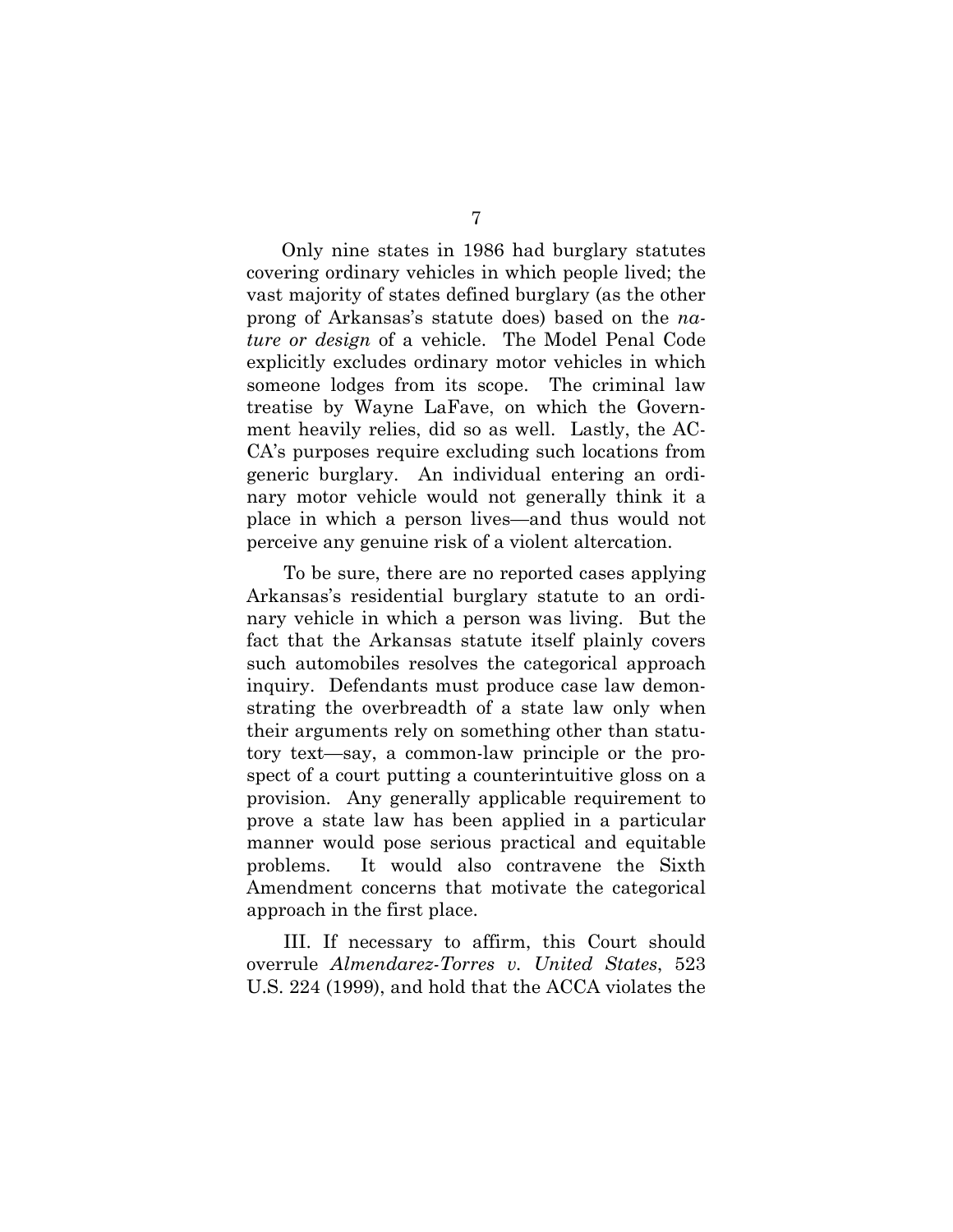Sixth Amendment inasmuch as it increases a defendant's statutory sentencing range based on recidivist facts found by a judge instead of a jury. As Justice Thomas has detailed, the *Almendarez-Torres* exception to the rule otherwise requiring juries to find any fact that increases a defendant's sentence contravenes the original understanding of the Sixth Amendment. That constitutional infirmity should no longer be tolerated.

#### **ARGUMENT**

The Eighth Circuit correctly determined that the locational element of the Arkansas residential burglary statute encompasses a broader range of conduct than generic burglary. The Arkansas statute covers vehicles such as RV's, campers, and boats designed for occasional overnight accommodation, which cannot be shoehorned into the "building or structure" requirement this Court has established for generic burglary. But even if this Court were to revisit that definition, it would not matter. The Arkansas statute separately extends to *any vehicle at all* in which a person happens to live. There is no plausible argument from first principles or otherwise that generic burglary also extends to such vehicles.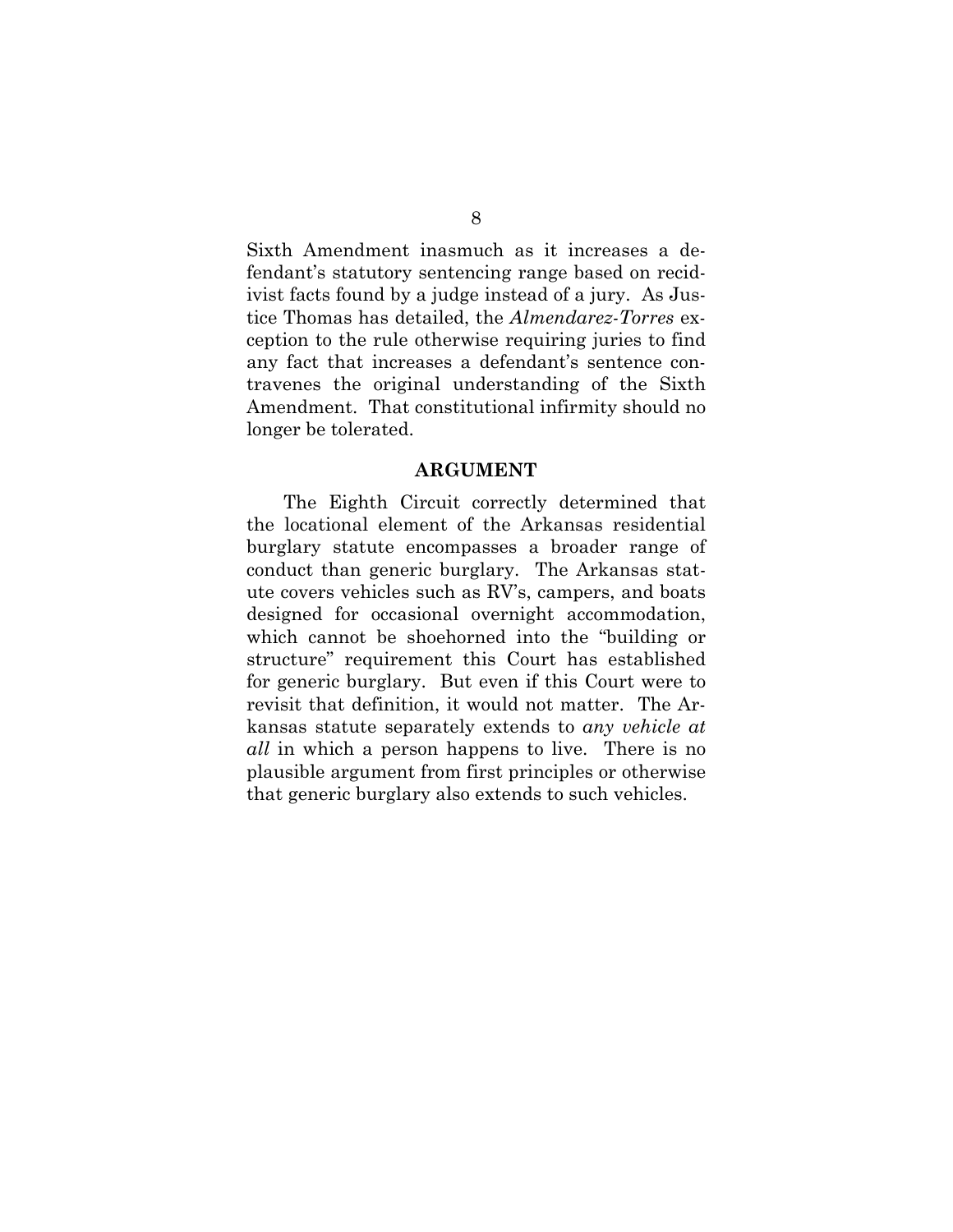## **I. ARKANSAS'S RESIDENTIAL BURGLARY STATUTE IS BROADER THAN "GENERIC" BURGLARY BECAUSE IT ENCOMPASSES VEHICLES DESIGNED FOR OCCASIONAL OVERNIGHT ACCOMMODATION.**

### **A. The Locational Element of "Generic" Burglary Excludes Vehicles Designed for Occasional Overnight Use.**

In *Taylor v. United States*, 495 U.S. 575 (1990), this Court was "called upon to determine the meaning of the word 'burglary' as it is used in [the AC-CA]." *Id.* at 577. The Court "conclude[d] that a person has been convicted of burglary for purposes of [18 U.S.C.]  $\S 924(e)$  if he is convicted of any crime, regardless of its exact definition or label, having the basic elements of unlawful or unprivileged entry into, or remaining in, *a building or structure*, with intent to commit a crime." *Id*. at 599 (emphasis added).

*Taylor* and subsequent cases make clear that a "vehicle" is a distinct category of location from a "building" or "structure," at least when the vehicle is designed for only occasional overnight use. In *Taylor* itself, the Court repeatedly used state burglary statutes that extend to "automobiles" as the paradigmatic example of statutes that reached "more broadly" than generic burglary. 495 U.S. at 591, 599, 602. In *Shepard v. United States*, 544 U.S. 13 (2005), the Court further explained that burglary is generic "only if committed in a building or enclosed space . . . , *not* in a boat or motor vehicle." *Id.* at 15-16 (emphasis added). And in *Mathis v. United States*, 136 S. Ct. 2243, (2016), the Court reaffirmed that generic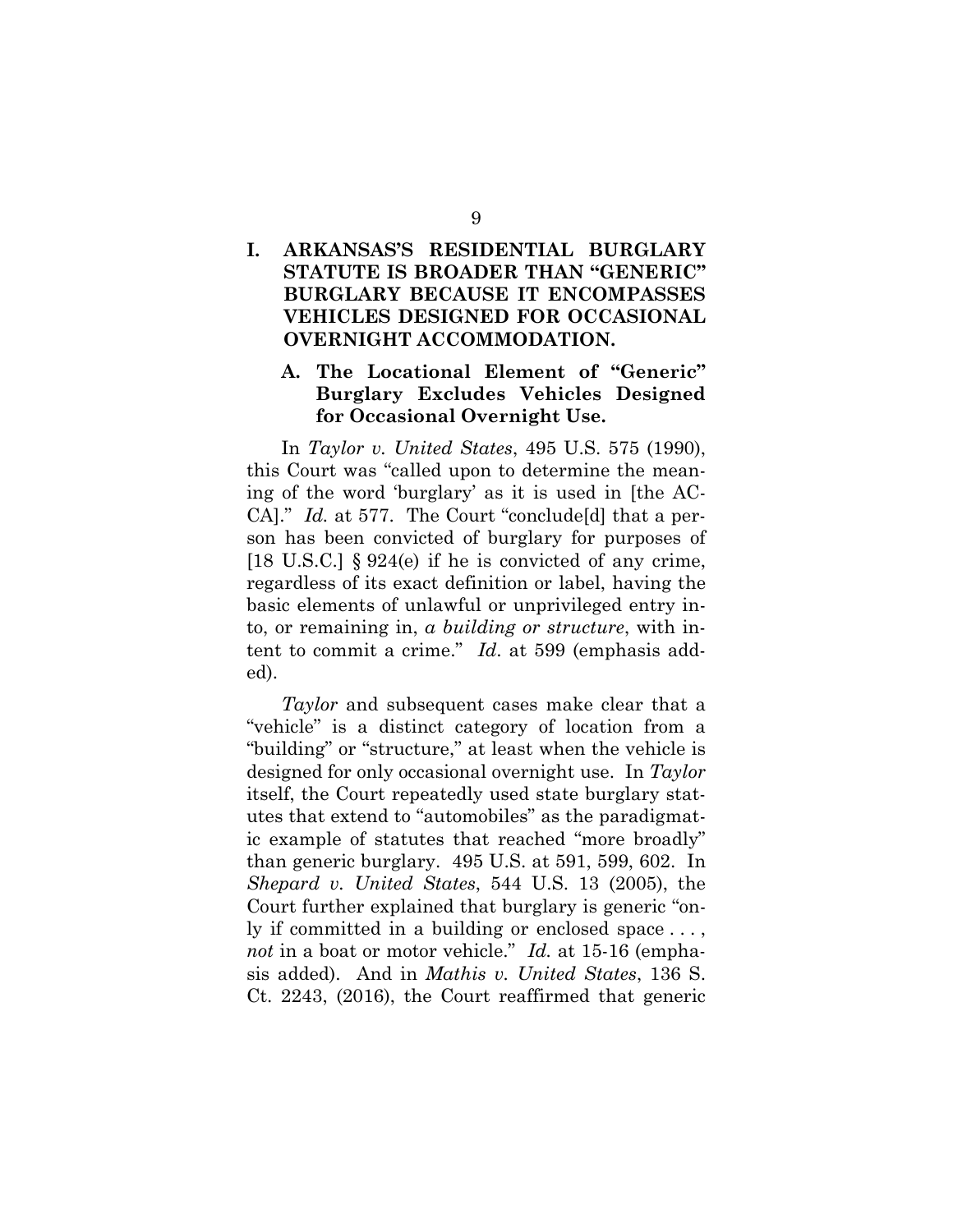burglary applies to "buildings and other structures, but *not* vehicles." *Id.* at 2250 (emphasis added); *see also Gonzales v. Duenas-Alvarez*, 549 U.S. 183, 187 (2007) ("a car is not a 'building or structure'").

This Court has also made clear the ACCA's drafting history supports this limited definition of burglary. As initially passed in 1984, the ACCA classified an offense as burglary only if it involved an invasion of a "building." *Taylor*, 495 U.S. at 598*.* Although the 1986 amended statute omitted that definition, the Court explained in *Taylor* that its definition of generic burglary was "practically identical" to it. *Id.* at 598. Indeed, the "legislative history as a whole suggests that the deletion of the 1984 definition of burglary may have been an inadvertent casualty of a complex drafting process." *Id.* at 589-90. "[N]o alternative definition of burglary was ever discussed," and "there simply is no plausible alternative that Congress could have had in mind." *Id.* at 598.

### **B. The Arkansas Statute Covers Vehicles Designed for Occasional Overnight Use.**

1. It is readily apparent that Arkansas's residential burglary statute is broader than the definition of generic burglary laid down in this Court's case law. The locational element of the Arkansas residential burglary statute covers in part any "*vehicle* . . . [t]hat is customarily used for overnight accommodation of a person whether or not a person is actually present." Ark. Code Ann.  $\S$  5-39-101(4)(A)(ii) (emphasis added). This provision encompasses RV's and camp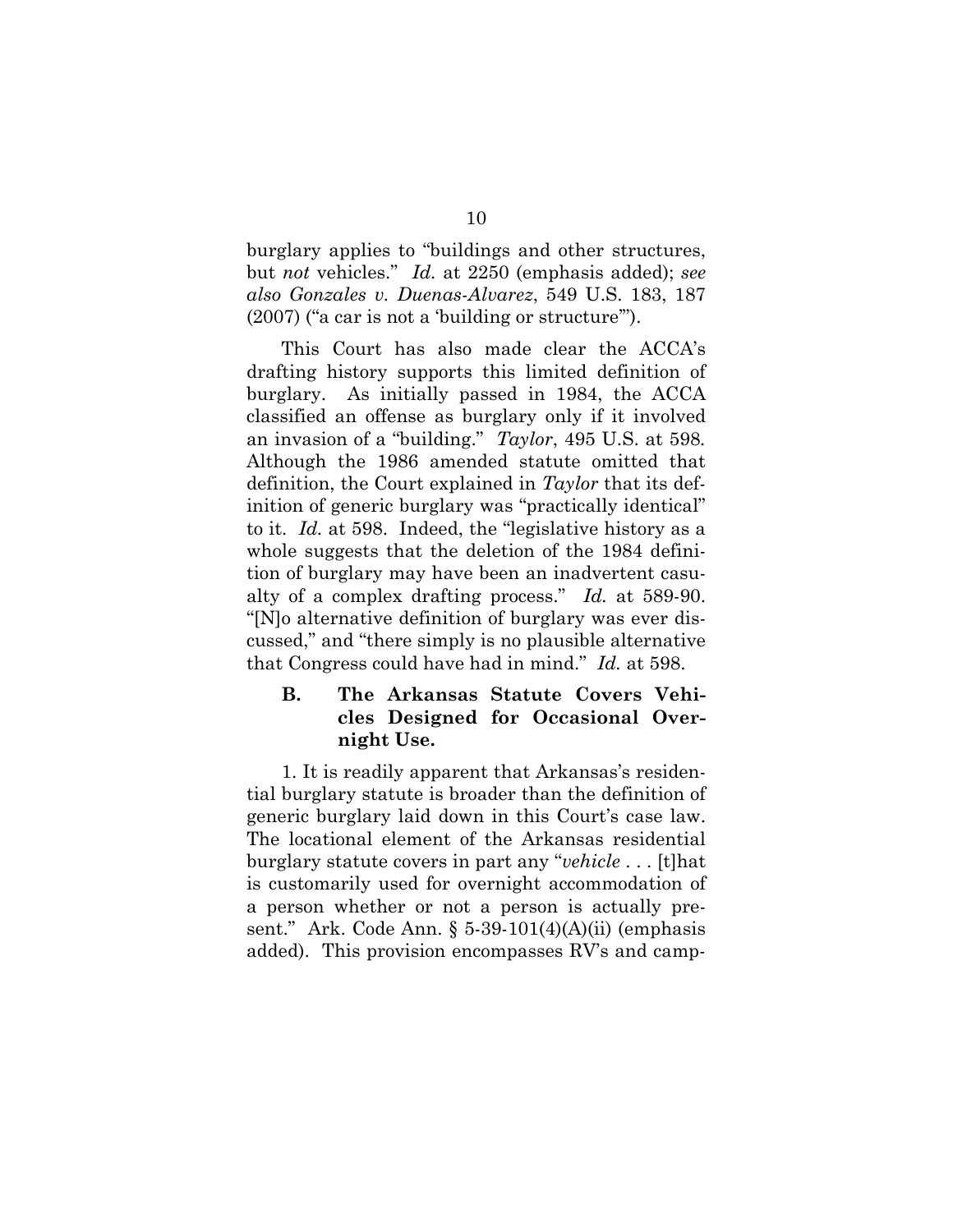ers, along with houseboats and other watercraft with overnight sleeping quarters.3

Such objects are *vehicles* not only in name but also in function. Black's Law Dictionary defines "vehicle" as "[a]ny conveyance used in transporting passengers or things by land, water, or air." Black's Law Dictionary 1788 (10th ed. 2014). That description encapsulates the basic purpose of RV's, campers, and boats that contain sleeping quarters namely, to enable transportation of people and things from place to place. Such instruments also allow users to sleep inside them on an occasional overnight basis. But they are not designed for prolonged lodging, much less use as a primary residence.4 They are designed for movement. Consequently, the Arkansas statute's locational element is

 <sup>3</sup> For an example of such an application, see *Mountain Home Man Arrested on Burglary, Theft Charges*, The Baxter Bulletin (Aug. 26, 2011) (Arkansas residential burglary charge for invasion of unoccupied recreational vehicle). *See also Crime Spree Leads to Total Charges of 24 Felonies*, Springfield News-Leader (May 29, 2014) (Missouri residential burglary charge for invasion of an unoccupied houseboat).

<sup>4</sup> In exempting RVs from its mobile home regulations, the Department of Housing and Urban Development has defined an RV as a vehicle "designed only for recreational use *and not as a primary residence or for permanent occupancy*." Manufactured Home Procedural and Enforcement Regulations; Revision of Exemption for Recreational Vehicles, 81 Fed. Reg. 6806 (proposed Feb. 9, 2016) (to be codified at 24 C.F.R. §§ 3280, 3282) (emphasis added). Indeed, many local zoning ordinances forbid using RV's as a principal place of residence. *See, e.g.*, City of North Little Rock Zoning Ordinance § 12.10D(6)(b) ("No recreational vehicle shall be used as a permanent place of abode . . .").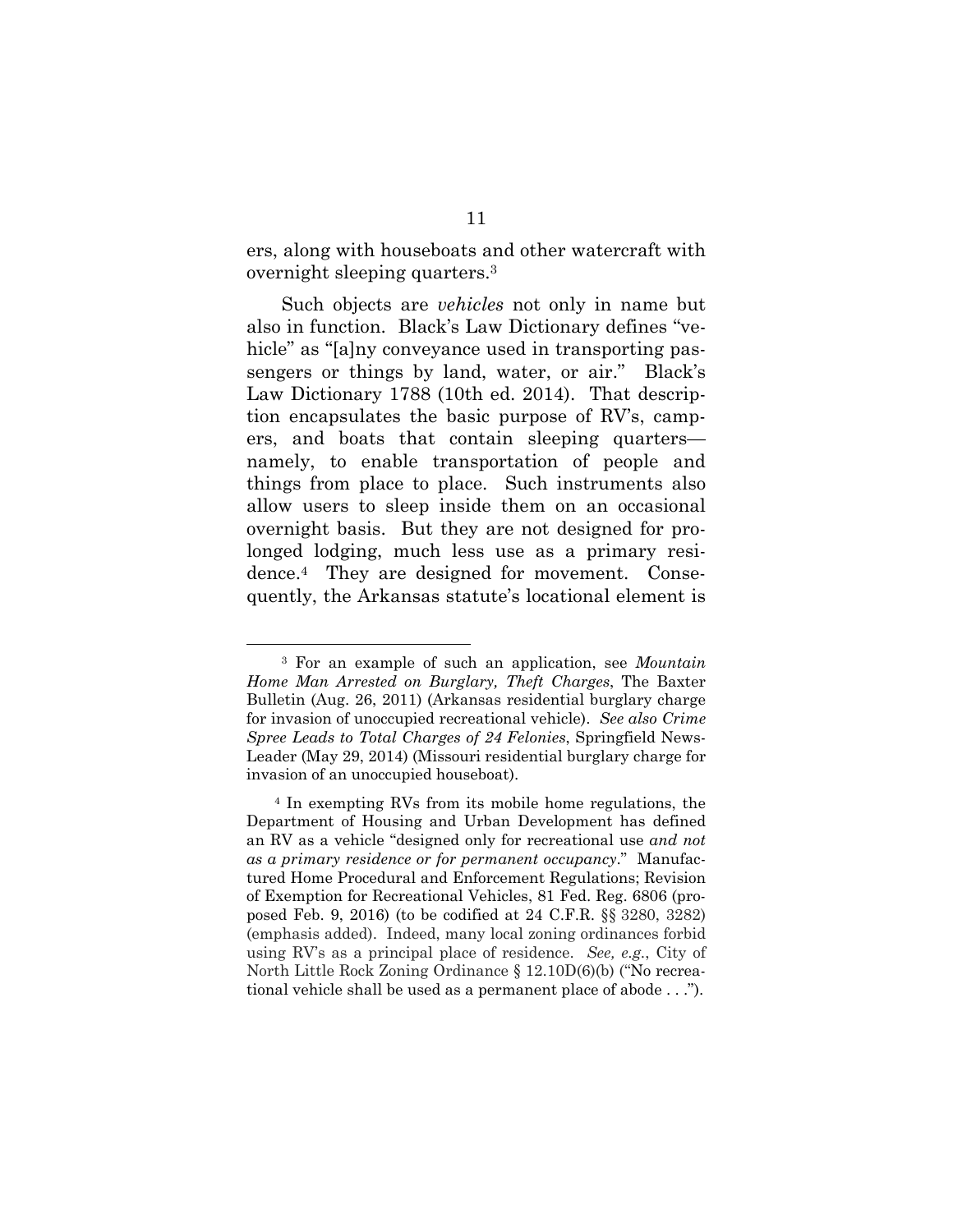categorically broader than the corresponding element of generic burglary.

2. The Government tries in two ways to shoehorn the vehicles covered by Arkansas's statute into this Court's definition of burglary. But neither attempt succeeds.

First, the Government embarks on a discussion of "mobile homes," contending that such abodes resemble in all pertinent respects "a colonial-style house" or other "immovable dwelling[]." U.S. Br. 25-26. It does not matter, however, whether the locational element of generic burglary can be stretched to cover mobile homes. The categorical approach requires the Government to show that Arkansas's residential burglary statute, in *all* of its applications, fits within generic burglary. *See, e.g.*, *Mathis*, 136 S. Ct. at 2248. And mobile homes are distinct from RV's, campers, and boats with sleeping quarters.

Mobile homes are living units that are "used as permanent residences" in a stationary manner. William P. McCarty, *Trailers and Trouble? An Examination of Crime in Mobile Home Communities*, Cityscape: A Journal of Policy Development and Research, Vol. 12, No. 2, at 129 (2010). They can be towed. But they are "difficult, if not impossible, to move." *Id.*; *see also State v. Ryun*, 549 S.W.2d 141, 142 (Mo. 1977) ("It is a typical mobile home, detached from the tow vehicle by which it may be moved [and] connected to an electricity transmission line.").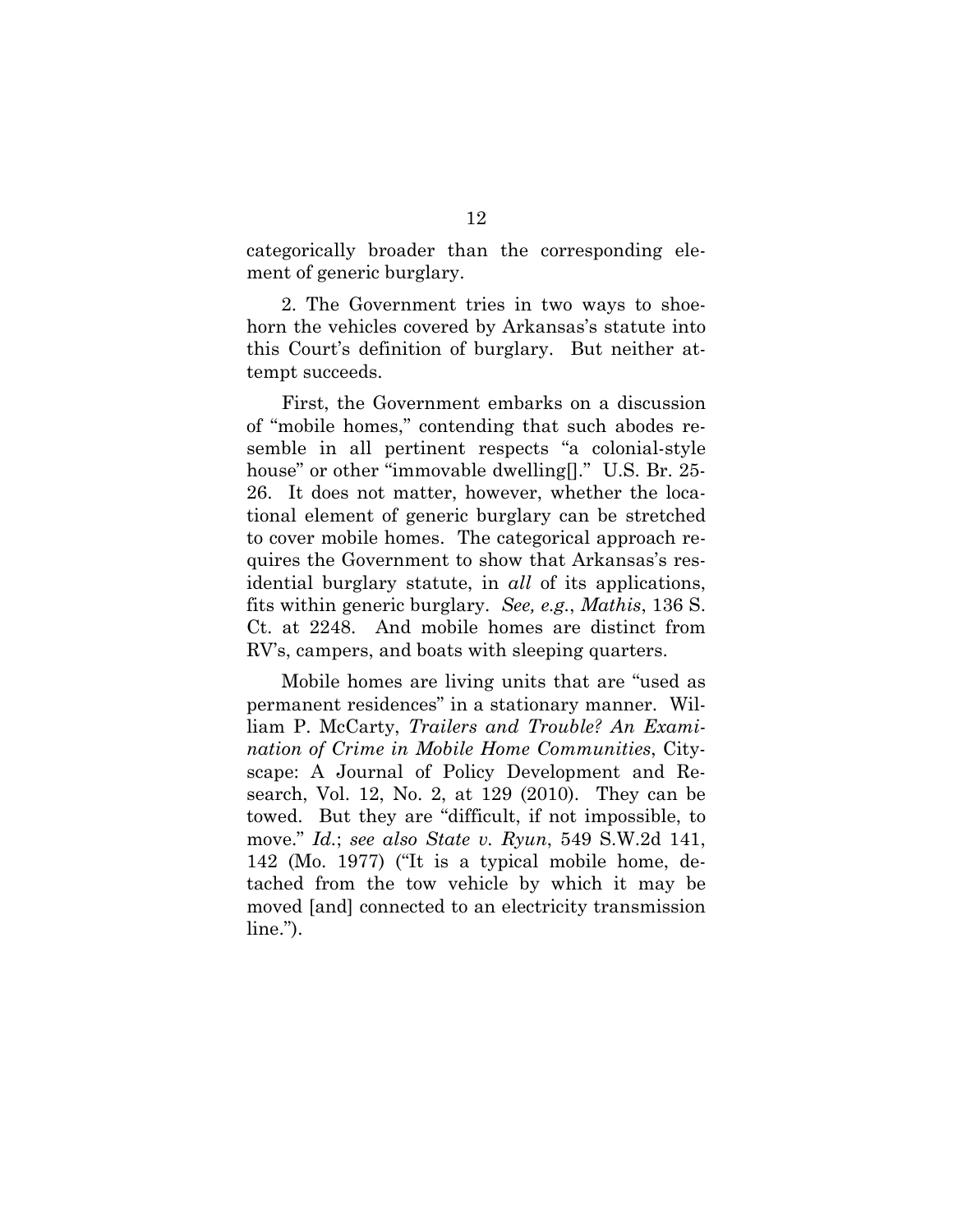So too with respect to floating homes—the marine equivalent of mobile homes.5 Like mobile homes, floating homes are designed to be primary residences and cannot function absent land-based utilities. *See Lozman v. City of Riviera Beach, Fla.*, 568 U.S. 115, 122 (2013) (noting that the floating home at issue "had no special capacity to generate or store electricity but could obtain that utility only through ongoing connections with the land"). Floating homes are thus qualitatively different from the types of watercraft that, to win this case, the Government must show fall within generic burglary: modest power boats and sailboats that contain sleeping quarters.

Second, the Government advances various arguments about "mobile structures," perhaps seeking to imply that RV's, campers, and boats with sleeping quarters can be characterized in those terms. *See*  U.S. Br. 16-20, 23. But that is surely not how a speaker would refer to them in ordinary English. Nor would an attorney or scholar focused on the specific issue at hand: The criminal law treatise on which the Government repeatedly relies refers to a

 <sup>5</sup> The Government uses the word "houseboat" to describe a floating structure designed to be "a home." U.S. Br. 37. But a houseboat is akin to an RV: It is "a wide and slow-moving power boat propelled by an inboard or outboard engine . . . designed for short-term living and light cruising on inland lakes, rivers, canals, and bays." B. Flanagan, *The Houseboat Book* 20 (2003). The marine equivalent of a mobile home is a floating home, which "differs significantly from an ordinary houseboat in that it has no ability to propel itself" and functions as a primary residence. *Lozman v. City of Riviera Beach, Fla.*, 568 U.S. 115, 122 (2013).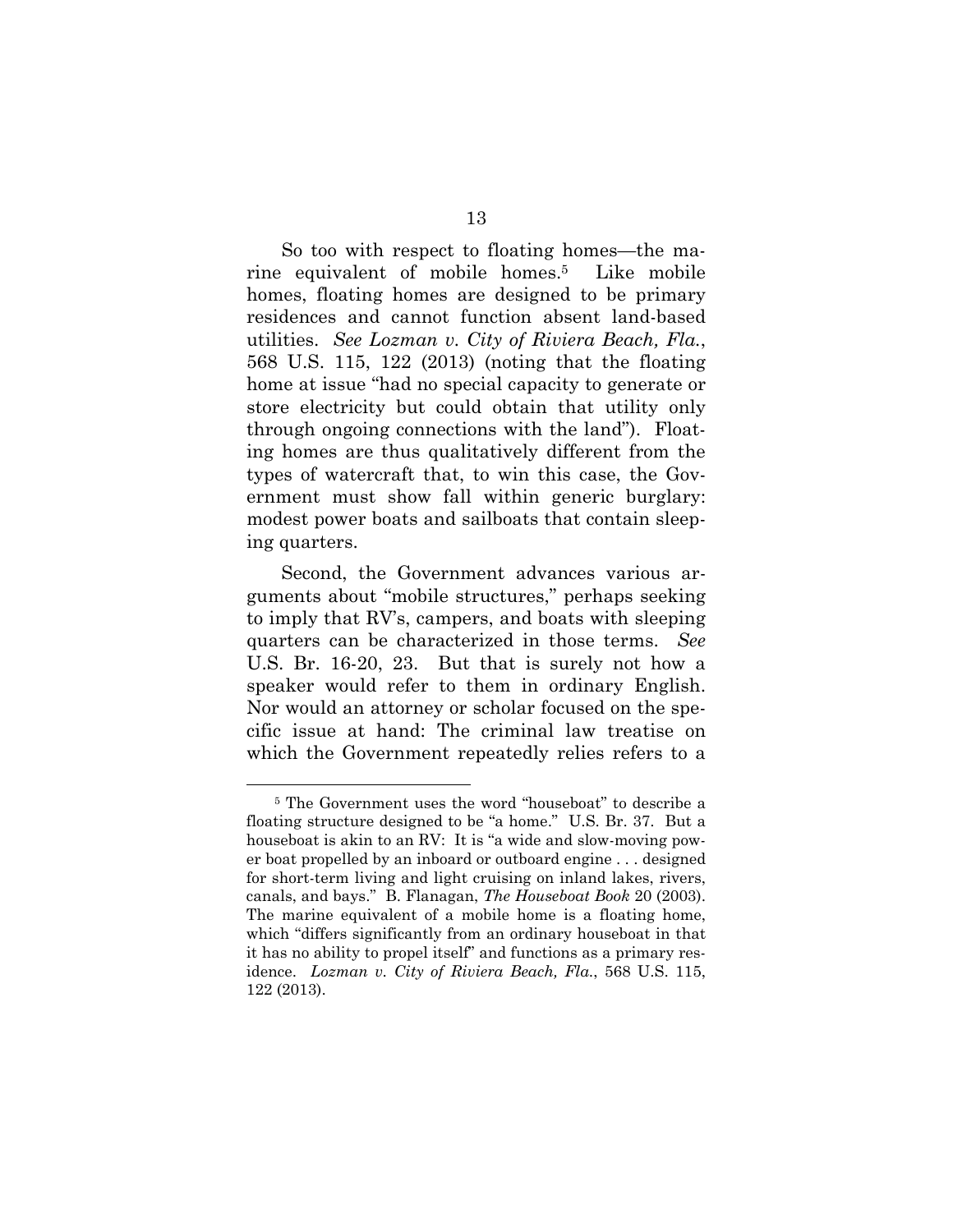"motor home" (a synonym for an RV) as a "vehicle," not a "mobile structure." 2 Wayne R. LaFave & Austin W. Scott, Jr., *Substantive Criminal Law* § 8.13(c) n.85 (1986).

This Court's precedent likewise distinguishes "structures" from "vehicles." *See supra* at 9-10. Most recently, in *Mathis* this Court assessed an Iowa statute that applied not only to a building or structure but also to certain "vehicles." 136 S. Ct. at 2250. Each of the opinions in the case took as given that the locational element of the statute was overbroad because of its inclusion of vehicles. *See id*. at 2242; *id*. at 2258 (Kennedy, J., concurring); *id*. (Thomas, J., concurring); *id*. at 2260 (Breyer, J., dissenting); *id*. at 2268 (Alito, J., dissenting).

The Government now reimagines *Mathis* as treating the Iowa statute as overbroad because it covered vehicles used only "for storage." U.S. Br. 36 n.3. But there is not one word in any of the four separate opinions in that case that so much as mentions that statutory language. Because generic burglary covers "buildings and other structures, but not vehicles," it was enough that the statute covered "vehicles." *Mathis*, 136 S. Ct. at 2250.

### **C. This Court Should Decline the Government's Request To Reconstruct a New Definition of Generic Burglary.**

Insofar as the Arkansas residential burglary statute reaches more broadly than the "building or structure" definition set forth in *Taylor* and subsequent cases, the Government urges this Court simply to disregard that definition. According to the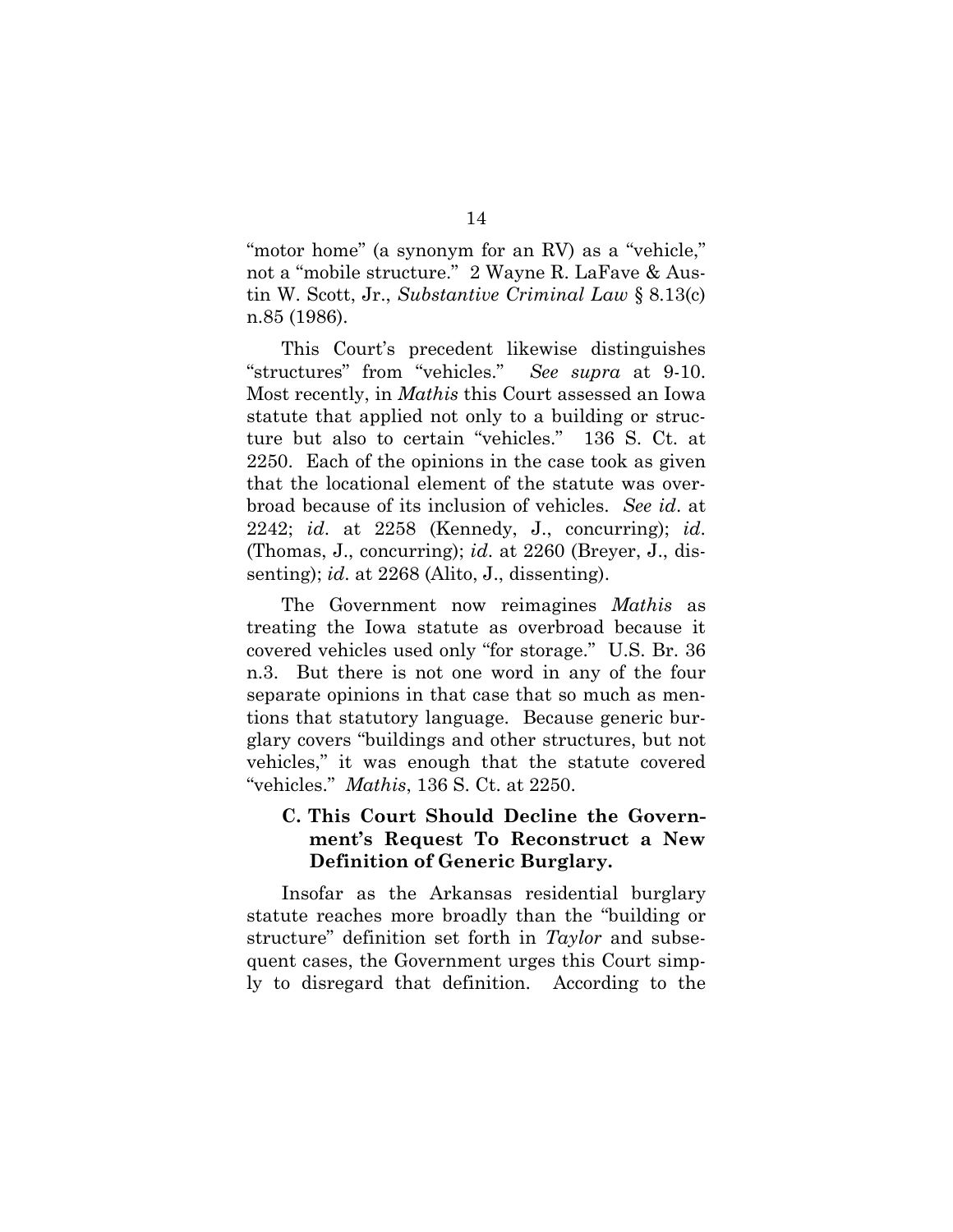Government, "the empirical grounding and legal backdrop" of *Taylor*, as well as its "discussion of the ACCA's design," actually support a more expansive definition than the Court announced. U.S. Br. 24, 33. The Government argues, in other words, that this Court should abrogate the holding of *Taylor* insofar as the underlying methodology used in that case supports a definition of "burglary" that encompasses invasions of the full range of vehicles covered by the Arkansas statute, including RV's and boats with sleeping quarters. The Government's approach misapprehends basic principles of *stare decisis* and is underwhelming even on its own terms.

### **1.** *Taylor***'s Definition of Generic Burglary Is Entitled to** *Stare Decisis* **Effect.**

a. The Government proceeds as if this Court's repeated pronouncements that generic burglary categorically excludes vehicles have been nothing more than the product of loose language. All that is necessary to rule in its favor, the Government suggests, is to read a few isolated "statements" in *Taylor* and subsequent opinions in the limited context in which they were made. U.S. Br. 35.

But *Taylor*'s definition of burglary was neither casually nor carelessly adopted. To the contrary, the passage in which the Court restricted the locational element of generic burglary to "a building or structure" reflects close attention and careful draftsmanship. 495 U.S. at 599. Indeed, the *Taylor* Court had directly before it other terms it could have chosen to define the locational element of burglary—and that might have accommodated the Government's expan-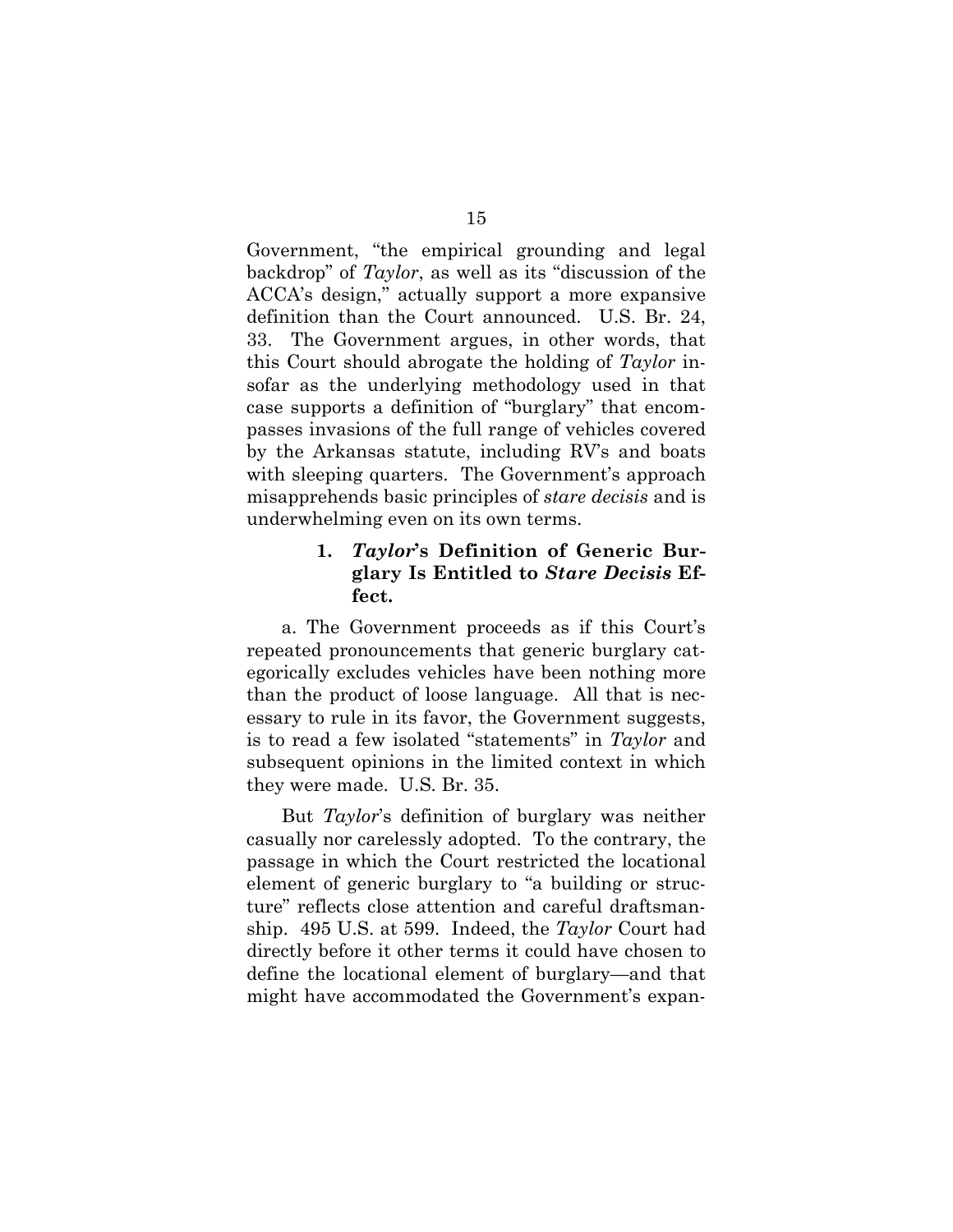sive view. For instance, the Model Penal Code expressly defined its locational element to cover "structures" *and* "vehicles" adapted for overnight accommodation. *See* Model Penal Code § 221.0(1) (1980). But the Court chose not to adopt that definition, nor the many others before it, choosing instead to define burglary as certain invasions of a "building or structure." *Taylor*, 495 U.S. at 599; *see also Stitt* Pet. App. 22a (Boggs. J., concurring).

More fundamentally, the Government's view of *stare decisis* is misguided. As the Government notes, "the language of an opinion is not always to be parsed as though we were dealing with the language of a statute." U.S. Br. 33-34 (quoting *Reiter v. Sonotone Corp.*, 442 U.S. 330, 341 (1979)). But there is a world of difference between mere language in an opinion and *the legal holding* this Court crafts to decide a case. Legal holdings are entitled to *stare decisis* effect. They may not be set aside in a future case simply because a later litigant argues that certain reasoning in the opinion—or even an underlying methodology it purports to apply—actually leads to a different conclusion than the one this Court announced. What is more, "the doctrine of *stare decisis* is most compelling" where, as here, a prior decision addressed a "pure question of statutory construction." *Hilton v. S.C. Pub. Rys. Comm'n*, 502 U.S. 197, 205 (1991).

*Taylor*'s "building or structure" limitation is plainly part of the decision's legal holding—and thus is entitled to statutory *stare decisis* effect. As the Government itself recognized, the central task in that case was identifying "the proper definition of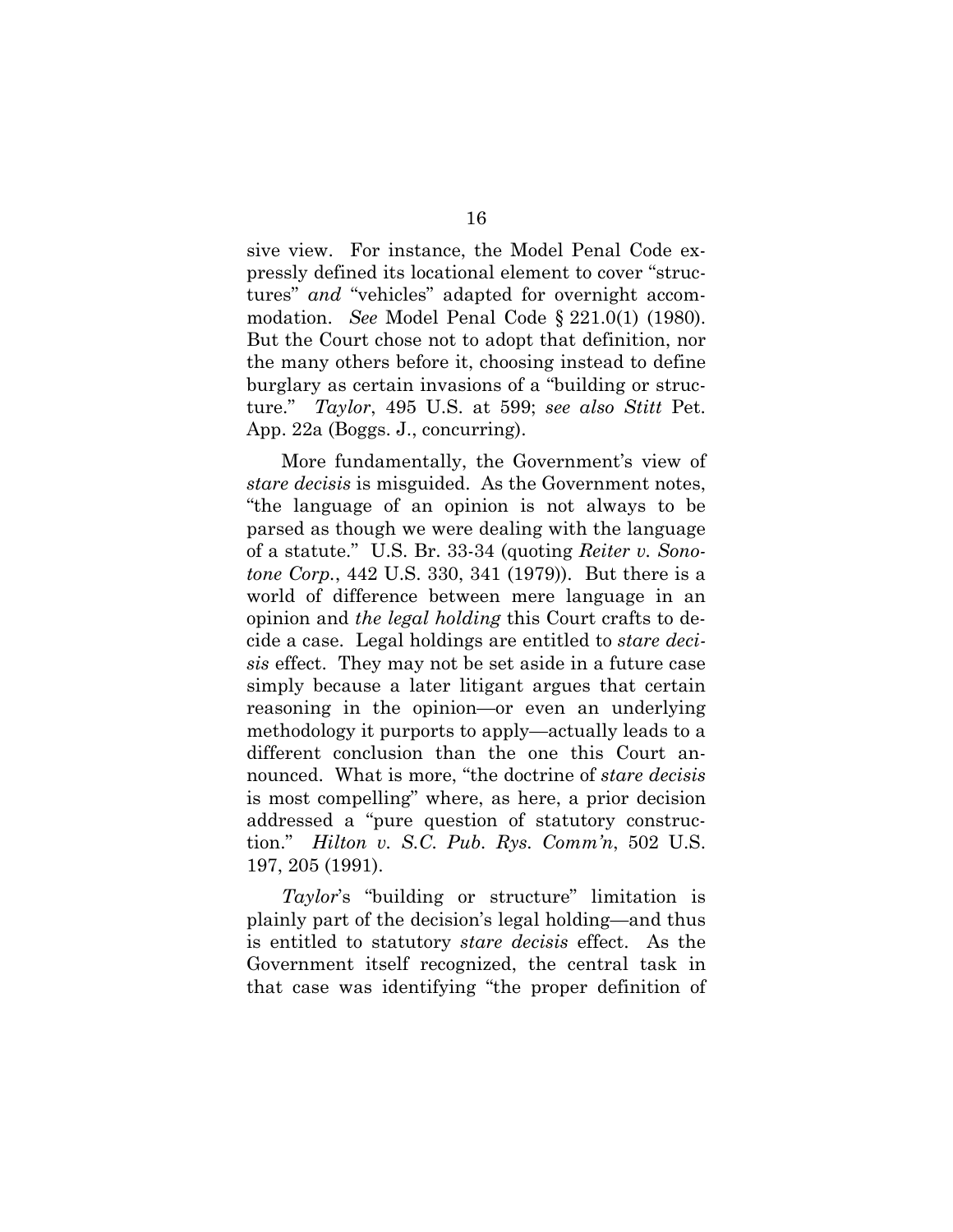the term 'burglary' in the 1986 statute." U.S. Br. \*8, *Taylor v. United States*, 495 U.S. 575 (1990) (No. 88- 7194), 1989 WL 1126976. And the Court framed the question presented in those terms, explaining it was "called upon to determine the meaning of the word 'burglary' as it is used in [the ACCA]." 495 U.S. at 577. The Court then answered that question. In a sentence beginning "We conclude," the Court enunciated the rule of the case. *See id*. at 599 ("We conclude that a person has been convicted of burglary for purposes of [the ACCA] if he is convicted of any crime, regardless of its exact definition or label, having the basic elements of unlawful or unprivileged entry into, or remaining in, a building or structure, with intent to commit a crime.").

In short, *Taylor* did not merely apply a methodology to determine whether a particular state statute should be regarded as falling within the scope of "generic" burglary. Indeed, because it was "not apparent" which state statute formed the basis of Taylor's prior convictions, the case did not resolve *any* state-statute-specific question. 495 U.S. at 602. Instead, *Taylor* comprehensively defined "burglary" for purposes of the ACCA.

In the decades since *Taylor* was announced, Congress has taken no action to modify this Court's clear limitation of "burglary" to invasions of buildings or structures. The many years of inaction, coupled with this Court's repeated reiterations of *Taylor*'s definition in *Shepard* and *Mathis*, implies congressional acquiescence to this Court's interpretation of the statutory term. *See, e.g.*, *Watson v. United States*, 552 U.S. 74, 82-83 (2007) (deeming a 14-year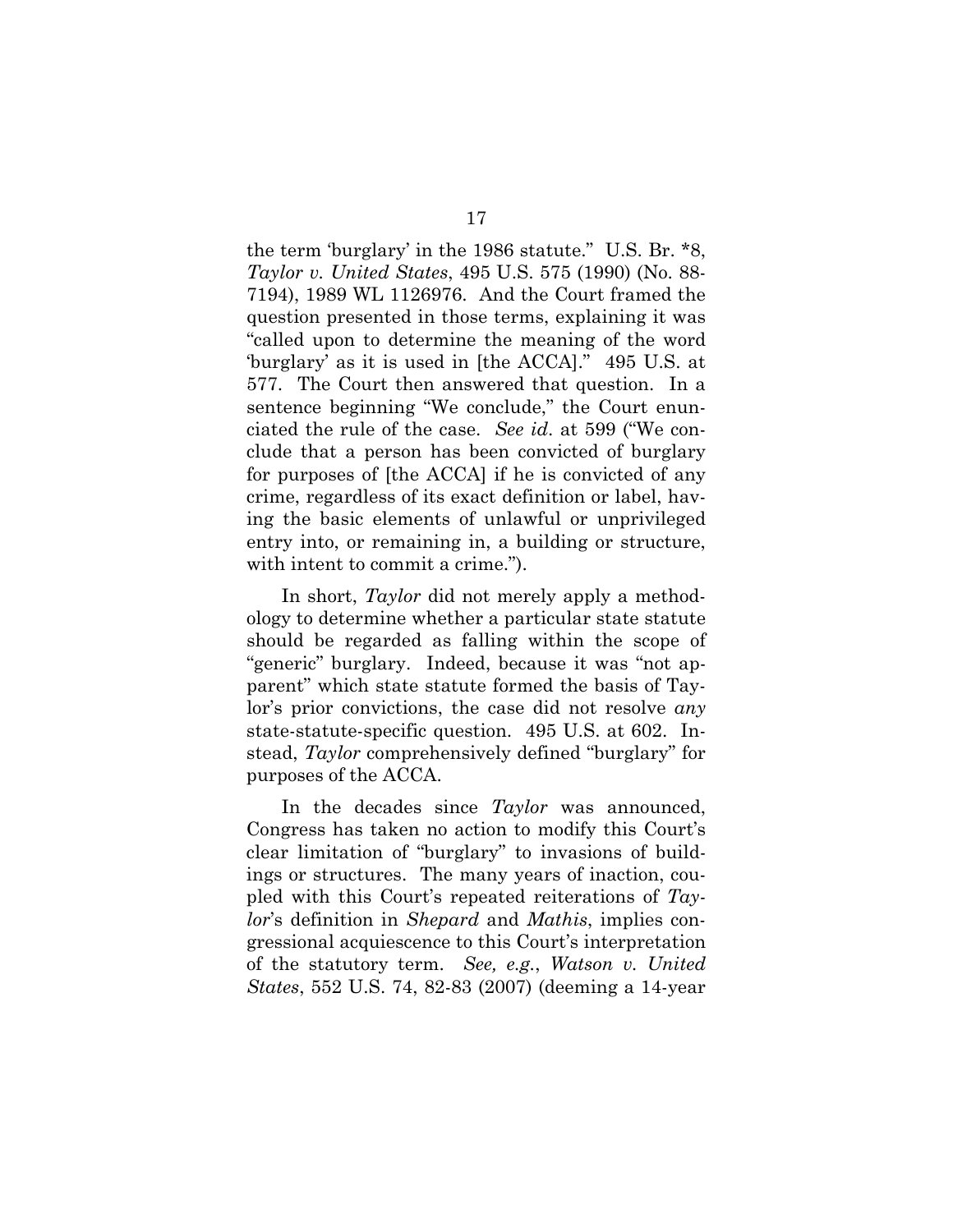period, in which Congress did not attempt to overrule this Court's interpretation of a statute, to be a "long congressional acquiescence" that enhanced the usual precedential force accorded this Court's statutory interpretation decisions).

b. The Government's crabbed view of *Taylor*'s *stare decisis* effect would be particularly destabilizing because of the nature of the ACCA. Every time a new dispute over the scope of the locational element (or any other aspect) of generic burglary were to arise, the Government would have courts and litigants ask not whether the element falls within *Taylor*'s definition, but instead would require them to engage in a 50-state survey of the 1986 burglary statutes and attempt to discern what the "secondary sources" *Taylor* cited have to say on the issue. U.S. Br. 18-24. They would then have to comb through *Taylor*'s "discussion of the ACCA's design" to see whether the concerns expressed there "apply equally" to the conduct covered by the state law. U.S. Br. 24-25.

This is a recipe for endless litigation.The AC-CA's interaction with state laws across the country is a complicated matter that is *already* exceptionally taxing on federal courts' resources. As Judge Bybee recently noted for the Ninth Circuit, courts have long "struggled to understand the contours" of ACCA's application to state convictions. *United States v. Aguila-Montes de Oca*, 655 F.3d 915, 917 (9th Cir. 2011). "Indeed, over the past decade, perhaps no other area of law has demanded more of our resources." *Id.*; *see also United States v. Faulls*, 821 F.3d 502, 516 (4th Cir. 2016) (Shedd, J., concurring)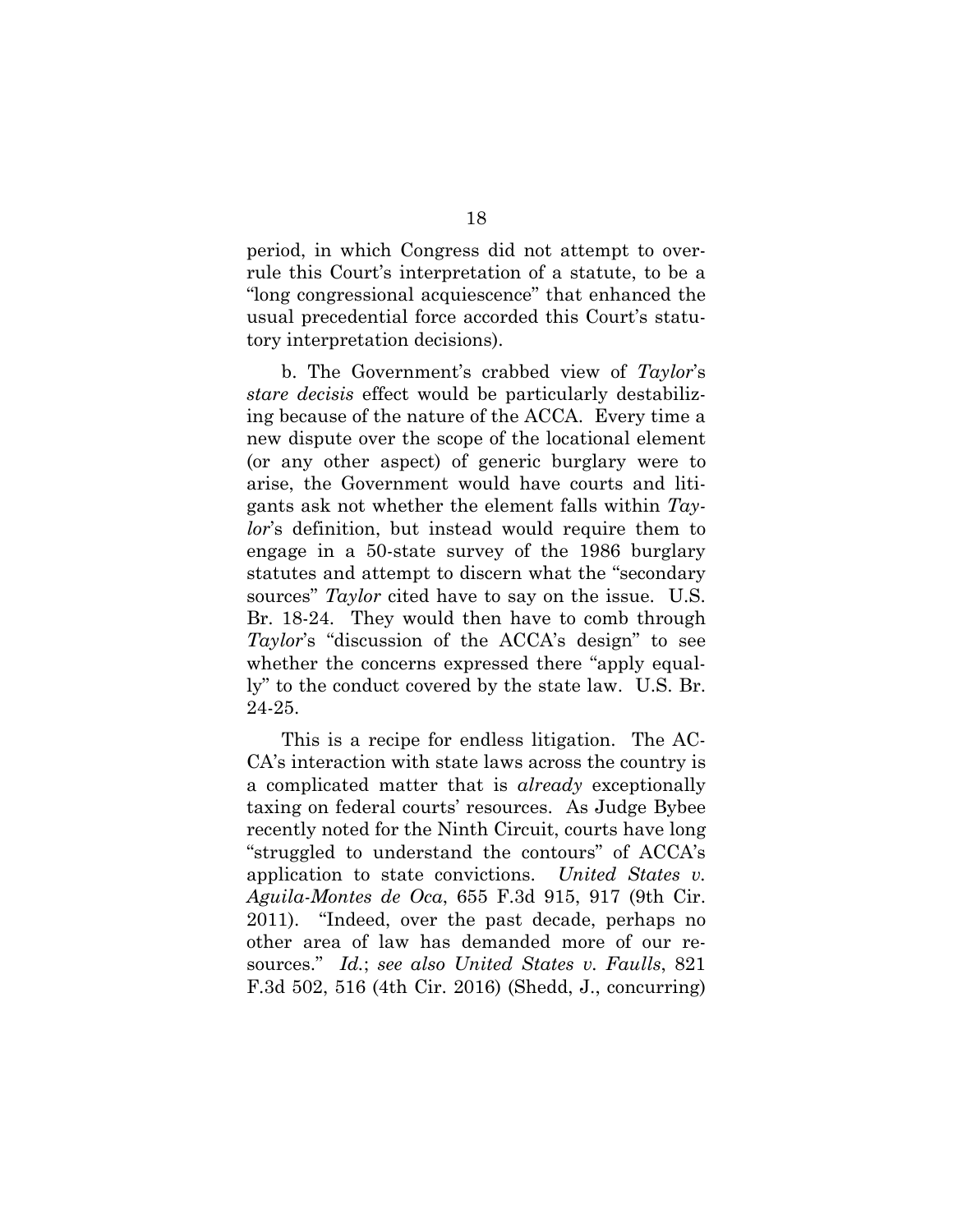("[W]e are continuously called upon to determine whether past convictions—on a state-by-state basis—qualify as predicate offenses in multiple contexts, including sentencing."); *United States v. Thomas*, 2017 WL 6375741, at \*3 n.2 (E.D.N.Y. Dec. 13, 2017) (noting that the categorical approach can be taxing on both courts and litigants because it requires "a legalistic assessment of a vast universe of statutes of conviction that are as varied as the states that enact them"). Against this backdrop, whatever certainty and predictability can be gleaned from this Court's case law should be safeguarded, not scuttled.

### **2. The Government's Arguments Are Flawed Even on Their Own Terms.**

The difficulties that would result from the Government's approach are illustrated by examining how the secondary sources and other guideposts the Government would have courts examine apply to the Arkansas statute in this case. Such an examination shows it is far from clear that the Government's approach leads to the conclusion it espouses.

a. Start with the LaFave treatise that *Taylor*  used as its primary source for its buildings-andstructures rule, and which the Government now advances to support its broader buildings-structuresand-at-least-some-vehicles rule. *See* U.S. Br. 22-24. In the sentence *Taylor* quoted, Professor LaFave explained that modern state statutes "typically describe the place as a 'building' or 'structure,' and these terms are often broadly construed." LaFave § 8.13(c). The next sentence of the treatise states: "Some burglary statutes also extend to still other places, such as all or some types of vehicles." *Id.*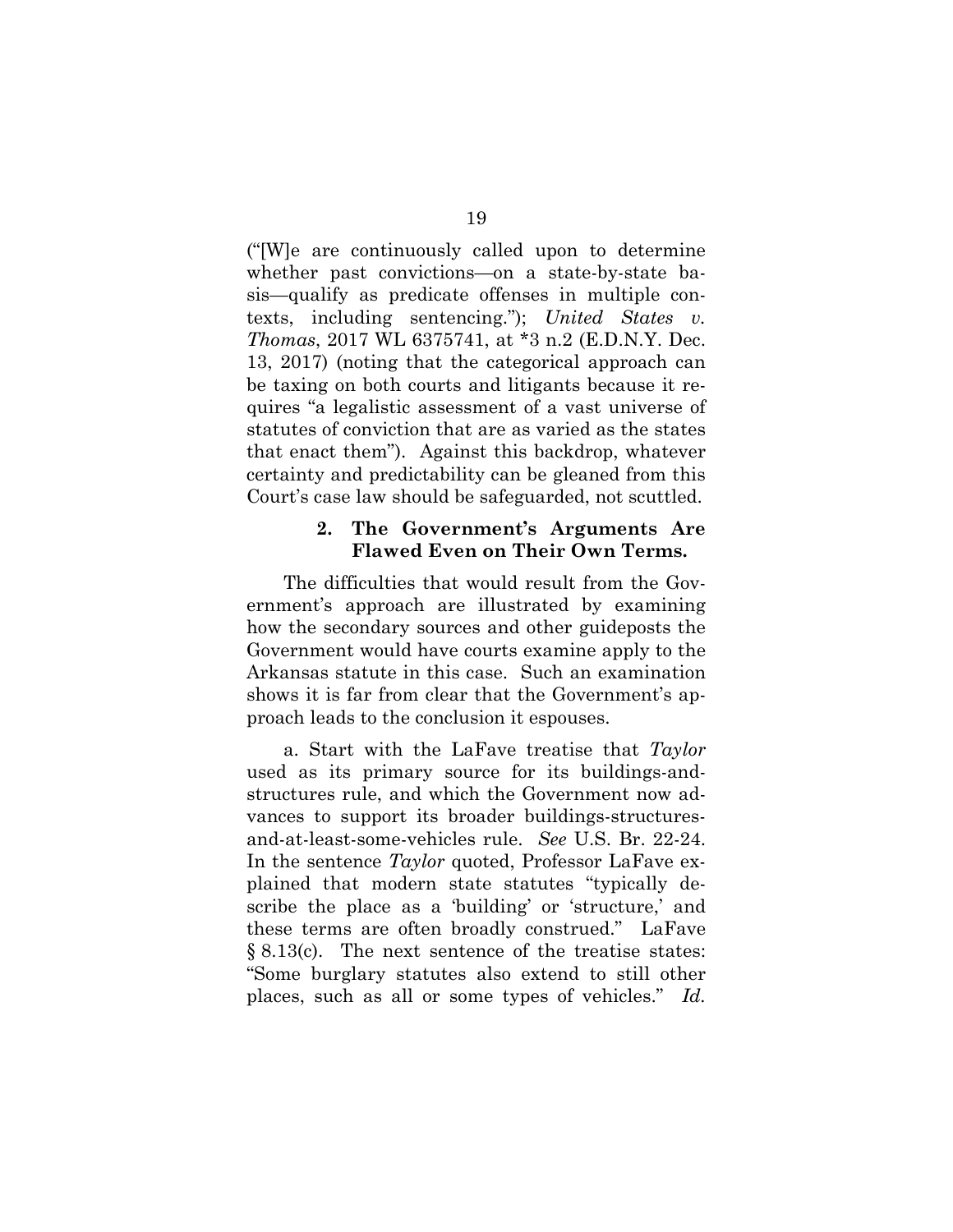The treatise, therefore, clearly explained that any statute covering even "some types of vehicles" was broader than usual. *Id.*

The Government nonetheless insists that LaFave cannot have meant what he said, because the statutes he cited in footnotes as examples of those covering "buildings" and "structures" also covered vehicles used or adapted for overnight accommodation. U.S. Br. 22-23. But even assuming footnotes of a treatise can cancel out its text, a foray into these footnotes reveals nothing more than a muddle. LaFave cited 13 statutes using the terms "building" and "structure" for the locational element of burglary. LaFave § 8.13(c)  $\&$  nn.81-82. But those statutes offer wide-ranging definitions of those terms covering everything from all vehicles, *see* Fla. Stat. ch. 810.02(1) (1985), to just those "designed . . . for residential use," *see* Ga. Code Ann. § 16-7-1 (1984). It seems, therefore, that LaFave (or, more likely, his research assistant) simply collected statutes that used the word "building" or "structure," without regard for how the statutes actually defined those terms. Any attempt to read something more into those citations would stretch them beyond their intended purpose.

If LaFave's footnotes demonstrate anything, another one indicates the Eighth Circuit was "right to reject the [Arkansas] statute as broader than generic ACCA burglary." *Stitt* Pet. App. 21a (Boggs, J., concurring). When LaFave focused directly on showing that some state stautes covered "other places" besides buildings and structures—and thus extended beyond typical statutes—he cited a Texas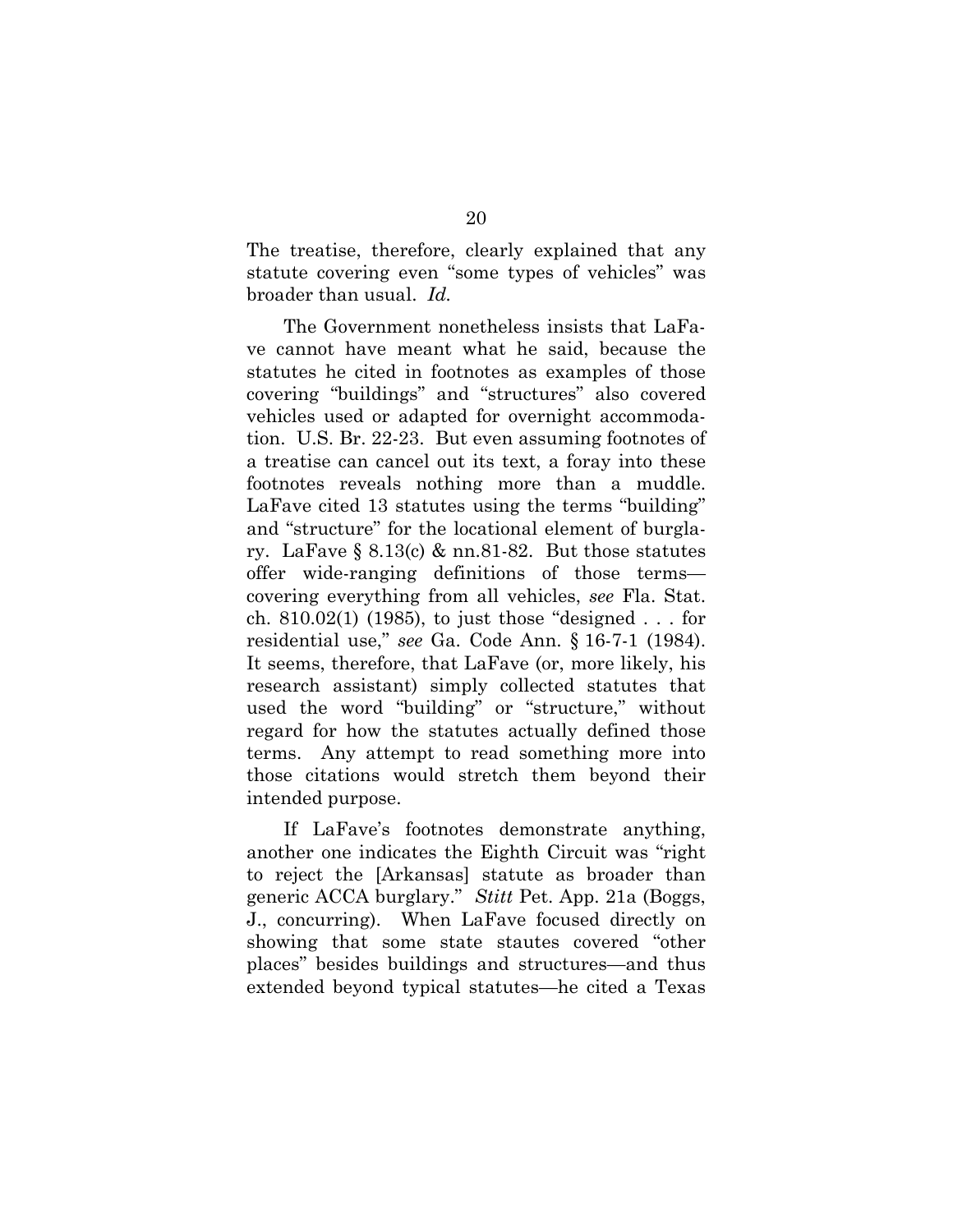law encompassing a "vehicle that is adpated for the overnight accommodation of persons." LaFave § 8.13(c) n.85 (citing Tex. Penal Code §§ 30.01, 20.02 (1986)). That language is substantially similar to the "customarily used" prong of Arkansas's statute.

The Model Penal Code does not advance the Government's cause either. Contrary to the Government's representations (U.S. Br. 20-22), *Taylor*  did not draw its definition from that Code. *Taylor*  merely observed in a footnote that the definition the Court had independently crafted "approximates that adopted by the drafters of the Model Penal Code." 495 U.S. at 598 n.8. This footnote is no more telling than the Court's statement elsewhere in the opinion that the definition it adopted was "practically identical" to a definition using only the term "building." *Id.* at 598.

Finally, the Government propounds the fact that the criminal codes of most states in 1986 treated invasions of "mobile structures" as burglary. *See* U.S. Br. 18-19. But just last Term this Court declared (at the Government's behest) that a multijurisdictional analysis "is not required by the categorical approach." *Esquivel-Quintana v. Sessions*, 137 S. Ct. 1562, 1571 n.3 (2017). It would be strange to hold that a factor not even essential to the categorical approach requires abandoning a prior holding establishing the generic definition of a crime—especially given that the Government itself concedes that convictions under almost half of the state laws it cites do not qualify as ACCA burglary, *see* Reply In Support of Certiorari, No. 17-765, at 7-8; U.S. Br. 18 & Appx. B, and that other states with laws *Taylor* ren-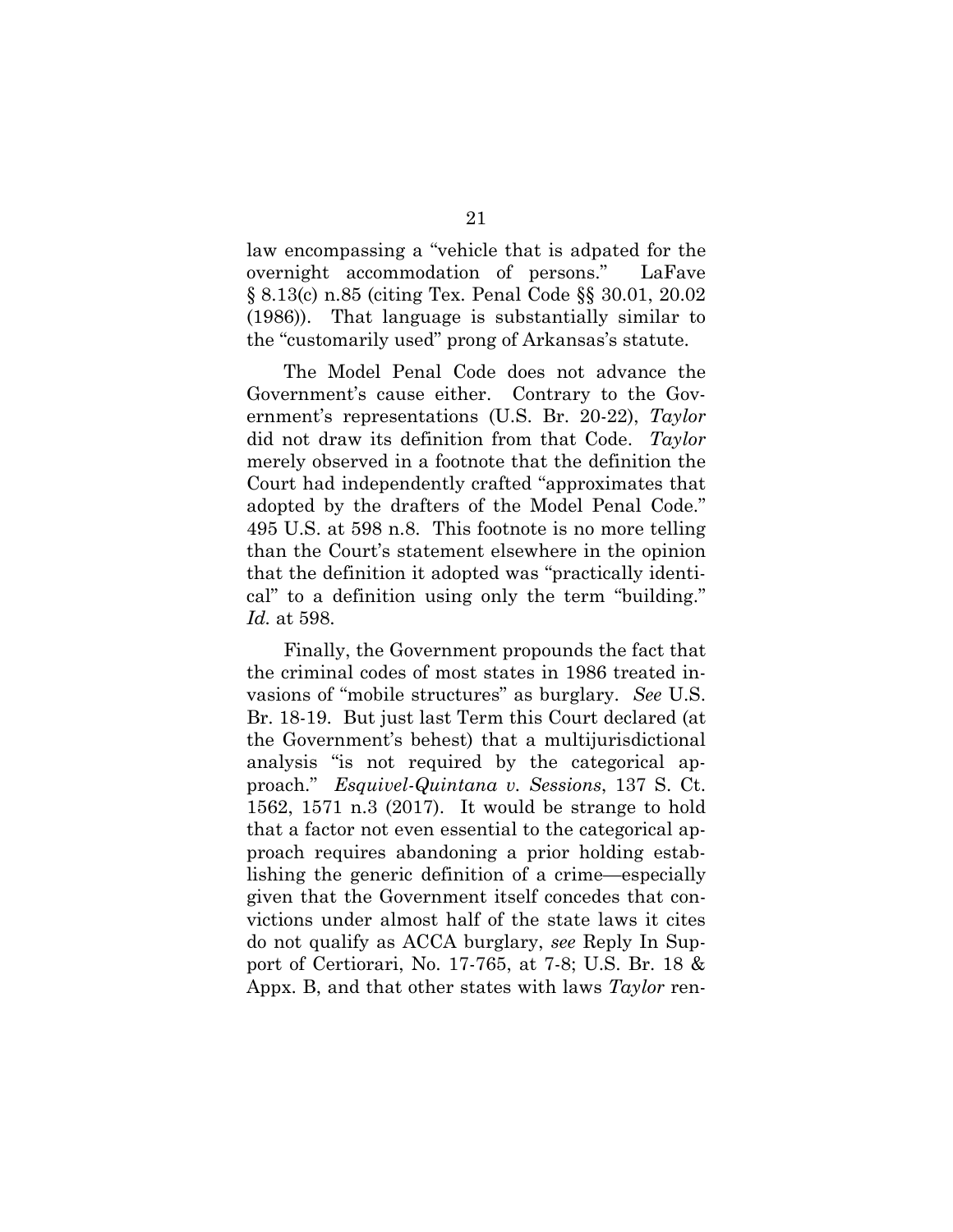ders overbroad have additional statues that fit within its definition of generic burglary, *see, e.g.*, Tenn. Code Ann.  $\S 39-14-402(a)(1)-(3)$  (divisible provisions within separate "burglary" statute limited to "build $ing[s]$ ").

b. Exempting RV's, campers, and their marine equivalents from the locational element of generic burglary does not frustrate—but rather comports with—the ACCA's design.

Congress's aim in passing the ACCA was to "capture all offenses of a *certain level of seriousness* that involve violence or an inherent risk thereof." *Taylor*, 495 U.S. at 590 (emphasis added). And as the Government recognizes, burglary was included as a "violent felony" because of "its inherent potential for harm to persons." *Id*. at 588; *see* U.S. Br. 25. A person who "enters a building to commit a crime often creates the possibility of a violent confrontation between the offender and an occupant, caretaker, or some other person who comes to investigate." *Taylor*, 495 U.S. at 588; *see James v. United States*, 550 U.S. 192, 203 (2007) (Congress was concerned with "the possibility of a face-to-face confrontation between the burglar and a third party").

The Government may be right (*see* U.S. Br. 25- 26) that invading a mobile home carries a "level of seriousness," *Taylor*, 495 U.S. at 590, comparable to invading a single-family home. Both are typically used as a person's primary residence. *See supra* at 12. People spend most every night in their primary residences—whether they be houses, apartments, or mobile homes—and someone is likely home a good part of the day in such dwellings as well.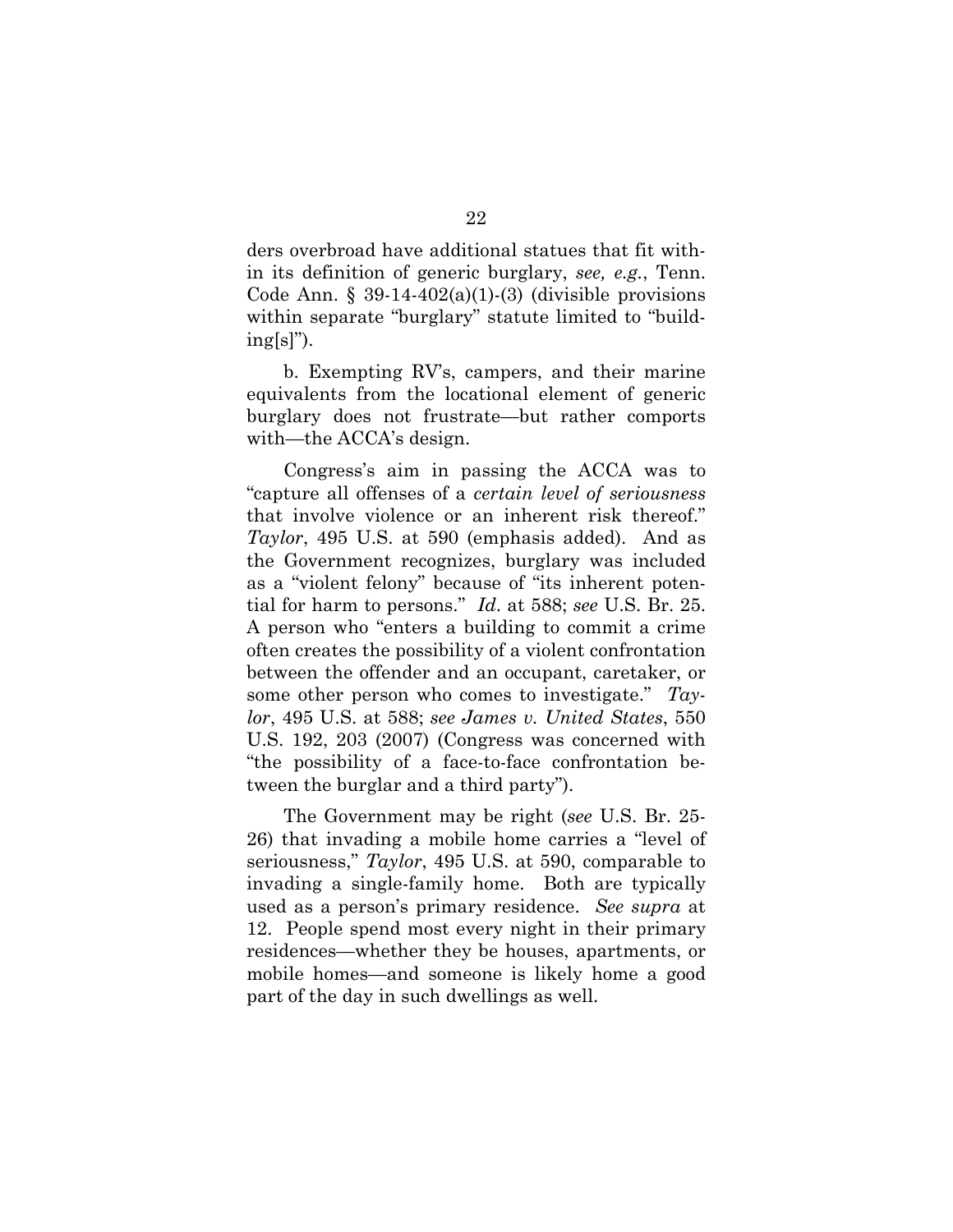But vehicles such as RV's, campers, and boats with sleeping quarters present very different circumstances. Although such objects are adapted for overnight accommodation, they typically sit empty in driveways, parking lots, and marinas. In fact, RV's are occupied on average only *19 days* out of the year, or 5.2% of the time. *See* Richard T. Curtin, *The RV Consumer*, University of Michigan Survey Research Center 31 (2001).<sup>6</sup> The most common reason RV owners later sell the vehicles is that "they did not use it enough to justify its costs." *Id* at 9.

These phenomena are even more pronounced in the marine context. Even relatively humble sailboats and powerboats can have sleeping quarters. Yet many owners never actually use the boats for overnight accommodation; all too often the vessels sit vacant in the harbor. The odds of a violent confrontation respecting such a boat are accordingly exceptionally low. In fact, an invasion of a boat docked in a marina (or an RV parked on the street) is much more like an ordinary theft of property or trespass offense than burglarizing a home, and neither of the former offenses are enumerated ACCA predicates.

The Government protests that all of the types of invasions the Arkansas statute covers "lie at the heart of the crime of burglary." U.S. Br. 31 (internal quotation marks and citation omitted). But one of the cases it cites—*Smith v. United States*, 877 F.3d 720 (7th Cir. 2017)—shows that just the opposite is true. The Illinois statute deemed in that case to fall

 <sup>6</sup> https://data.sca.isr.umich.edu/fetchdoc.php?docid=25919 (last visited August 14, 2018).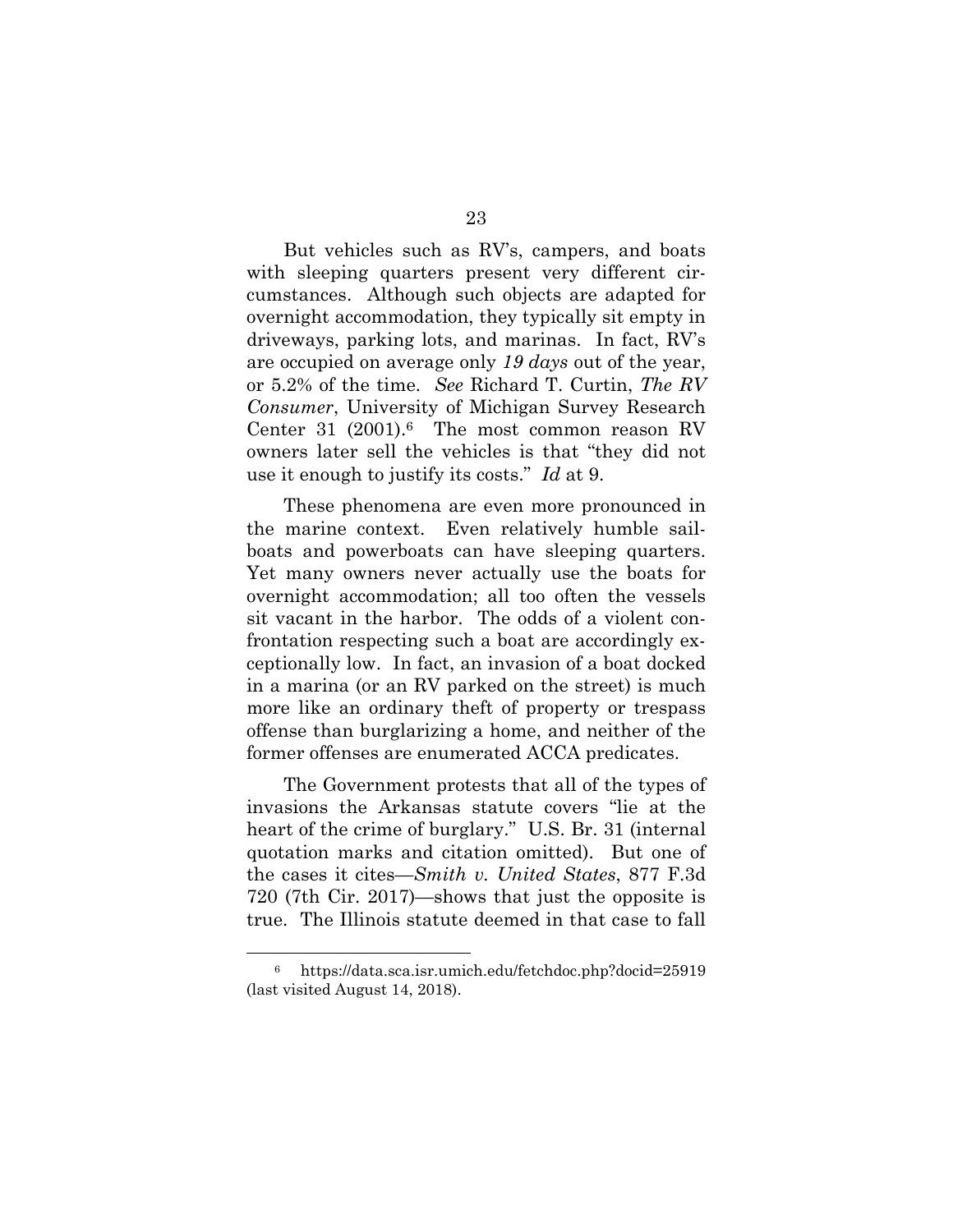within generic burglary covers "mobile homes" and "trailers"—the types of objects that could plausibly be regarded as "structures" because they are typically used as primary residences and sit still in a permanent location. *Smith*, 877 F.3d at 723 (quoting in part 720 ILCS 5/2-6(b) (1982)). But the statute does *not* encompass the types of vehicles also at issue here—"vehicle[s] . . . intended for use as a human habitation." *Id*. at 722 (quoting (720 ILCS 5/2-6(a)).

This Court should likewise adhere to the distinction in its prior cases between objects that are fundamentally homes and those that are fundamentally vehicles and reject the Government's attempt to treat distinctly different conduct as equivalent for purposes of the ACCA's enhancement.

c. If any lingering doubt remains, the rule of lenity dictates adhering to the rule *Taylor* announced and excluding from generic burglary at least those vehicles that are not typically used as a primary residence. The "time-honored interpretive guideline" of lenity "serves to ensure both that there is fair warning of the boundaries of criminal conduct and that legislatures, not courts, define criminal liability." *Crandon v. United States*, 494 U.S. 152, 158 (1990). That rule applies equally to the construction of sentencing statutes. *See, e.g.*, *United States v. Granderson*, 511 U.S. 39, 54 (1994) (the government's proffered interpretation must be "unambiguously correct"); *Busic v. United States*, 446 U.S. 398, 406-07 (1980) ("a clear and definite legislative directive" is necessary); *Bell v. United States*, 349 U.S. 81, 84 (1955) ("Congress [must] fix the punishment for a federal offense clearly and without ambiguity").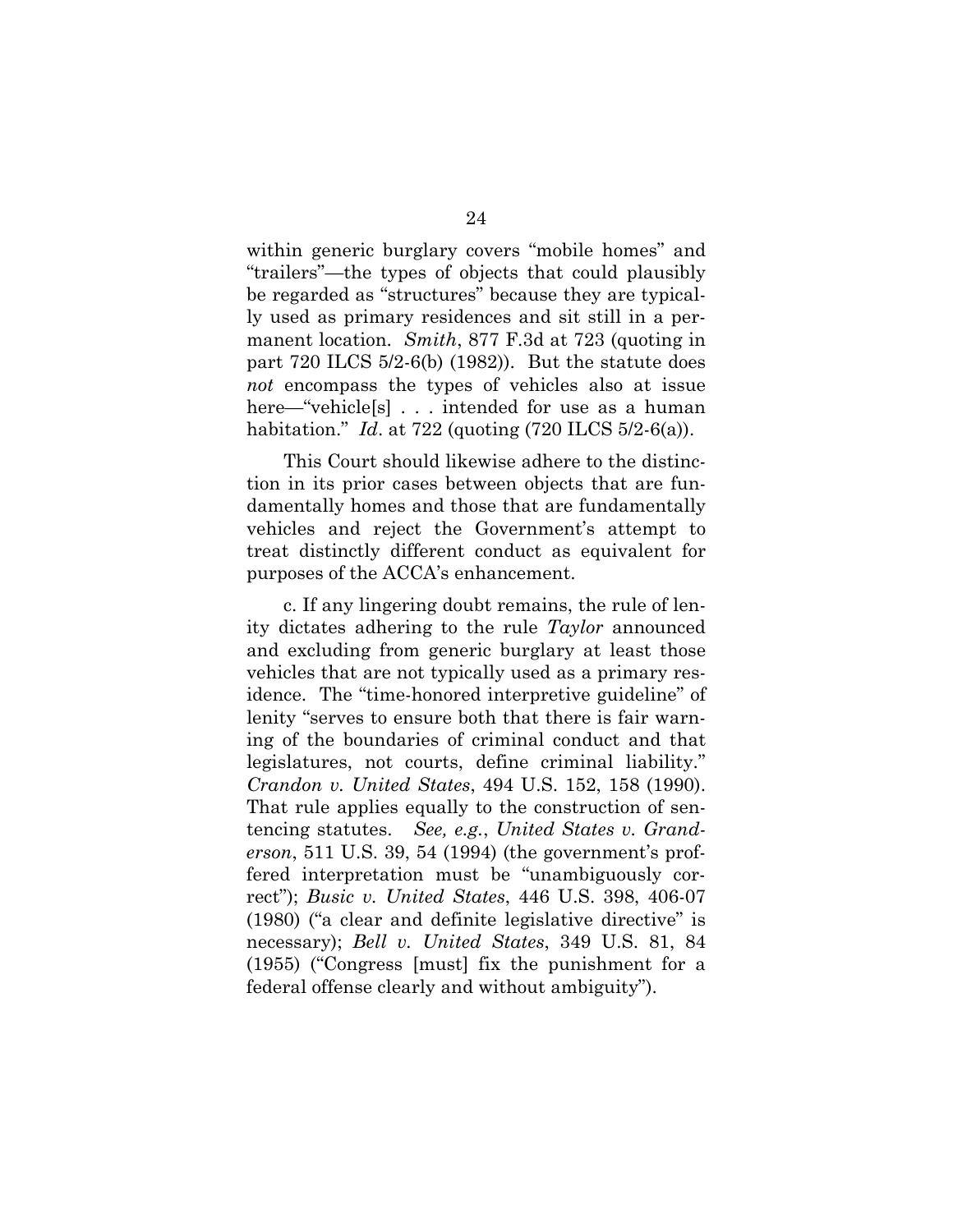When this Court determines the meaning of a statute, that constitutes "an authoritative statement of what the statute meant before as well as after the decision of the case giving rise to that construction." *Rivers v. Roadway Exp., Inc.*, 511 U.S. 298, 312-13 (1994). Accordingly, since 1990, the public has been on notice only that convictions under state statutes that extend to "buildings" or "structures" may qualify as "generic burglary" under the ACCA. In light of this Court's prior pronouncements, and the history and purpose of the statute, there is at least an ambiguity over whether vehicles such as RV's are included within the meaning of burglary in the federal statute, and that ambiguity should be resolved in respondent's favor.

## **II. THE ARKANSAS STATUTE IS OVER-BROAD EVEN UNDER THE GOVERN-MENT'S PROPOSED METHODOLOGY BE-CAUSE IT ALSO COVERS VEHICLES NOT ADAPTED FOR LODGING AT ALL.**

Even if this Court accepted the Government's proposal to rerun *Taylor*'s underlying analysis, the Arkansas residential burglary statute would still not fall within the scope of generic ACCA burglary. The question presented is whether vehicles "adapted *or used* for overnight accommodation" fall within generic burglary. U.S. Br. I (emphasis added). Yet the Government fails separately to address this aspect of the Arkansas statute's locational element, which extends to vehicles that are *not* adapted or customarily used for overnight use but in which a person *nevertheless happens to live*. Such vehicles are indisputably beyond the reach of generic burglary.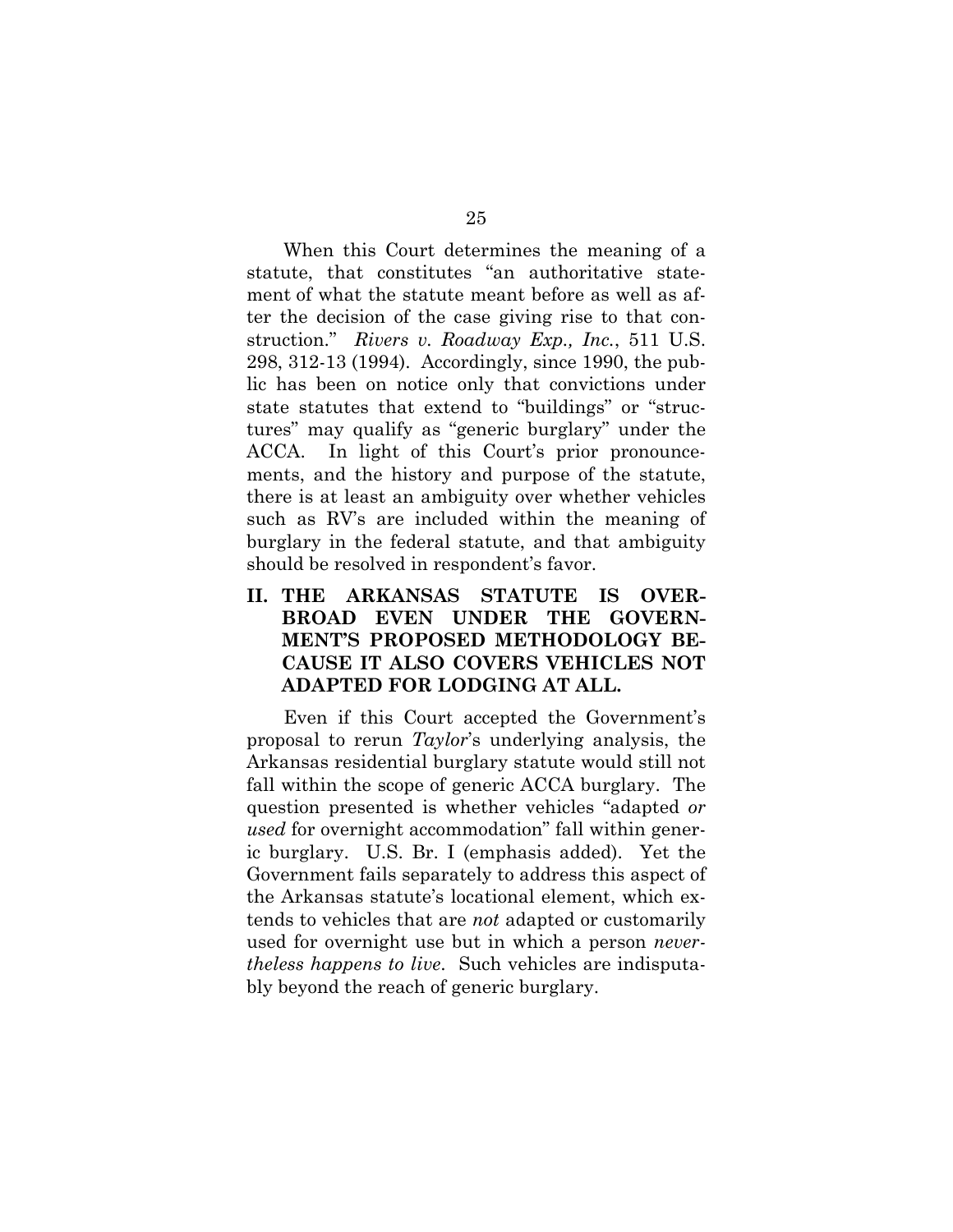### **A. The Arkansas Statute Encompasses Vehicles Not Customarily Used For Overnight Accommodation, But in Which a Person Happens to Live.**

Despite the Government's effort to lump the statutes together, *see, e.g.*, U.S. Br. 31, the Arkansas statute is broader than the Tennessee statute at issue in *Stitt*, and others akin to the Model Penal Code. Similar to those statutes, one prong of the Arkansas statute covers any vehicle "[t]hat is customarily used for overnight accommodation of a person." Ark. Code Ann. § 5-39-101(4)(A)(ii). But another prong of the Arkansas statute, in a separately numbered subsection, also covers any vehicle "[i]n which any person lives." Ark. Code Ann. § 5-39-  $101(4)(A)(i)$ . That subsection, which the Government recites (U.S. Br. 32) but then ignores in its analysis, covers vehicles that are *not* adapted or customarily used for overnight accommodation but in which a person nevertheless happens to live. On its face, then, the text of the Arkansas statute covers not just RV's and the like, but also any vehicle of any kind in which a person happens to live—say, a Honda Civic or a Subaru Outback.

## **B. Ordinary Vehicles in Which Someone Happens to Live Do Not Fall Within the Locational Element of Generic Burglary.**

The Government does not dispute that an ordinary motor vehicle falls outside the scope of "generic" burglary's locational element. *See* U.S. Br. 21, 24, 34. Nor could it. As this Court has noted on numerous occasions, an ordinary motor vehicle is different from a "building" or "structure." *See supra* at 9-10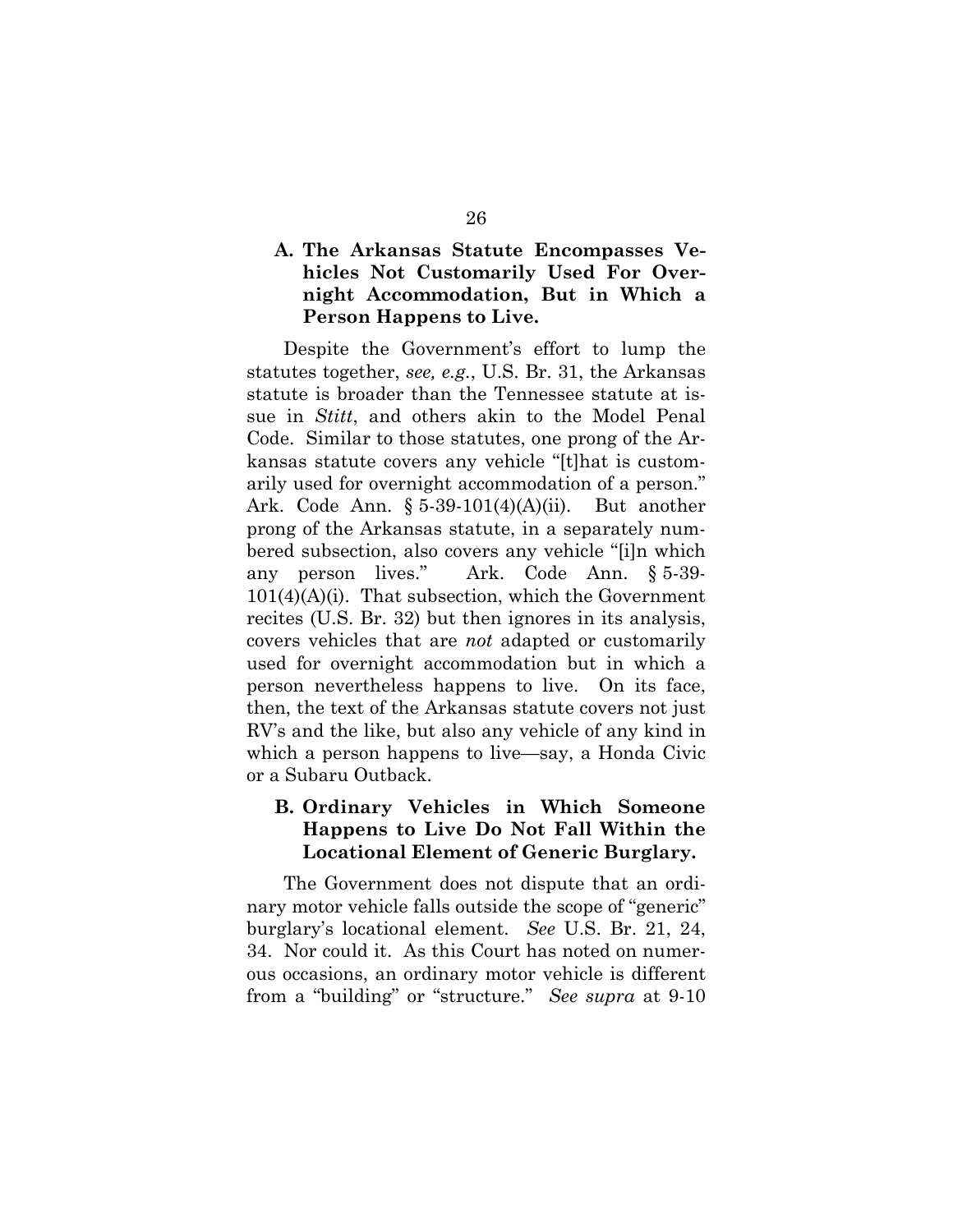(recounting authority). And even employing the methodology that the Government urges this Court to undertake to redefine generic burglary, there is no plausible argument that the crime extends to any vehicle in which a person happens to live.

1. *Multijurisdictional analysis.* Looking to the way the term "burglary" was used in "most states" in 1986, there were at most nine states, including Arkansas, with burglary statutes that similarly extended to any motor vehicle depending on whether someone lived there or used it for lodging.<sup>7</sup> That is, the vast majority of the statutes the Government cites focused on the nature and design of a vehicle, not, like the Arkansas statute, on how the vehicle is *actually used*. And those statutes covered only those vehicles designed for overnight accommodation.

2. *Secondary sources.* The Model Penal Code explicitly excludes ordinary cars used for habitation from the scope of burglary, covering instead only vehicles "*adapted* for overnight accommodation." Model Penal Code § 221.0 (1980) (emphasis added). The Code's commentary states that this limitation "serves to exclude from burglary intrusions into freight cars, motor vehicles other than home trailers or mobile offices, ordinary small watercraft, and the like," even though "a person *could* sleep or conduct

 <sup>7</sup> *See* Ala. Code §§ 13A-7-6; 13A-7-1 (1983); Haw. Rev. Stat. Ann. §§ 708-811; 708-800 (1985); Ky. Rev. Stat. Ann. §§ 511.020; 511.010 (1985); Mo. Ann. Stat. §§ 569.170; 569.010 (1984); N.Y. Penal Law §§ 140.20; 140.00 (1986); N.D. Cent. Code Ann. §§ 12.1-22-02; 12.1-22-06 (1985); Ohio Rev. Code Ann. §§ 2911.12(A); 2909.01(C) (1985); S.C. Code Ann. §§ 16-11-313; 16-11-310 (1985).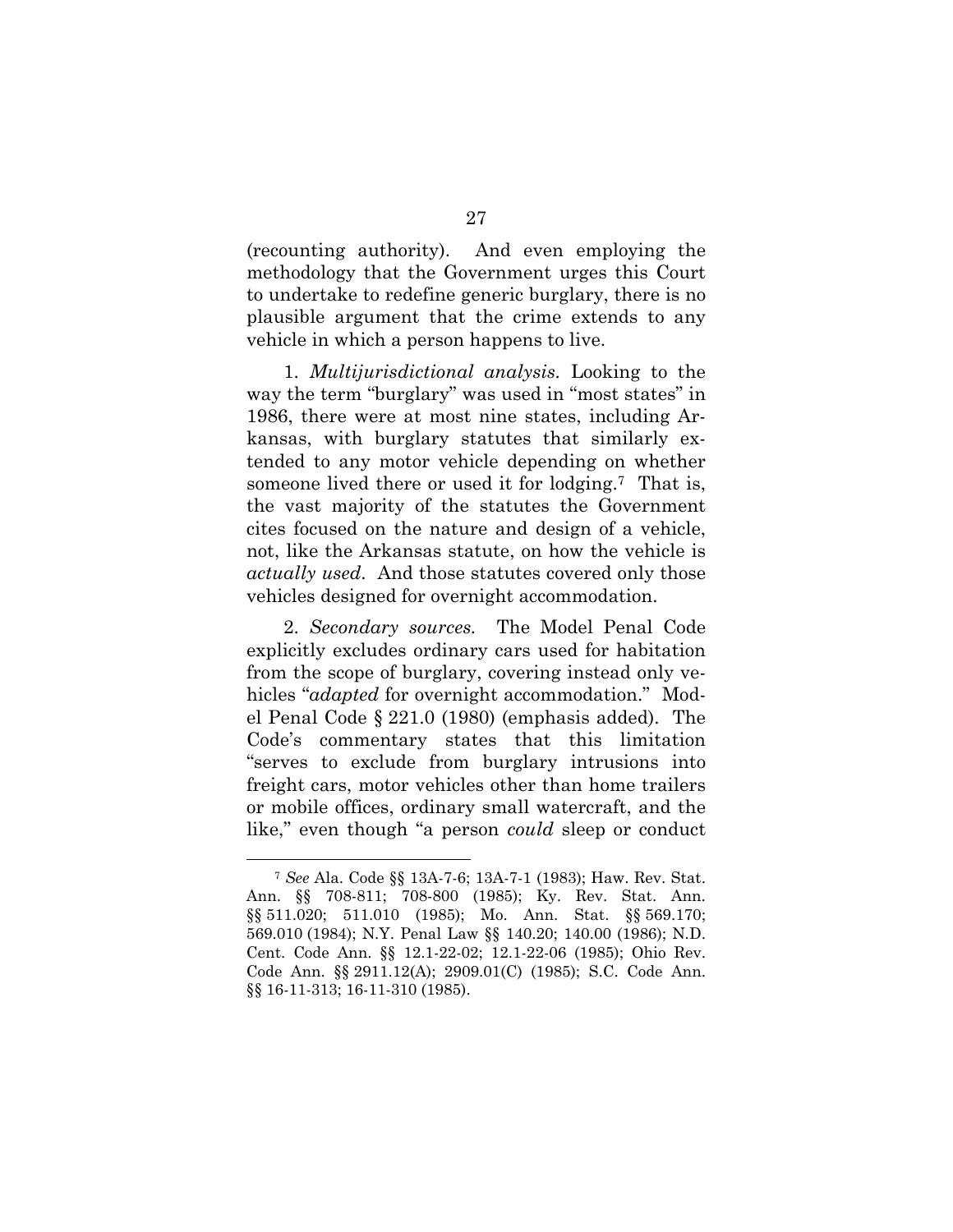business in such a place." Model Penal Code § 221.1 cmt. (3)(b).

The commentary also ties this limitation to the theoretical underpinnings of burglary. The "essential notion" animating burglary, the commentary explains, is to punish invasions of locations with an "apparent potential for regular occupancy." Model Penal Code § 221.1 cmt. (3)(b). That being so, the fact that an ordinary motor vehicle or watercraft is actually being used for habitation is irrelevant. *Id.* Such places are "not the sorts of facilities that ordinarily would put an intruder on notice that they may be in use for such purposes." *Id.*<sup>8</sup>

The LaFave treatise is in accord. Even if the Government were correct that the treatise is best read to suggest that states typically included vehicles adapted for overnight accommodation in their burglary statutes, the treatise contains no indication whatsoever that a statute that reaches *beyond* vehicles adapted for overnight accommodation is (to borrow the Government's word) "typical," U.S. Br. 23. Only one of the 13 statutes (Missouri's) LaFave cited as examples of statutes extending to buildings or structures covered a location based on how it was actually used. *See* LaFave § 8.13(c) & nn.81-82.

 <sup>8</sup> The common law also recognized that the penalties of burglary do not turn on a location's actual use. Discussing why invasion of a tent in a marketplace would not be a burglary even "though the owner may lodge therein," Blackstone explained that "his lodging there no more makes it burglary to break it open, than it would be to uncover a tilted wagon in the same circumstances." 4 William Blackstone, Commentaries on the Laws of England \*226 (1769).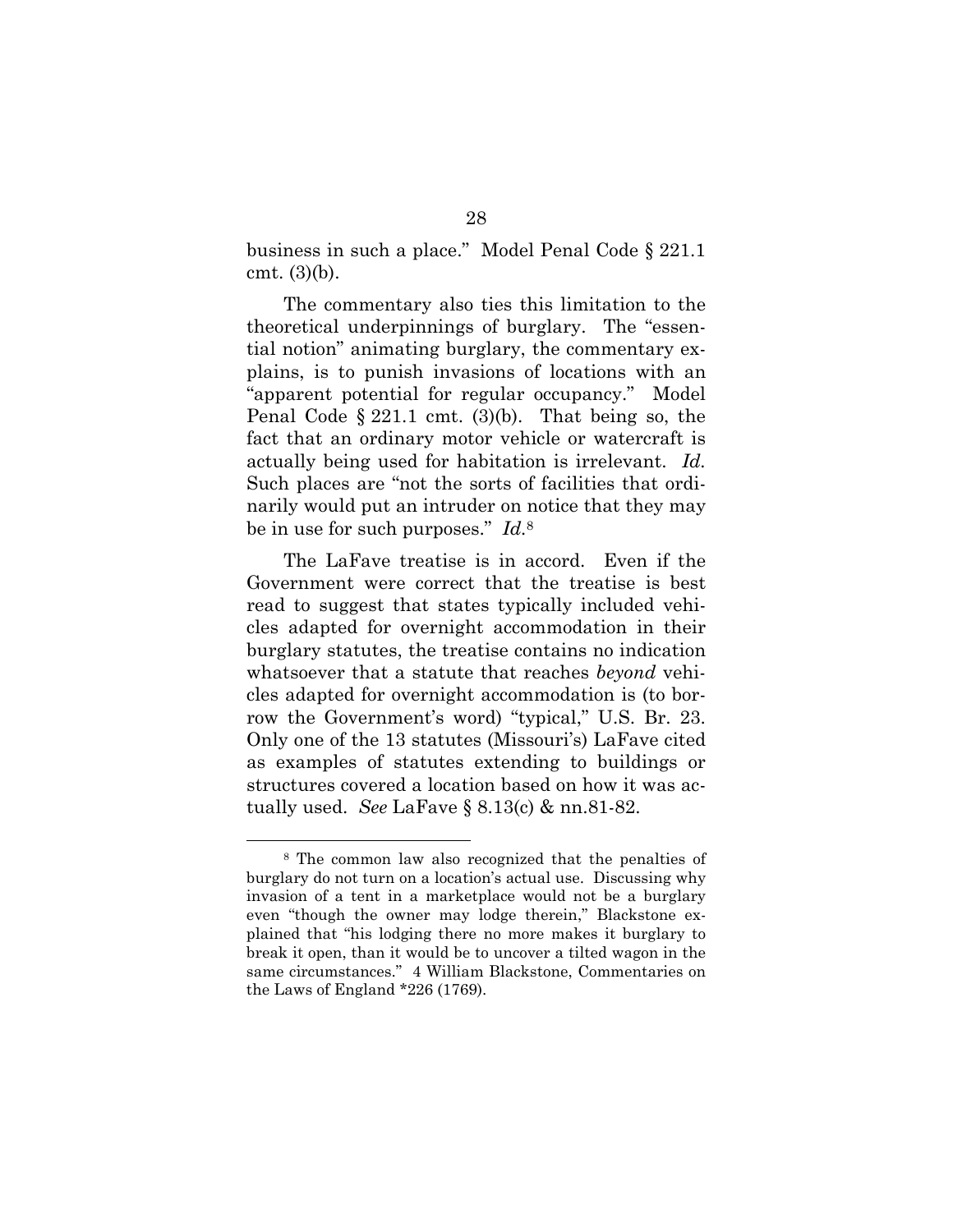3. *ACCA's design.* The ACCA's design also supports a locational element for "burglary" that "focus[es] on the nature of the property or place, not on the nature of its use at the time of the crime." *United States v. Rainer*, 616 F.3d 1212, 1215 (11th Cir. 2010). The essential purpose of the ACCA's burglary classification is to identify dangerous career criminals—those who repeatedly invade locations with knowledge (or at least fair notice) that there is an inherently strong potential for harm to other persons. *See supra* at 22. As *Taylor* put it, "the offender's own awareness of" the possibility of violent confrontation indicates that "he is prepared to use violence if necessary to carry out his plans or to escape." *Taylor v. United States*, 495 U.S. 575, 588 (1990).

All an individual can be reasonably aware of in advance of invading an automobile is the vehicle's appearance and intended use. If, therefore, an individual targets an ordinary motor vehicle, he would not expect it to be a place in which a person lives. Congress would not have thought that a person who was previously convicted of violating a statute covering an ordinary motor vehicle is as dangerous (or as deserving of enhanced punishment) as an individual who previously invaded a single-family dwelling (or even a mobile home).

**C. The Facial Overbreadth of the Arkansas Statute Dictates that Respondent's Convictions Are Not For ACCA "Burglary."** 

No Arkansas court appears to have published an opinion dealing with burglary in the context of an ordinary car in which someone happens to live. But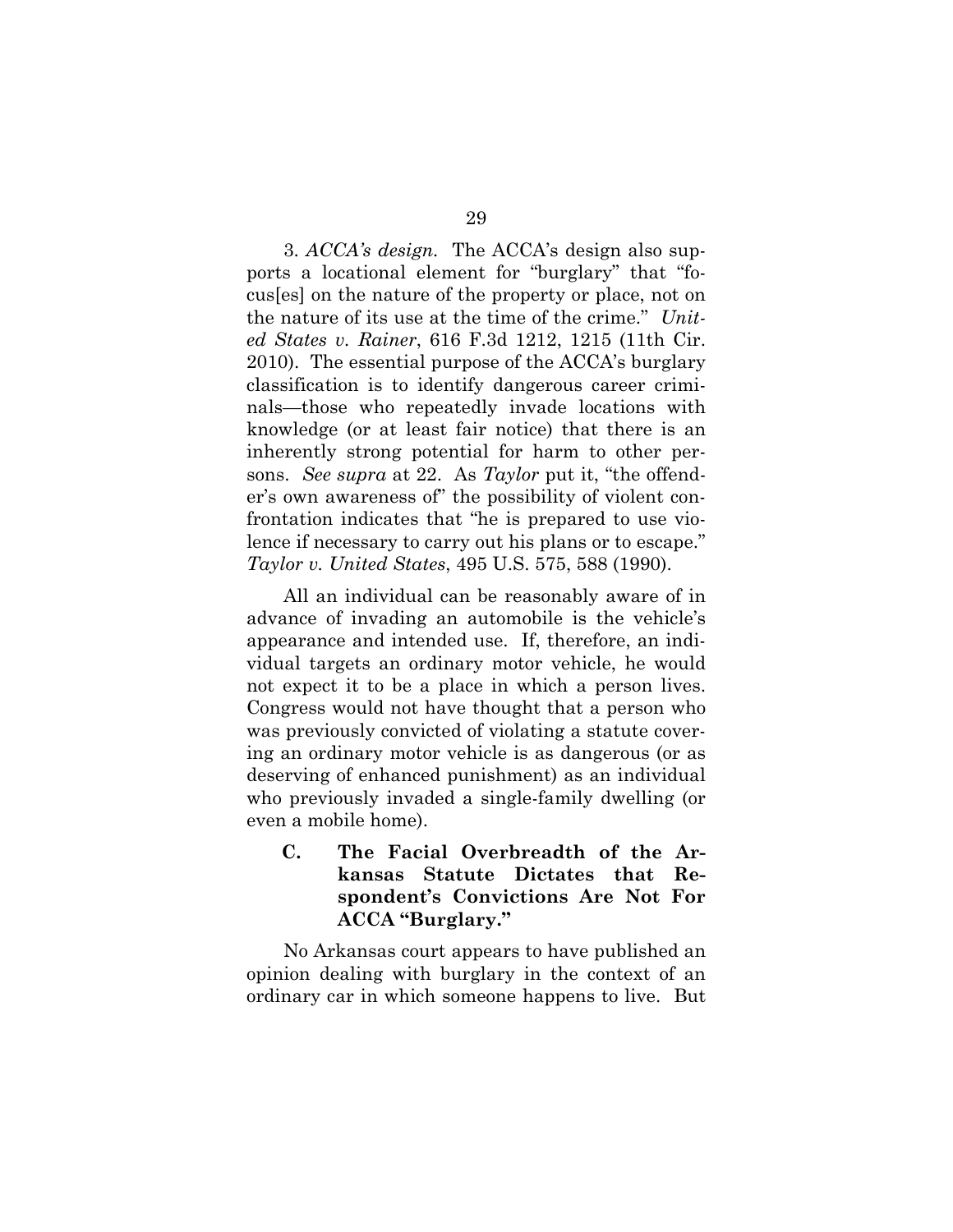that is of no moment. Because the plain text of Arkansas's statute covers such conduct, reaching far beyond the locational element of generic burglary, respondent's convictions under that statute cannot qualify as "violent felonies" under the ACCA.

1. This Court's precedent establishes that where "the elements of [the defendant's] crime of conviction . . . cover a greater swath of conduct than the elements of the relevant [generic] offense," that disparity "resolves th[e] case." *Mathis v. United States*, 136 S. Ct. 2243, 2251 (2016). There is no need to look beyond the plain-text comparison. *See id.* (holding that state statute was overbroad based solely on textual comparison); *Esquivel-Quintana v. Sessions*, 137 S. Ct. 1562, 1572 (2017) (same; petitioner "needs no more to prevail"); *Mellouli v. Lynch*, 135 S. Ct. 1980, 1988-90 (2015) (same); *Descamps v. United States*, 570 U.S. 254, 264-65 (2013) (same).

*Mellouli* is particularly informative. There, this Court considered whether a conviction under a Kansas statute was categorically a conviction "relating to a controlled substance (as defined in [federal law])." 135 S. Ct. at 1984. The state statute expressly encompassed several non-federally-controlled substances. Endorsing the reasoning of the decision below, however, the Government argued that the state statute was not actually broader than the generic offense because the petitioner could identify "no Kansas paraphernalia prosecutions involving nonfederally-controlled substances." U.S. Br. 39-40 n.6, *Mellouli v. Lynch*, 135 S. Ct. 1980 (2015) (No. 13- 1034). In the Government's view, therefore, "there [was] little more than a 'theoretical possibility' that a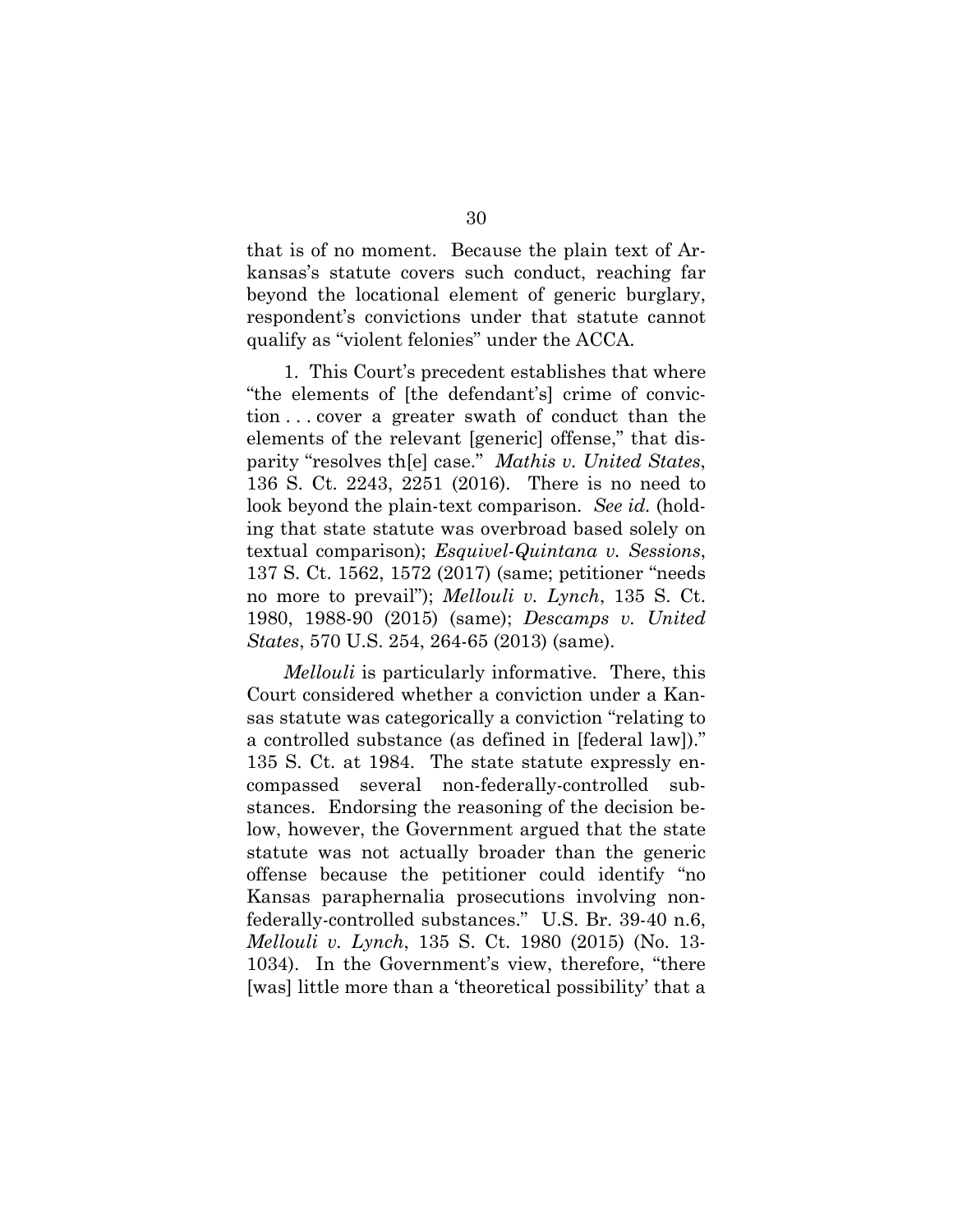conviction under Kansas law will *not* involve a controlled substance as defined [under the generic offense]." *Id.* (quoting *Mellouli v. Holder*, 719 F.3d 995, 997 (8th Cir. 2013)).

 This Court was unmoved. Observing that the text of the state law "was not confined to federally controlled substances," the Court held that the law was broader than its generic counterpart. *Mellouli*, 135 S. Ct. at 1988. The categorical approach did not allow the Government to "reach[] state-court convictions . . . in which no controlled substance as defined [in the federal code] figure[d] as an element of the offense." *Id.* at 1990 (internal quotation marks omitted).

While certain aspects of the categorical approach are unusual—even controversial—this plaintext methodology comports with this Court's broader jurisprudence, in which the plain meaning of statutes controls. In *United States v. Stevens*, 559 U.S. 460 (2010), for example, a federal statute criminalized any depiction "in which a living animal is intentionally maimed, mutilated, tortured, wounded, or killed." *Id.* at 465 (quoting 18 U.S.C. § 48(c)). The defendant claimed that the statute violated the First Amendment's overbreadth doctrine because it encompassed hunting magazines and other protected speech. The First Amendment's overbreadth doctrine requires a showing even more demanding than the categorical approach—namely, that "a substantial number of [the challenged statute's] applications are unconstitutional, judged in relation to the statute's plainly legitimate sweep." *Id.* at 473 (quoting *Wash. State Grange v. Wash. State Republican Par-*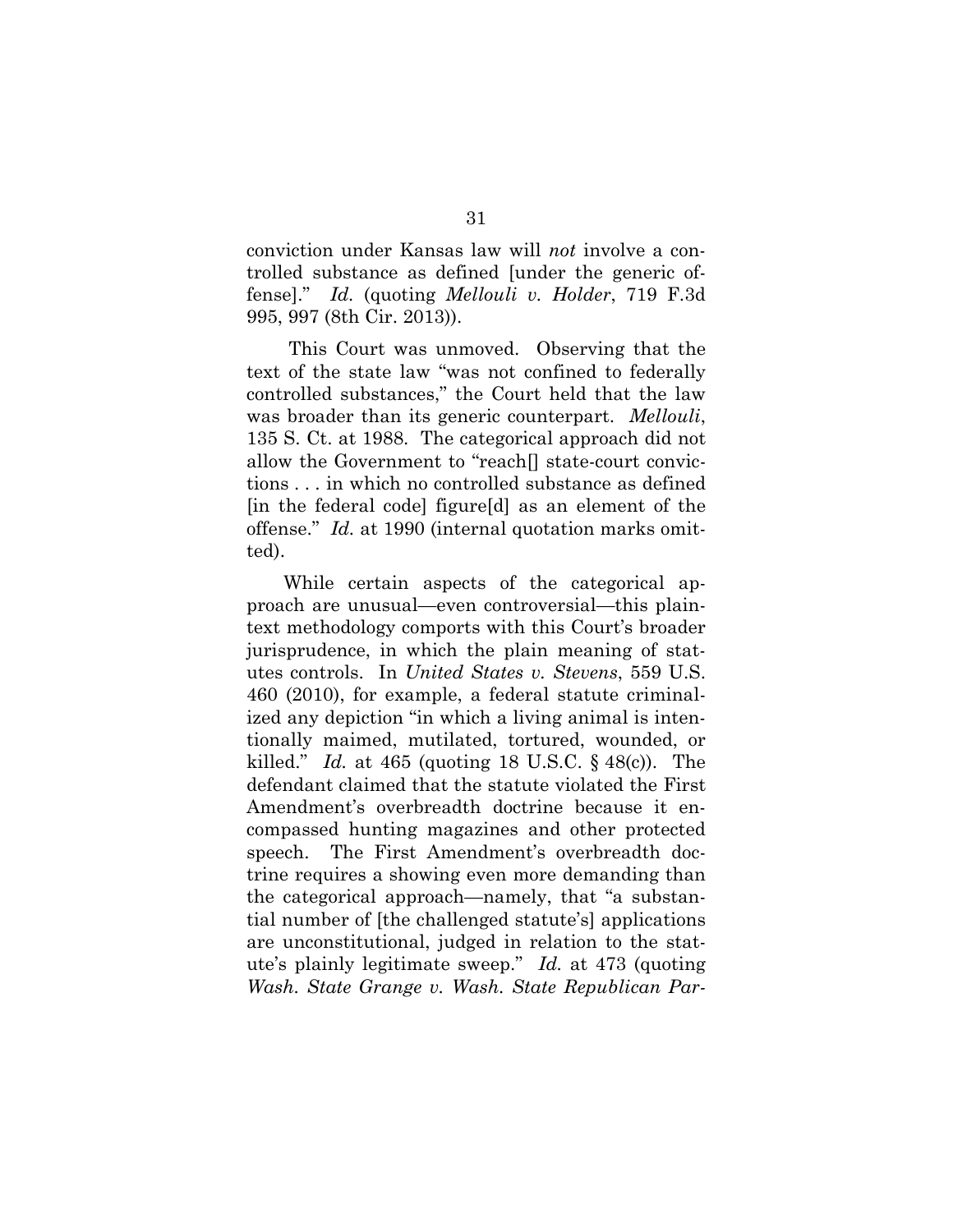*ty*, 552 U.S. 442, 449 n.6 (2008)). But the Court deemed immaterial the Government's representation that it "neither has brought nor will bring a prosecution" based on any protected speech. *Id.* at 480 (quoting Government's reply brief). It was enough that a "natural reading" of the statute encompassed such speech. *Id.* at 480-81.

2. There is no doubt that the plain meaning of Arkansas's residential burglary statute is facially broader than the locational element of generic burglary. Arkansas courts employ customary tools of statutory construction, including the rule that when "the plain language of the statute . . . is clear and unambiguous . . . the plain meaning of the words" governs. *Nat'l Home Centers, Inc. v. Coleman*, 283 S.W.3d 218, 222 (Ark. 2008). The Arkansas Supreme Court also follows the rule that statutes should be construed "so that no word is left void, superfluous, or insignificant," and thus "gives meaning and effect to every word in the statute, if possible." *Holbrook v. Healthport, Inc.*, 432 S.W.3d 593, 597 (Ark. 2014) (citations omitted).

These principles confirm beyond dispute that Ark. Code Ann.  $\S 5-39-101(4)(A)(i)$  encompasses any vehicle of any type in which a person happens to live. That subsection covers "a vehicle . . . [i]n which any person lives." It places no limit on the type of "vehicle" that will suffice, and "vehicle" is separately defined broadly as "any craft or device designed for the transportation of a person or property across land or water or through the air." *Id.* § 5-39-101(5). The only qualifier is that a person be living in the vehicle. And the original Arkansas Commentary to § 5-39-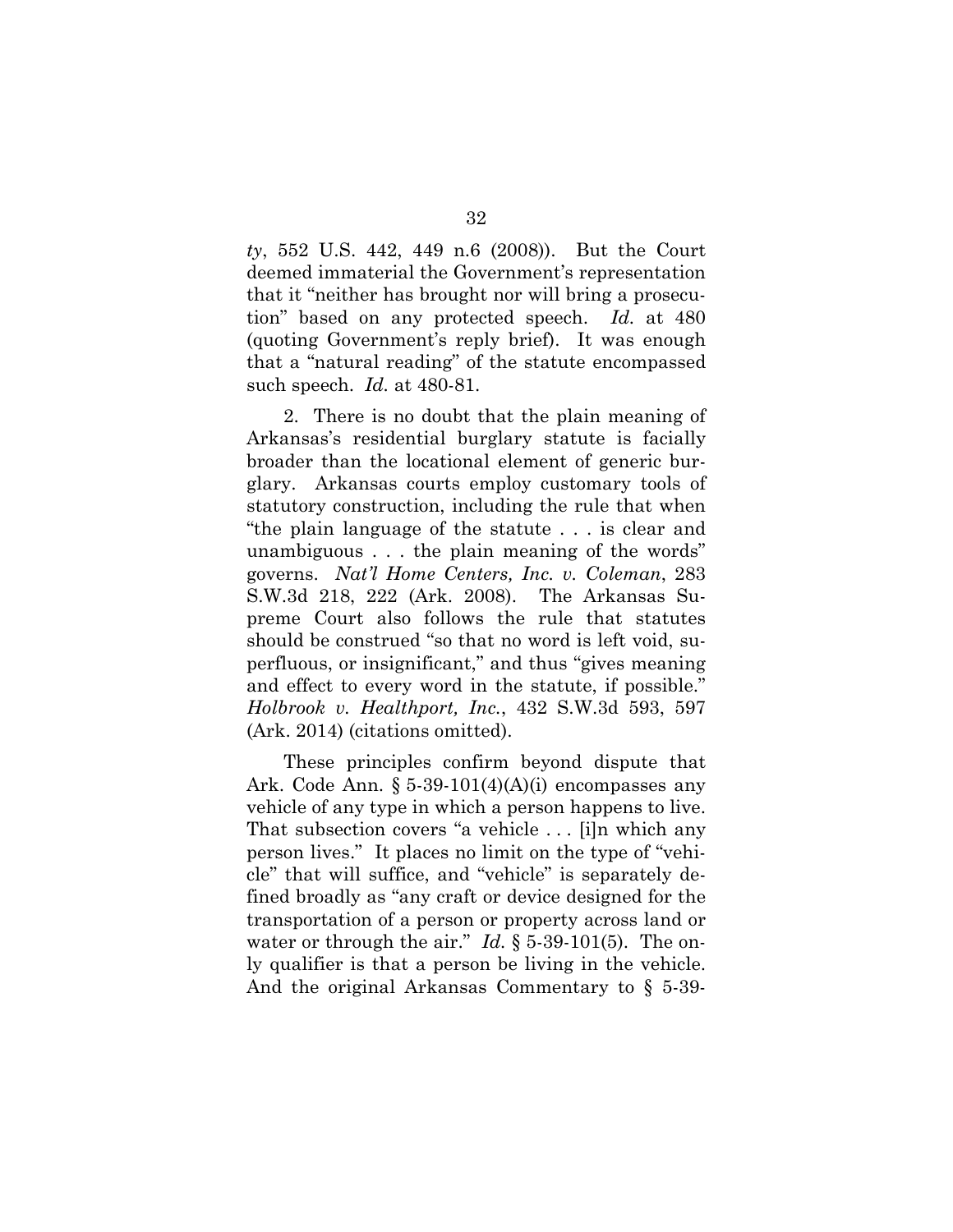101 underscores that "[v]ehicles and boats are included" in the statute's ambit "if persons live (whether permanently or temporarily) . . . therein."9

That plain-text reading is reinforced by the rule against superfluity. The Arkansas statute covers any vehicle "(i) [i]n which any person lives; *or* (ii) [t]hat is customarily used for overnight accommodation of a person." Ark. Code Ann  $\S 5-39-101(4)(A)$ (emphasis added). Given the disjunctive "or," the first and second subsections must have "separate meanings." *United States v. Woods*, 571 U.S. 31, 45 (2013) (quoting *Reiter v. Sonotone Corp.* 442 U.S. 330, 339 (1979)). And the only way to give the first subsection such independent force is to honor its plain language, which applies to *any* vehicle in which someone *actually* lives, even if it is a type of vehicle not customarily used for that purpose.

Indeed, the Sixth Circuit has recognized that similar language in Kentucky's burglary statute is necessarily broader than a statute that covers only vehicles "adapted for [overnight] accommodation." *United States v. Brumback*, 614 F. App'x 288, 292 (6th Cir. 2015). In that case, the court went on to hold that even if generic burglary covers a vehicle or boat adapted for overnight accommodation, it does not extend to any vehicle "[w]here any person lives*." Id*. So too here: The facial overbreadth of Arkansas's

 <sup>9</sup> https://archive.org/search.php?query=arkansas%20code%2 0commentaries; *see State v. Reeves*, 574 S.W.2d 647, 649 (Ark. 1978) (Arkansas legislative commentary is authoritative unless a court is "clearly convinced that it is erroneous or that it is contrary to the settled policy of this state, as declared in opinions of [the Arkansas Supreme Court]").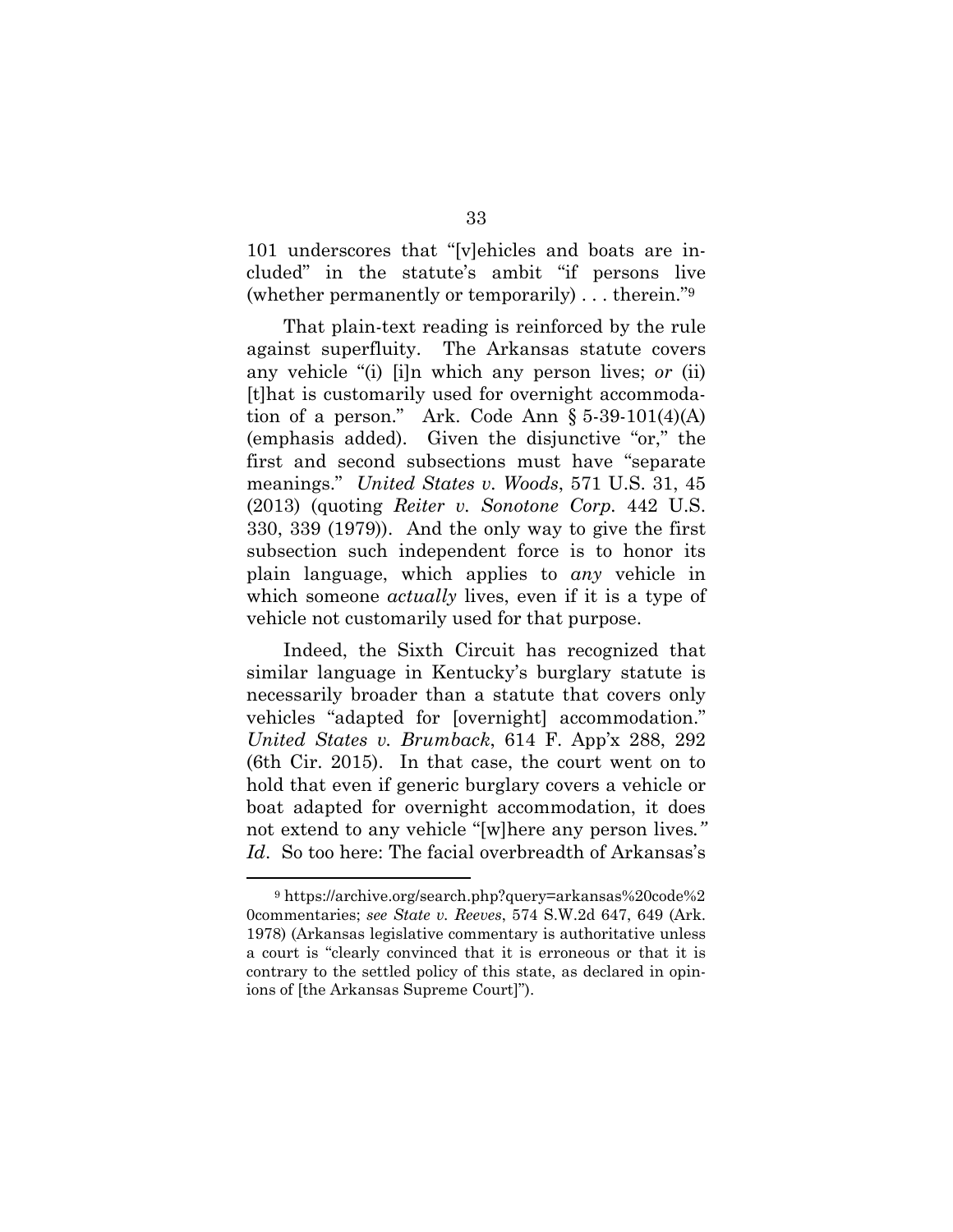any-vehicle-in-which-a-person-lives provision independently renders the burglary statute categorically broader than its generic counterpart.

3. This Court held in *Gonzales v. Duenas-Alvarez*, 549 U.S. 183 (2007), that when a party arguing that a state law is overbroad bases his argument on something other than statutory language (there, the prospect that a state court would apply an aspect of the aiding and abetting doctrine in an unusually broad manner), he must show a "realistic probability, not a theoretical possibility, that the State would apply its statute to conduct that falls outside the generic definition of a crime." *Id.* at 193. To make that showing, the party must identify "cases in which the state courts" have actually applied state law in a nongeneric manner. *Id*. Mere resort to "legal imagination" will not do. *Id.* 

But as the vast majority of the courts of appeals to have considered the question have held, *Duenas-Alvarez* does not apply where, as here, a state statute of conviction *itself* is facially broader than the "generic" federal crime at issue. Where "a state statute explicitly defines a crime more broadly than the generic definition, no 'legal imagination,' is required to hold that a realistic probability exists that the state will apply its statute to conduct that falls outside the generic definition of the crime. The state statute's greater breadth is evident from its text." *United States v. Grisel*, 488 F.3d 844, 850 (9th Cir. 2007) (citation omitted); *accord Swaby v. Yates*, 847 F.3d 62, 66 (1st Cir. 2017)*; Hylton v. Sessions*, \_\_\_ F.3d \_\_\_, 2018 WL 3483561, at \*6 (2d Cir. July 20, 2018); *Singh v. U.S. Att'y Gen.*, 839 F.3d 273, 286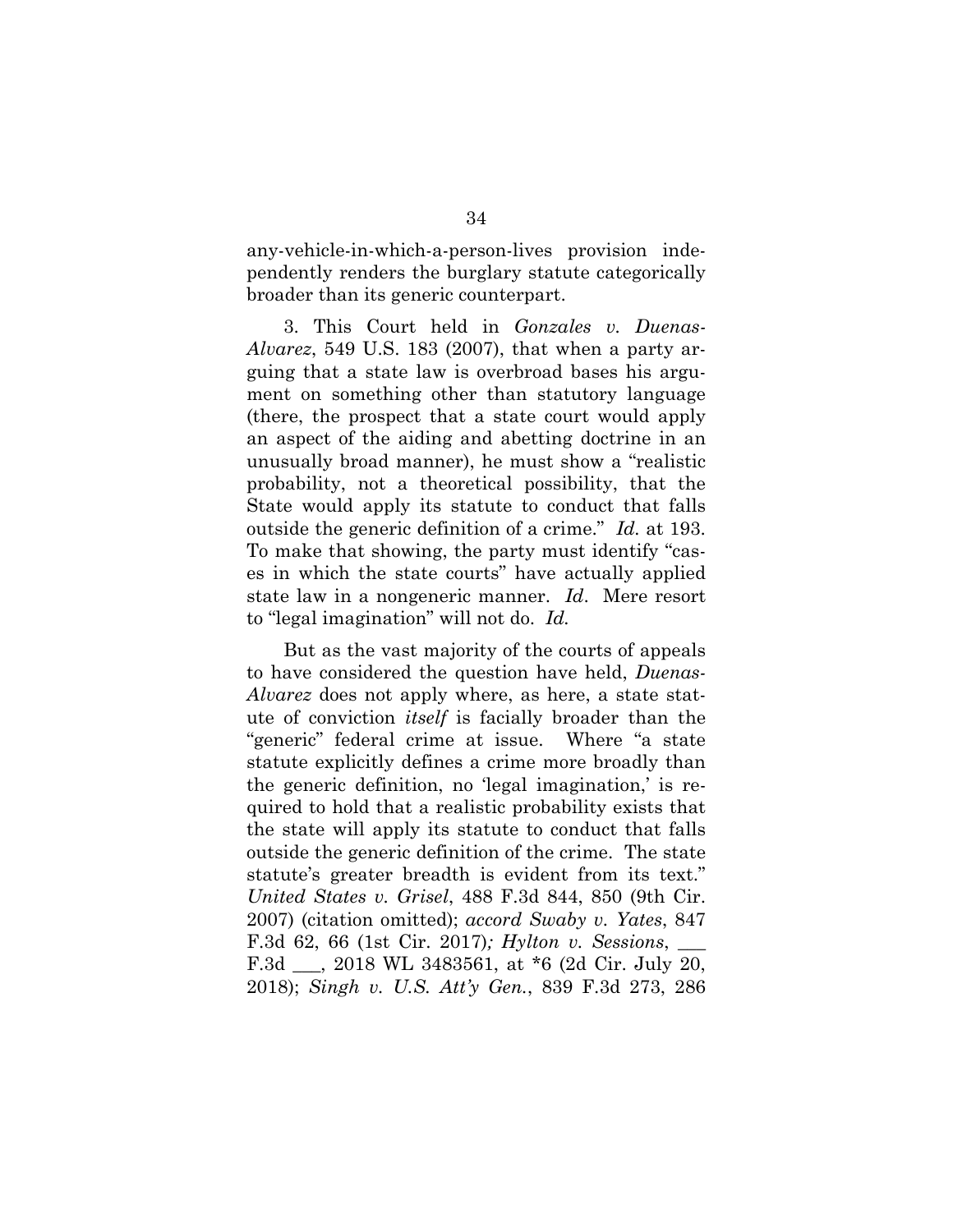n.10 (3d Cir. 2016); *United States v. Henriquez*, 757 F.3d 144 (4th Cir. 2014); *Mendieta-Robles v. Gonzales*, 226 F. App'x 564, 572 (6th Cir. 2007); *Vassell v. U.S. Att'y Gen.*, 839 F.3d 1352, 1362 (11th Cir. 2016); *Ramos v. U.S. Att'y Gen.*, 709 F.3d 1066, 1071-72 (11th Cir. 2013); *but see Vasquez v. Sessions*, 885 F.3d 862, 872-74 (5th Cir. 2018), *cert. denied,* 138 S. Ct. 2697 (2018).10

Here, no Arkansas decision remotely suggests that its burglary statute does not mean what it says: The locational element of respondent's convictions includes any "vehicle . . . [i]n which any person lives." Ark. Code Ann. § 5-39-101(4)(A)(i). And the possibility that an individual would invade a motor vehicle in which another person lives is hardly a speculative machination. It is an unfortunate reality in America (as numerous studies and news reports confirm) that many people do in fact live in ordinary motor vehicles, either temporarily or permanently. *E.g.*, Ian Urbina, *Keeping It Secret as the Family Car Becomes a Home*, NY Times (Apr. 2, 2006). Even though such people typically spend their days away from their vehicles, they sleep sitting up in ordinary

 <sup>10</sup> In its brief in opposition in *Vasquez*, the Government distinguished the Fifth Circuit's decision from most others that have held *Duenas-Alvarez* inapplicable under the circumstances here. The Government contended that special features of immigration law and the state law at issue there supported the Fifth Circuit's decision. *See* Br. in Opp. 18-19, *Vasquez v. Sessions*, 138 S. Ct. 2697 (2018) (No. 17-1304).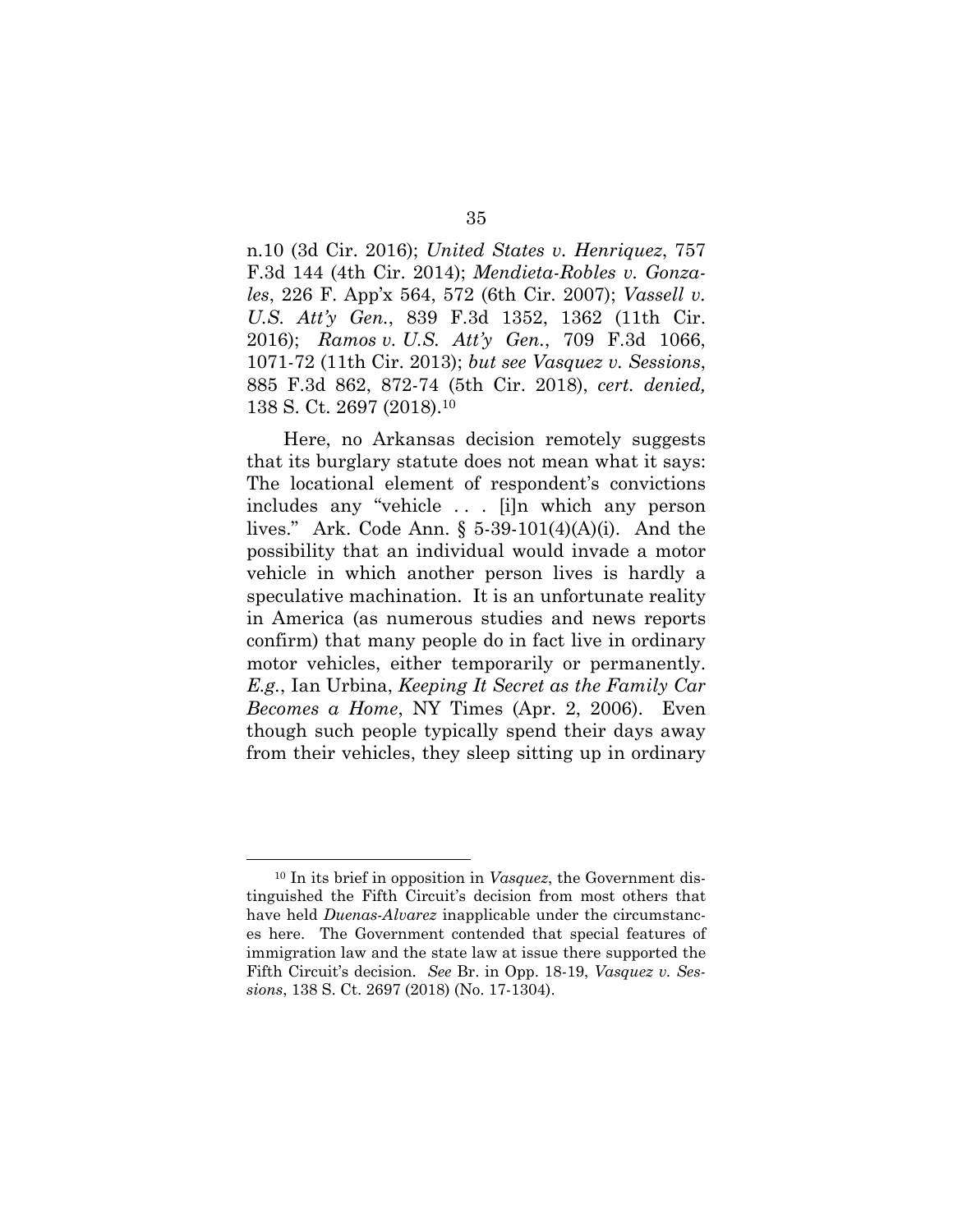car seats. If questioned, they often "tell the police that they were just napping." *Id.*11

Perhaps the text of Arkansas's statute is so clear that no defendant prosecuted for burglarizing an ordinary car in which someone was living has bothered to dispute that the law covers such conduct. Or perhaps some such prosecutions in which the issue was raised have resulted in plea bargains with waivers of the right to appeal. Whatever the reason for the absence of any reported decision on the issue, the text of Arkansas's residential burglary statute speaks for itself. Any attempt to apply a reported-case requirement here would "wrench[] the Supreme Court's language in *Duenas-Alvarez* from its context." *Hylton*, 2018 WL 3483561, at \*6 (internal quotation omitted).

3. Lest there be any doubt, conducting the categorical inquiry against the plain text of Arkansas's statute is essential here for at least two reasons.

 <sup>11</sup> *See also* Yolanda Putman, *A car to call home: Surprising number of homeless live in their vehicles, experts say*, Chattanooga Times Free Press (July 7, 2014), https://goo.gl/285J3G; Kevin O'Leary, *Last Refuge for the Homeless: Living in the Car*, TIME (Feb. 12, 2010), https://goo.gl/7AdgCr; *Homeless families living in cars*, 60 Minutes (Nov. 22, 2011), https://goo.gl/wjerLX; Darcy Spencer, *D.C. Woman Prefers Living in Car to Homeless Shelters*, NBC Washington (July 16, 2014), https://goo.gl/pgWuYP; Vianna Davila, *Seattle still doesn't know what to do with thousands of people living in vehicles*, Seattle Times (Apr. 10, 2018), https://goo.gl/JFBU8K; Antonio Olivo, *In a wealthy Virginia suburb, their cars are their beds*, Wash. Post (Oct. 3, 2016), https://goo.gl/5z5XAs; Zusha Elinson, *Homeless Lose a Longtime Last Resort: Living in a Car*, Wall Street Journal (Apr. 8, 2014), https://goo.gl/iJfQ2G.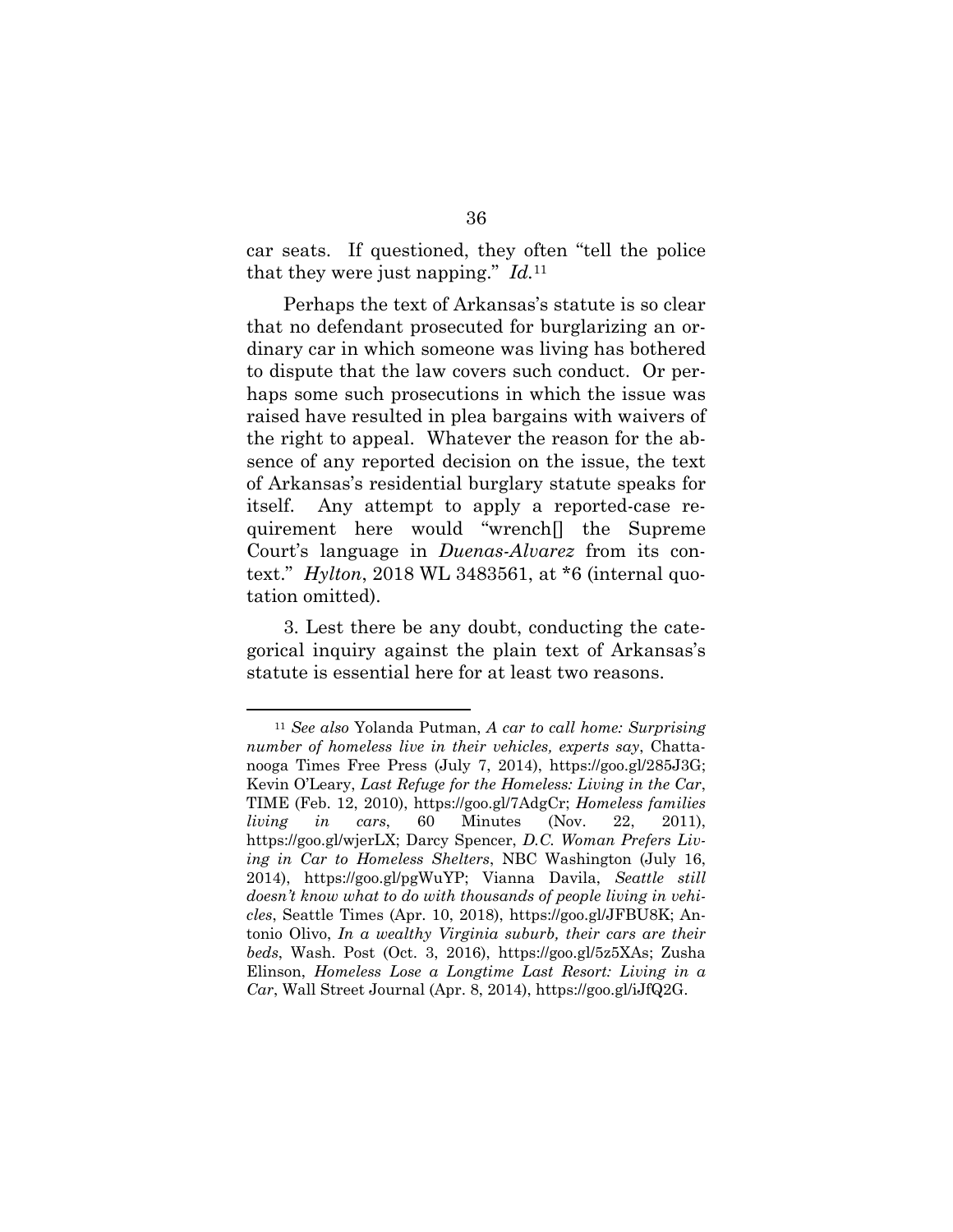a. A plain-text comparison is necessary to ensure the categorical approach promotes "efficiency, fairness, and predictability." *Mellouli*, 135 S. Ct. at 1987. The categorical approach advances those values "by precluding the relitigation of past convictions in minitrials conducted long after the fact." *Moncrieffe v. Holder*, 569 U.S. 184, 200-01 (2013); *see also Taylor*, 495 U.S. at 601 (categorial approach is designed to avoid "practical difficulties and potential unfairness"). This Court, therefore, has consistently rejected conceptions of the categorical approach that would require sentencing courts, "[i]n case after case, . . . to expend resources examining (often aged) documents for evidence that a defendant admitted in a plea colloquy, or a prosecutor showed at trial, facts that, although unnecessary to the crime of conviction, satisfy an element of the relevant generic offense." *Descamps*, 570 U.S. at 270.

Even greater difficulties would arise if defendants claiming the overbreadth of state statutes were always required to make showings—and sentencing courts make findings—regarding the facts of *other individuals' past convictions*. To begin, some "ninety-four percent of state convictions are the result of guilty pleas." *Missouri v. Frye*, 566 U.S. 134, 143 (2012). Such cases rarely, if ever, generate reported decisions concerning the scope of substantive criminal law. Nor do the vast majority of other convictions—either because there is never an appeal (perhaps because the defendant sees nothing to be gained from challenging the plain language of the statute) or the state courts decline to write an opinion. As a result, a "lack of published cases or appel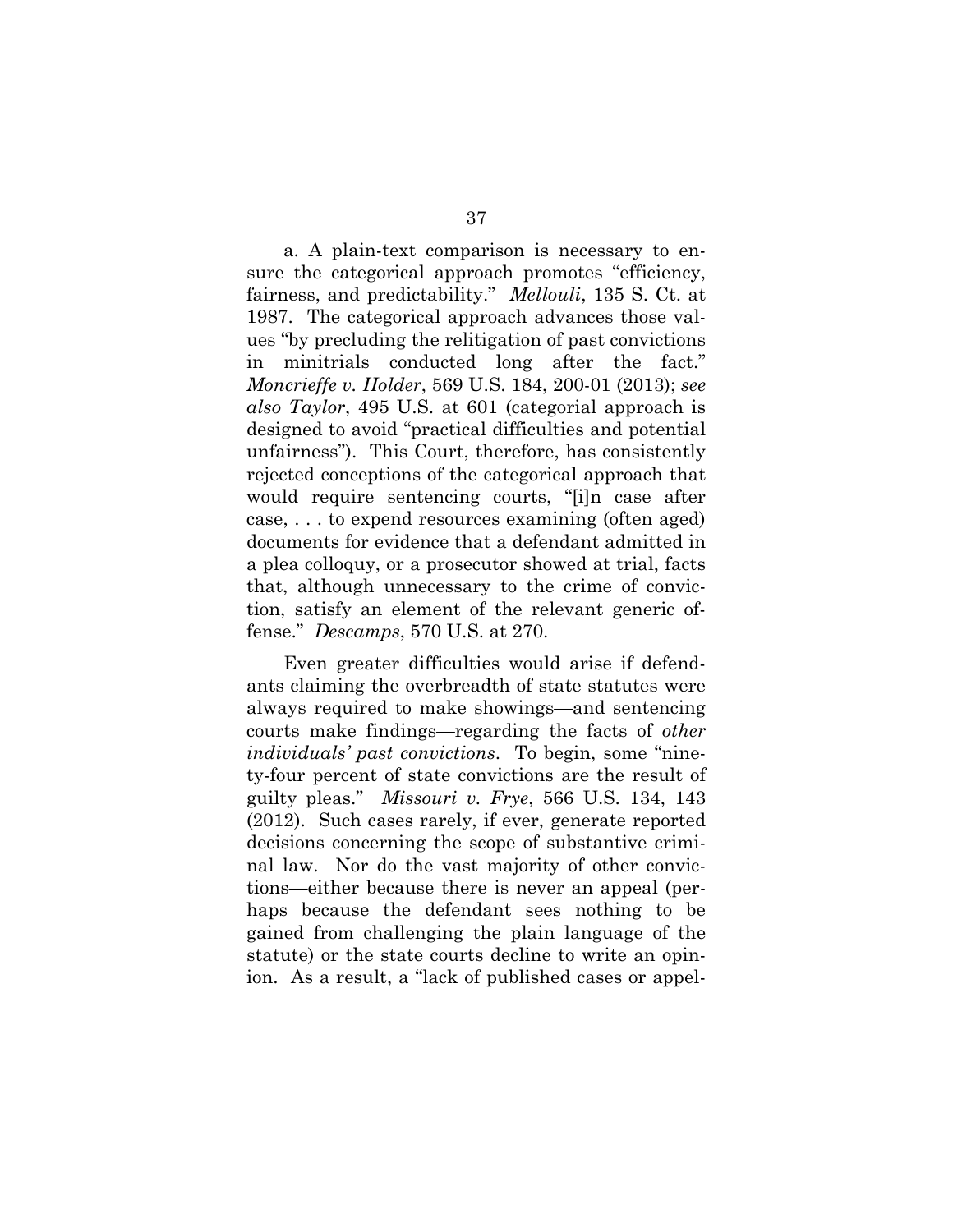late-level cases does not imply a lack of convictions." *Nunez v. Holder*, 594 F.3d 1124, 1137 n.10 (9th Cir. 2010); *see also Whyte v. Lynch*, 807 F.3d 463, 469 (1st Cir. 2015) ("[W]hile finding a case on point can be telling, not finding a case on point is much less so.").

Nor is it feasible in the vast majority of states to search for records of state indictments or conviction records. Many such records are not maintained at all. *See* Peter M. Brien, Bureau of Justice Statistics, U.S. Dep't of Justice, *Improving Access to and Integrity of Criminal History Records* 9 (2005) (discussing the "extensive problem" of state criminal record databases lacking information regarding disposition). And for those that are, it is often practically impossible to search for such records. For many states, Westlaw does not provide access to any state criminal records. For others, coverage is often limited to specific counties—for example, Westlaw maintains criminal docket materials for only 2 of 105 counties in Kansas. *See* Thomson Reuters, *Court Dockets and Court Wire Coverage*.12 Even then, criminal indictments and other records will often simply parrot the elements of the statute. *See Mathis*, 136 S. Ct. at 2257 n.7.

That leaves mere word of mouth. Public defenders and other criminal defense lawyers sometimes (but not always) have limited networks at their disposal. But even when they do, it is extremely difficult to ascertain whether a state has applied a crim-

 <sup>12</sup> https://legalsolutions.thomsonreuters.com/law-products/ solutions/courtwire-dockets/map.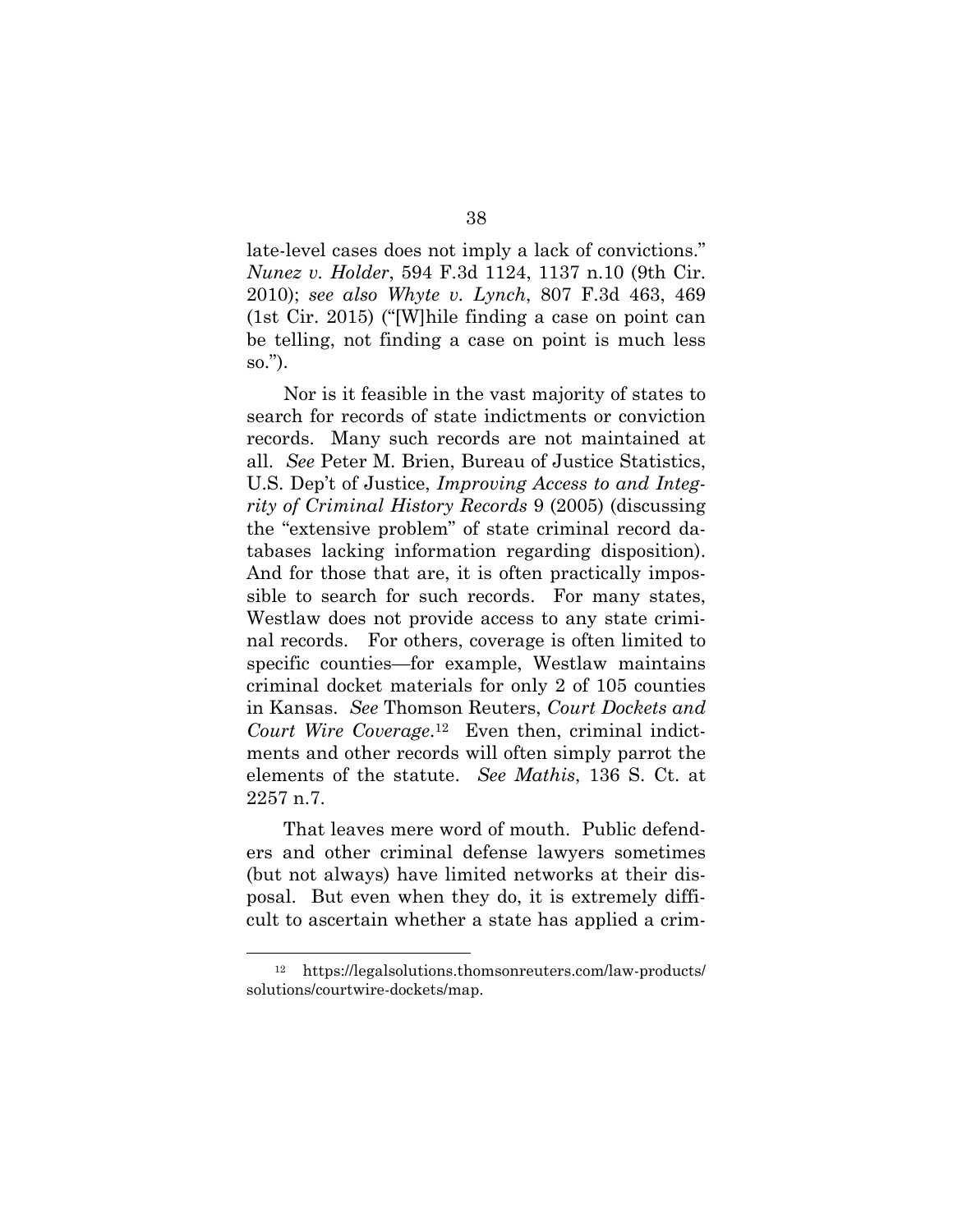inal statute in any particular manner. Several years of a defendant's liberty should not hang on the random feedback a listserv inquiry may generate. All the more so where—as is often the case under the ACCA—the defense lawyer (and the prosecutor and judge) would need to make such inquiries respecting a far-flung state, with laws and practices that might be totally foreign from the one in which the current proceeding is taking place.

As if all of these complications and inequities were not already bad enough, they would be even more glaring in immigration cases (in which the categorical approach likewise applies, *see Mathis*, 136 S. Ct. at 2551 n.2). Noncitizens must often litigate categorical-approach issues without counsel, while detained, and without even a proficiency in English. *See* Ingrid V. Eagly & Steven Shafer, *A National Study of Access to Counsel in Immigration Court*, 164 U. Penn. L. Rev. 1, 16 (2015) (37% of noncitizens—and only 14% of detained noncitizens—secure legal representation in removal proceedings); Dep't of Justice, Executive Office for Immigration Review FY 2016 Statistics Sourcebook E1 (only 10% of noncitizens are able to proceed in English in removal proceedings).13 The notion that such detainees in such cases could be reasonably expected to do anything more than read the state statute of conviction and show that it is broader than its generic counterpart is fanciful in the extreme.

b. The Sixth Amendment concerns underlying the categorical approach also require fidelity to the

 <sup>13</sup> https://www.justice.gov/eoir/page/file/fysb16/download.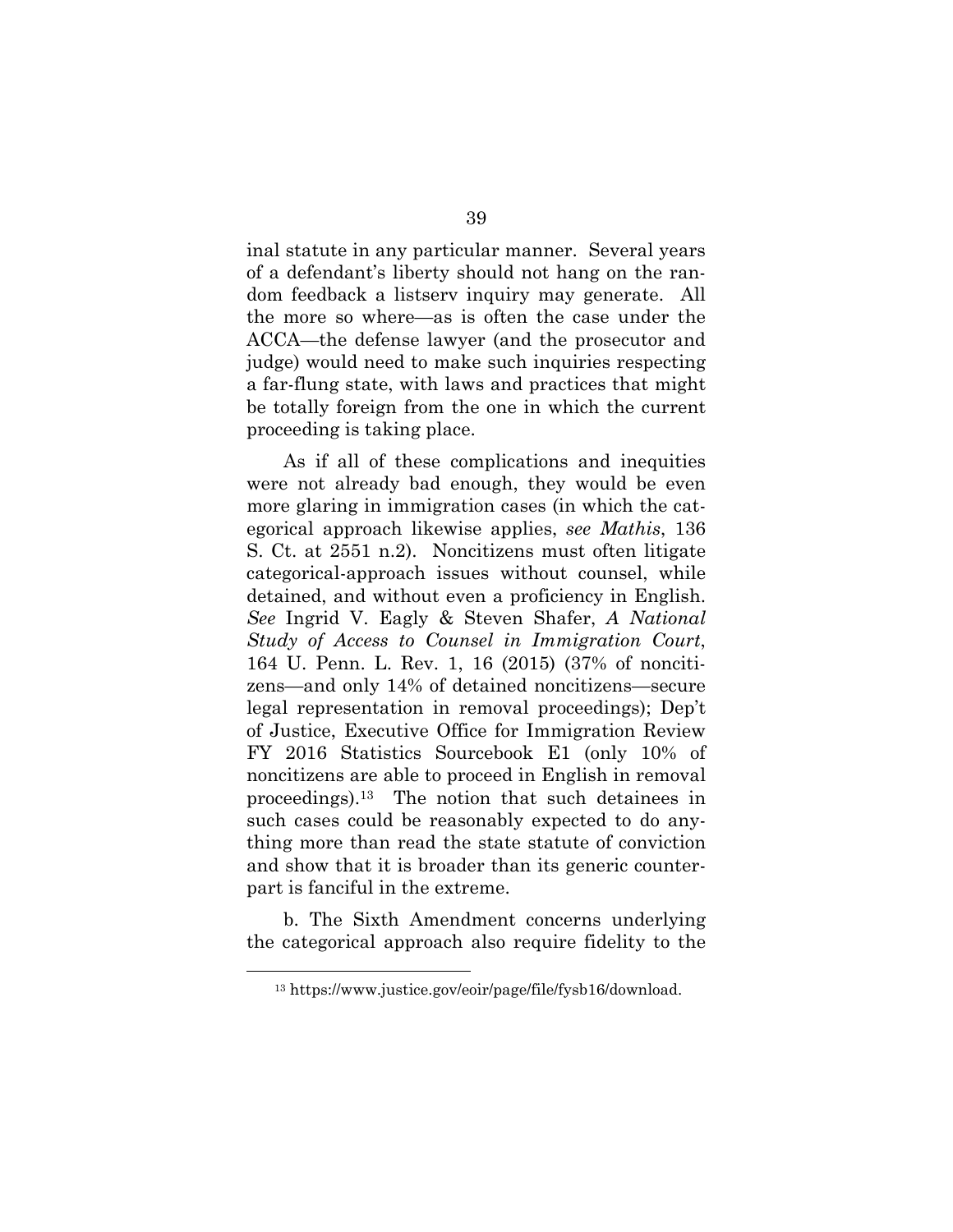plain text of state statutes. The Sixth Amendment's jury-trial guarantee forbids imposing punishment based on facts that a prior jury did not "necessarily" find. *Shepard v. United States*, 544 U.S. 13, 14 (2005); *see also Apprendi v. New Jersey*, 530 U.S. 466 (2000). And a jury verdict (or a guilty plea) establishes nothing beyond the defendant's past commission of the elements of the charged offense. *Shepard*, 544 U.S. at 14.Accordingly, the question under the categorical approach is whether the *elements* of the prior offense are the same as or narrower than the elements of the generic offense. *Descamps*, 570 U.S. at 257.

The place to look for the answer to that question is "the statutory definitions" of the prior offense. *Descamps*, 570 U.S. at 261 (quoting *Taylor*, 495 U.S. at 600). The statutory elements determine what a jury must have necessarily agreed upon (or a defendant must necessarily have pleaded guilty to) "*as a legal matter*." *Mathis*, 136 S. Ct. at 2255 n.6; *see also Descamps*, 570 U.S. at 261.

The upshot is this: When the plain text of a state crime defines an element more expansively than its generic counterpart, it is irrelevant under the categorical approach whether there is proof that the state statute has been applied in an overbroad manner. Imagine, for example, that a state "burglary" statute applied to a "building or vehicle." Even if there were no evidence that any person had ever been charged for burglarizing a vehicle in that state, there would be no Sixth-Amendment-compliant way to know whether a jury convicting under that statute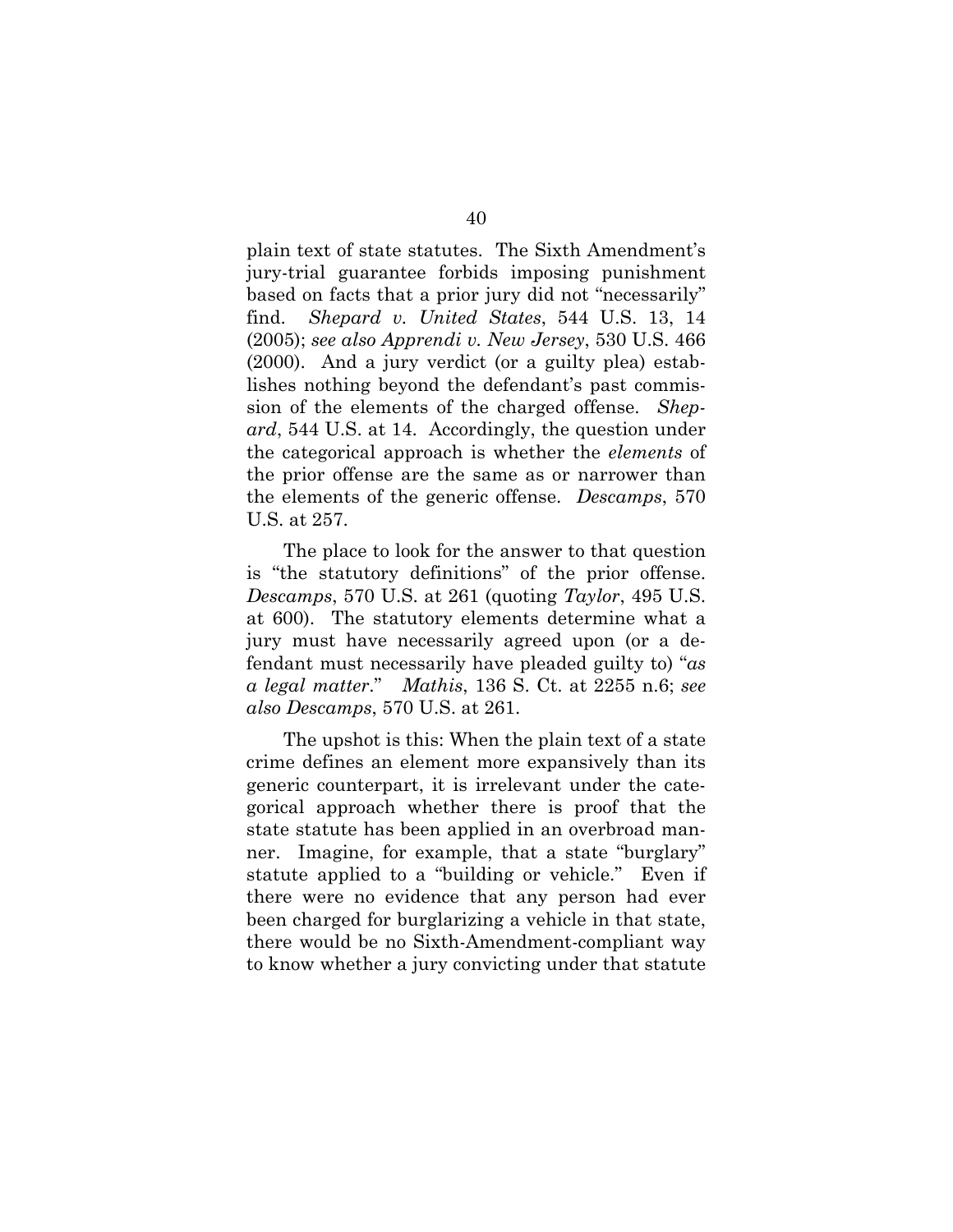necessarily agreed as a legal matter that a home was burglarized rather than a vehicle.

That is essentially what happened in *Mathis*. The parties and this Court there agreed that the Iowa burglary statute "covers more conduct than generic burglary does" because on its face it extended to any "land, water, or air vehicle." *Mathis*, 136 S. Ct. at 2250.Neither party, nor this Court, attempted to demonstrate whether anyone had ever been charged in Iowa for burglary for breaking into a car, boat, or airplane. It was simply taken as given that the statute was overbroad *because the plain text of the statute was overbroad*.

The same is true here. The plain text of the Arkansas residential burglary statute defines the locational element of the crime as including any vehicle "[i]n which any person lives." Ark. Code Ann. § 5-39-  $101(4)(A)(i)$ . There is simply no way to know from the bare fact of a conviction under this indivisible burglary statute whether someone was convicted of invading a vehicle "customarily used for overnight accommodation," because the statute explicitly lists as an alternative a vehicle "in which any person lives." In light of that reality, the categorical approach demands affirmance of the decision below.

### **III. THE ACCA'S ENHANCEMENT SCHEME VIOLATES THE SIXTH AMENDMENT.**

Justice Thomas has taken the Sixth Amendment concerns that the ACCA presents a step farther and suggested that, "in an appropriate case," this Court should hold that the Act is unconstitutional whenever, as here, it exposes a defendant to a higher sen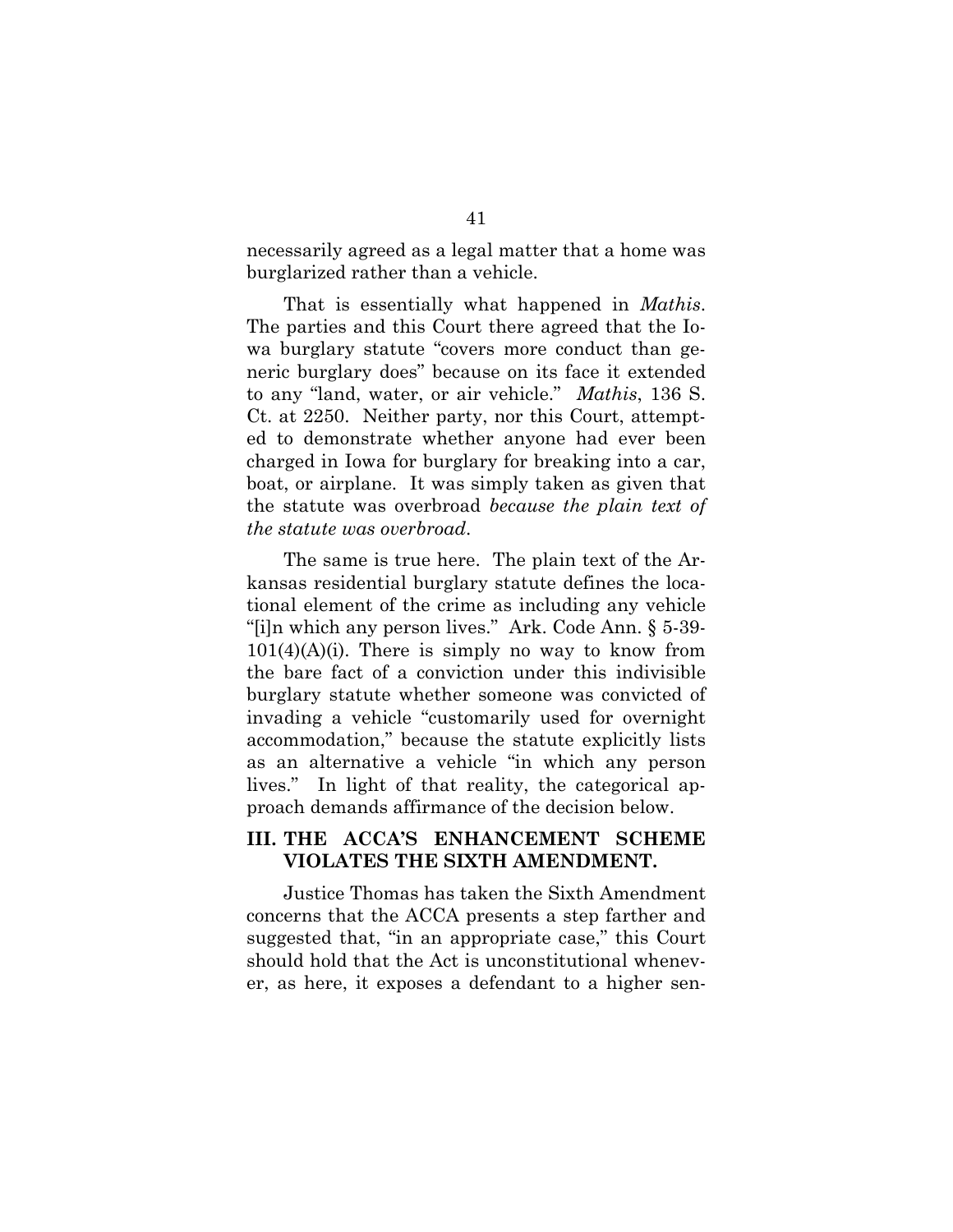tence based on the fact of his prior convictions. *Shepard v. United States*, 544 U.S. 13, 28 (2005) (Thomas, J., concurring in part and concurring in the judgment). To be sure, a bare majority of this Court held in *Almendarez-Torres v. United States*, 523 U.S. 224 (1999), that the Sixth Amendment's jury-trial guarantee leaves an exception for such recidivist facts, allowing judges to find them by a preponderance of the evidence. But that holding has "no historical basis." *Apprendi v. New Jersey*, 530 U.S. 466, 521 (2000) (Thomas, J., concurring).

To the contrary, "[c]ases from the founding to roughly the end of the Civil War"—and then for another several decades after that—established that *any* fact, "including recidivism," that exposes the defendant to a higher sentence must be proven to a jury beyond a reasonable doubt. *Apprendi*, 530 U.S. at 501-02; *see also id.* at 502-18 (cataloging case law); *Almendarez-Torres*, 523 U.S. at 256-57 (Scalia, J., dissenting) (same). This rule was confirmed in Justice Story's *Commentaries on the Constitution* and numerous other treatises, including Bishop's "leading" treatise on the criminal law. *See Apprendi*, 530 U.S. at 500, 510 (Thomas, J., concurring) (citing 1 J. Bishop, Law of Criminal Procedure 50 (2d ed. 1872)). *Almendarez-Torres*, in short, constituted a "sharp break with the past"—one that flouts the "original meaning" of the Sixth Amendment. *Apprendi*, 530 U.S. at 518 (Thomas, J., concurring).

Five years ago, this Court confronted a prior decision that—like *Almendarez-Torres*—had created an ahistorical exception to the Sixth Amendment's jurytrial guarantee, enabling judges to find facts that in